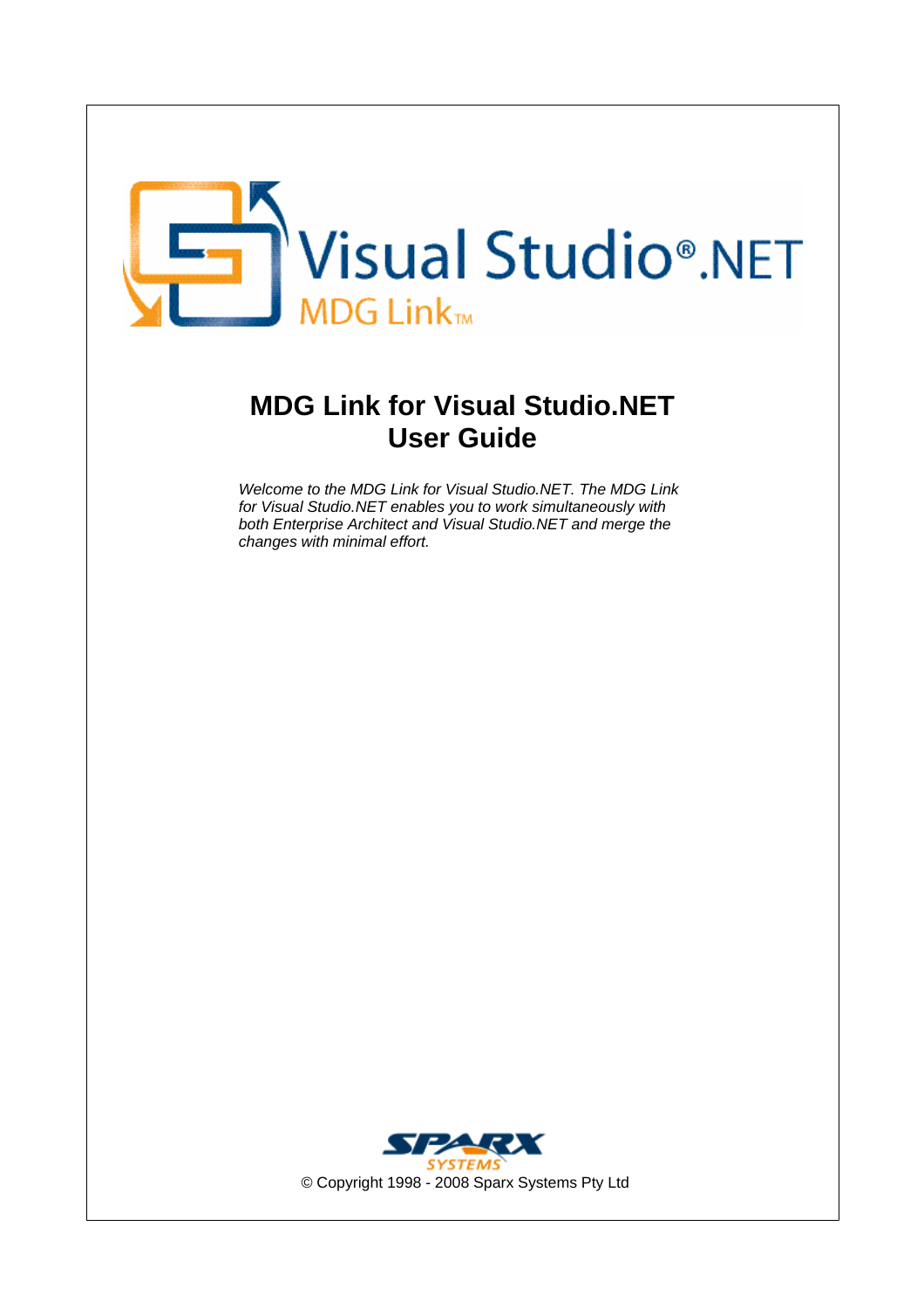### **MDG Link for Visual Studio.NET User Guide**

#### **© 1998 - 2008 Sparx Systems Pty Ltd**

All rights reserved. No parts of this work may be reproduced in any form or by any means - graphic, electronic, or mechanical, including photocopying, recording, taping, or information storage and retrieval systems - without the written permission of the publisher.

Products that are referred to in this document may be either trademarks and/or registered trademarks of the respective owners. The publisher and the author make no claim to these trademarks.

While every precaution has been taken in the preparation of this document, the publisher and the author assume no responsibility for errors or omissions, or for damages resulting from the use of information contained in this document or from the use of programs and source code that may accompany it. In no event shall the publisher and the author be liable for any loss of profit or any other commercial damage caused or alleged to have been caused directly or indirectly by this document.

Printed: May 2008

*Sparx Systems*

*Geoffrey Sparks*

**Technical Editors**

*Alistair Leslie-Hughes*

### **Publisher Special thanks to:**

*All the people who have contributed suggestions, examples, bug reports and assistance in the development of MDG Link for Visual Studio.NET. The task of developing and maintaining this tool has been greatly enhanced by their contribution.* **Managing Editor**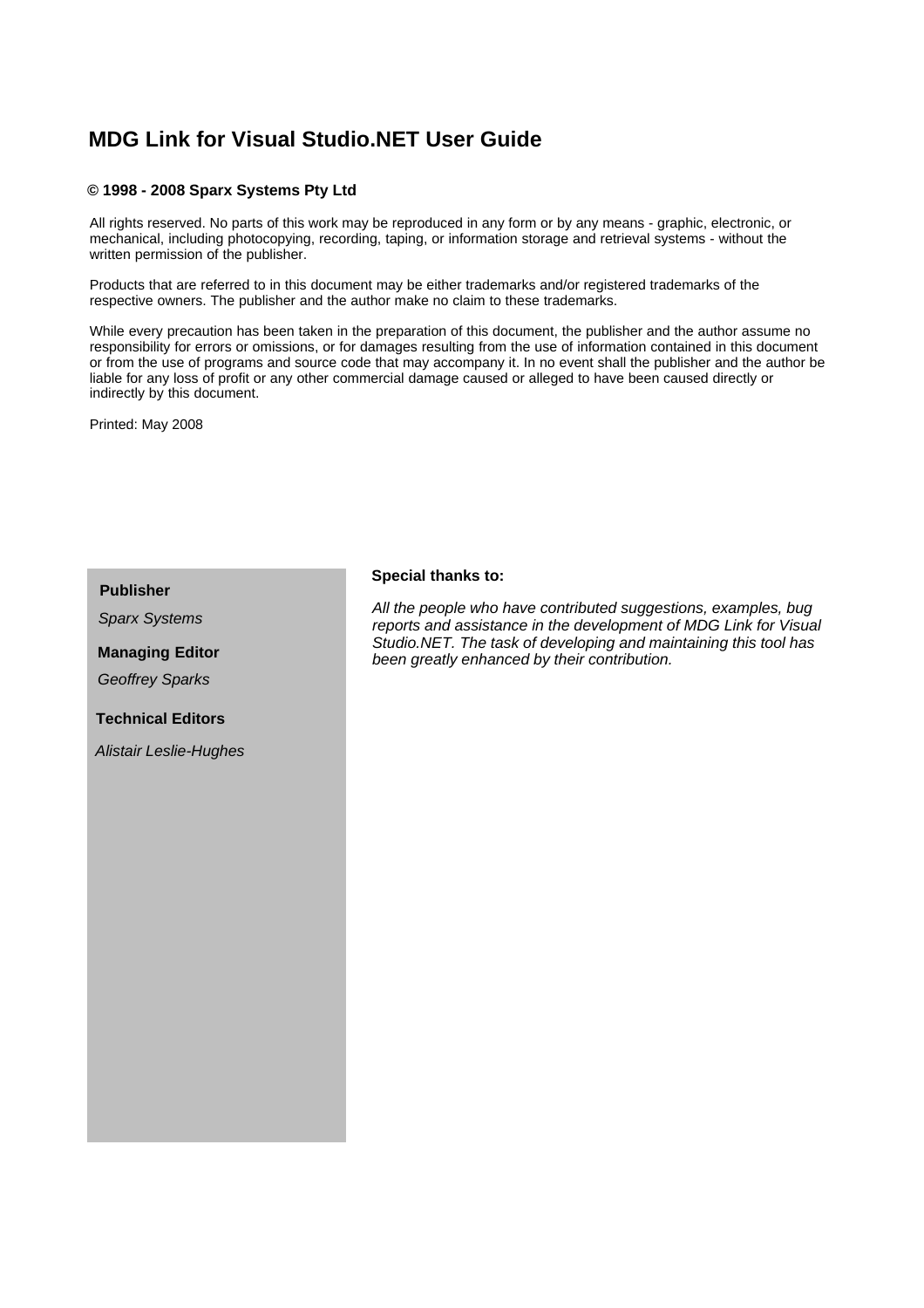$\mathbf I$ 

# **Table of Contents**

| <b>Foreword</b>                               | 1        |
|-----------------------------------------------|----------|
| <b>Introduction</b>                           | 2        |
|                                               |          |
|                                               |          |
|                                               |          |
|                                               |          |
|                                               |          |
|                                               |          |
|                                               |          |
|                                               |          |
| <b>Getting Started</b>                        | 12       |
|                                               |          |
|                                               |          |
|                                               |          |
|                                               |          |
|                                               |          |
| <b>Perform Tasks with MDG Link for Visual</b> |          |
| <b>Studio.NET</b>                             | 18       |
|                                               |          |
|                                               |          |
|                                               | 18       |
|                                               | 18       |
|                                               | 19       |
|                                               |          |
|                                               |          |
|                                               |          |
|                                               |          |
|                                               |          |
|                                               |          |
|                                               | 28       |
|                                               | 29       |
|                                               | 30<br>31 |
|                                               | 32       |
| Code                                          |          |
|                                               |          |
|                                               | -35      |
|                                               |          |
|                                               |          |
|                                               |          |
|                                               | 38       |
|                                               | 38       |
|                                               | 40<br>40 |
|                                               |          |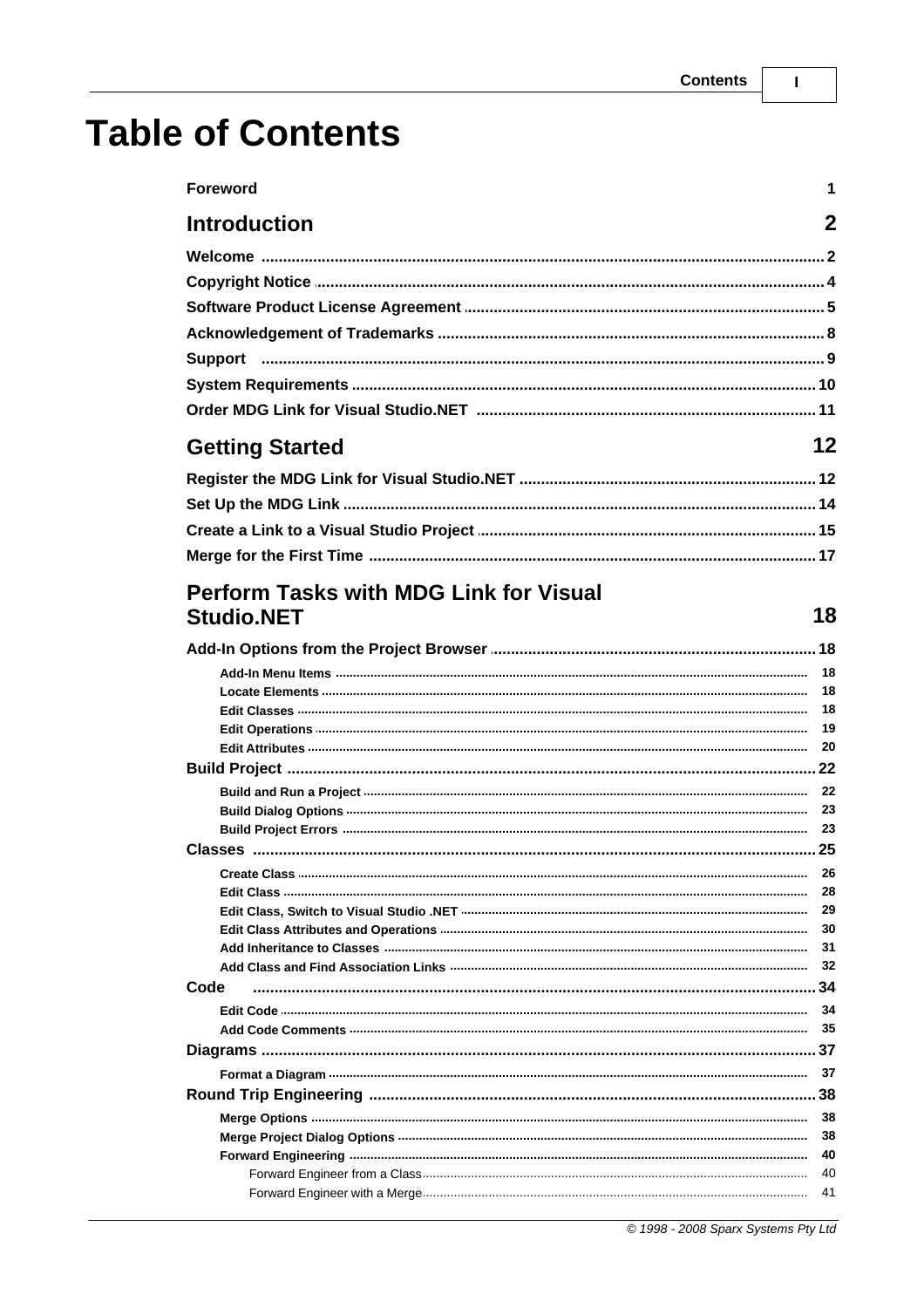$\mathbf{I}$ 

| <b>Index</b> |      |
|--------------|------|
|              | - 48 |
|              |      |
|              |      |
|              |      |
|              |      |
|              |      |
|              |      |
|              |      |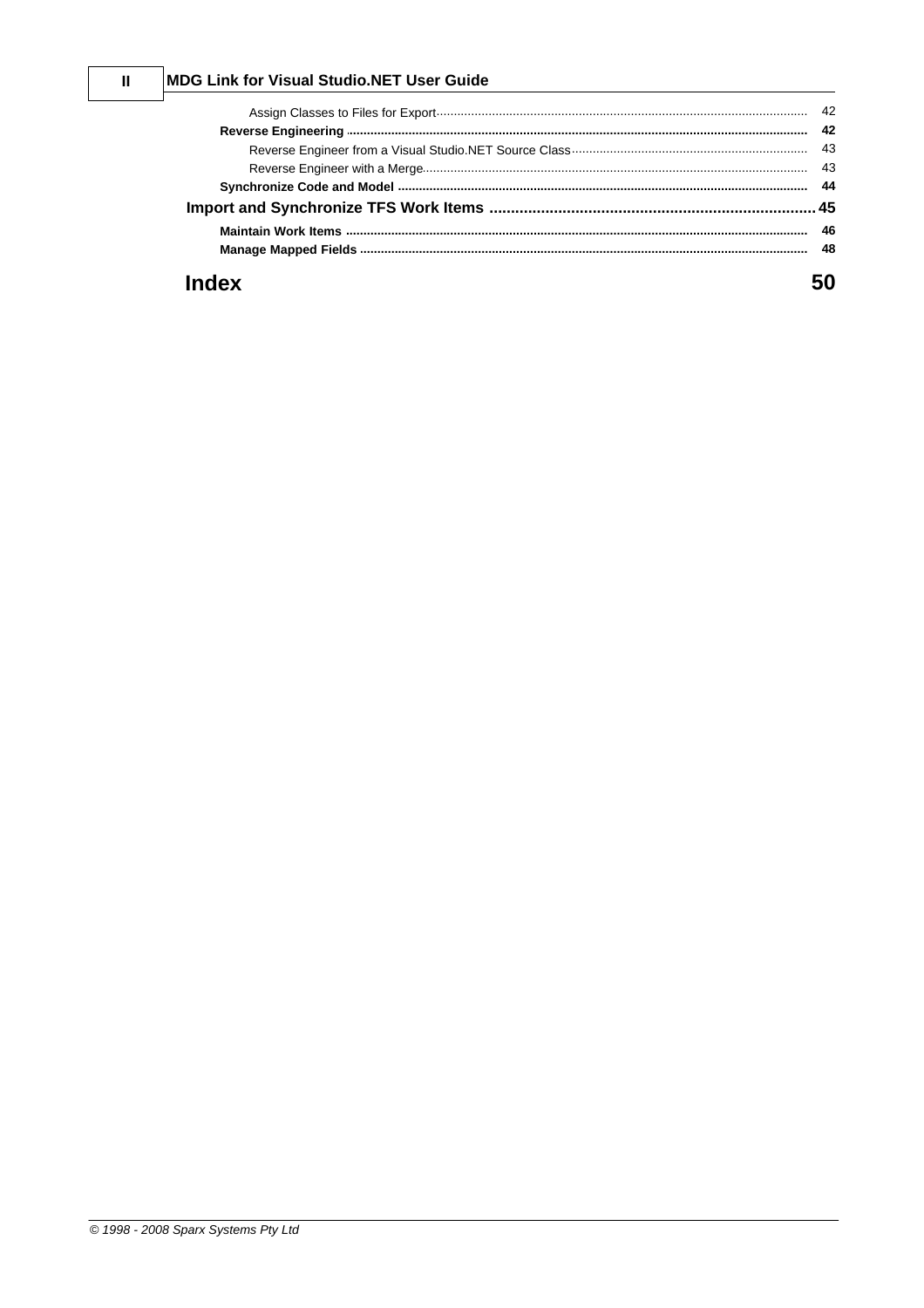# **Foreword**

MDG Link for Visual Studio.NET provides a light-weight bridge between Enterprise Architect and Visual Studio.NET.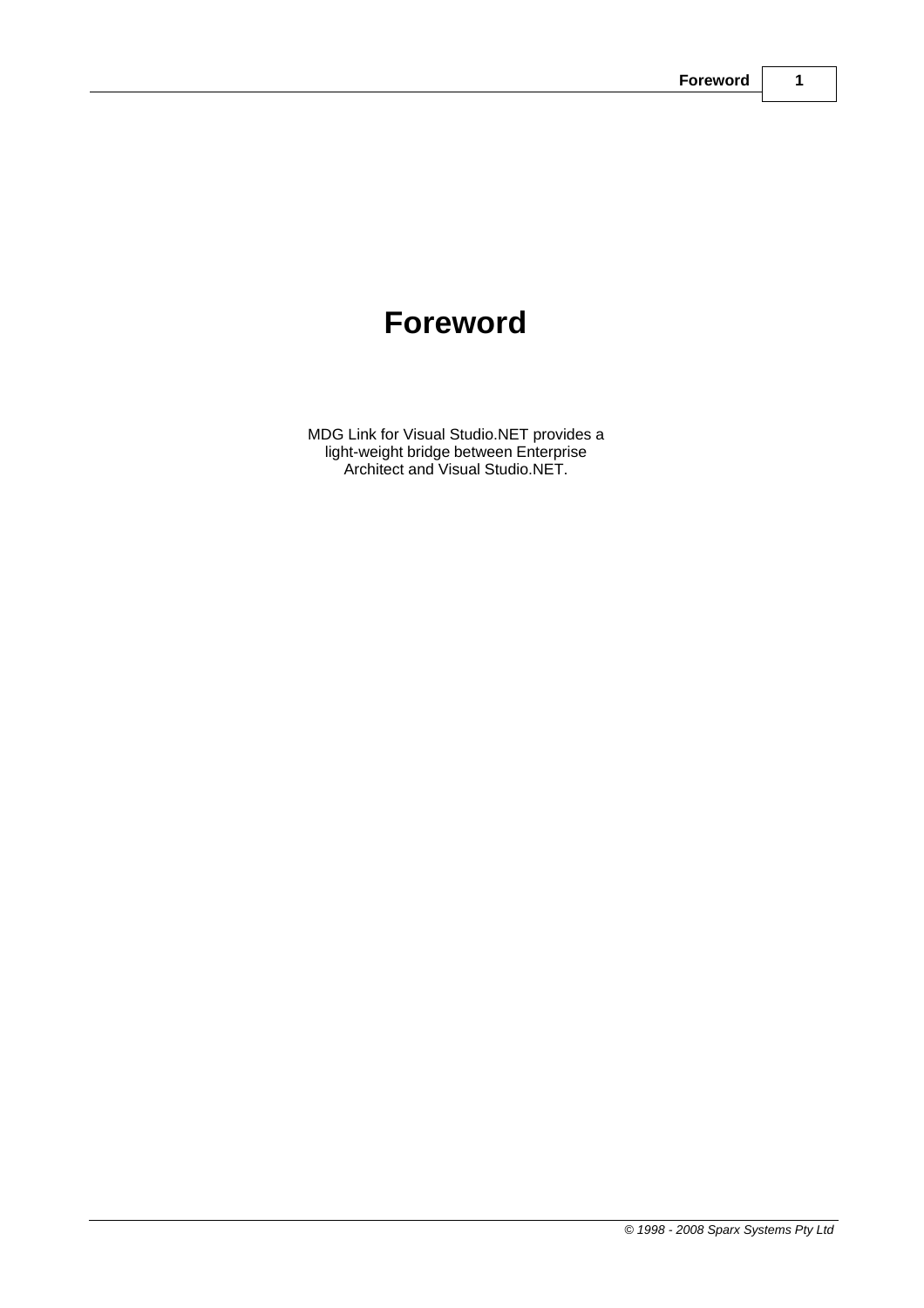#### *1.1 Welcome*



Welcome to the Model Driven Generation Link™ for Visual Studio.NETR. The MDG Link for Visual Studio.NET is designed to enable you to work simultaneously with both Enterprise Architect and Visual Studio.NET, and merge the changes with minimal effort. The MDG Link for Visual Studio.NET works with both the Professional and Corporate editions of Enterprise Architect, and provides a tight integration between Enterprise Architect and Visual Studio, enabling you to either create UML in Enterprise Architect or generate UML from Visual Studio.NET.

#### **MDG Link for Visual Studio.NET has the following features:**

- · Provides a simple, easy to use connection between Enterprise Architect models and Visual Studio.NET projects.
- · Enables you to merge an entire project simply and easily.
- · Provides support for different development configurations.
- · Prompts you with the proposed merge before changes are written.

<span id="page-5-0"></span>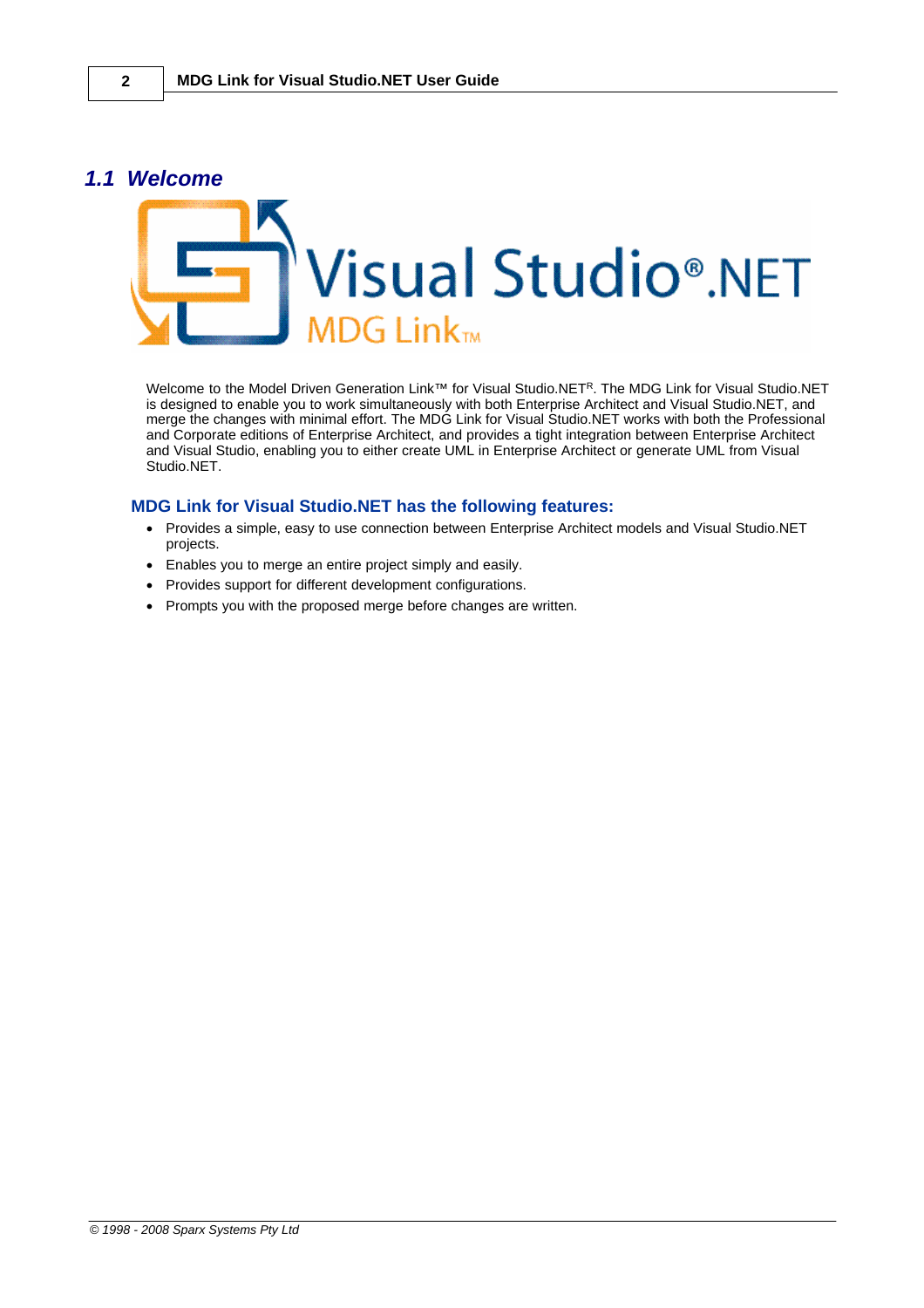

To get started now, see <u>Getting Started</u> 14 .

#### **See Also**

- <u>[License Agreement](#page-8-0)</u>l 5<sup>ら</sup>
- · [Copyright Notice](#page-7-0) 4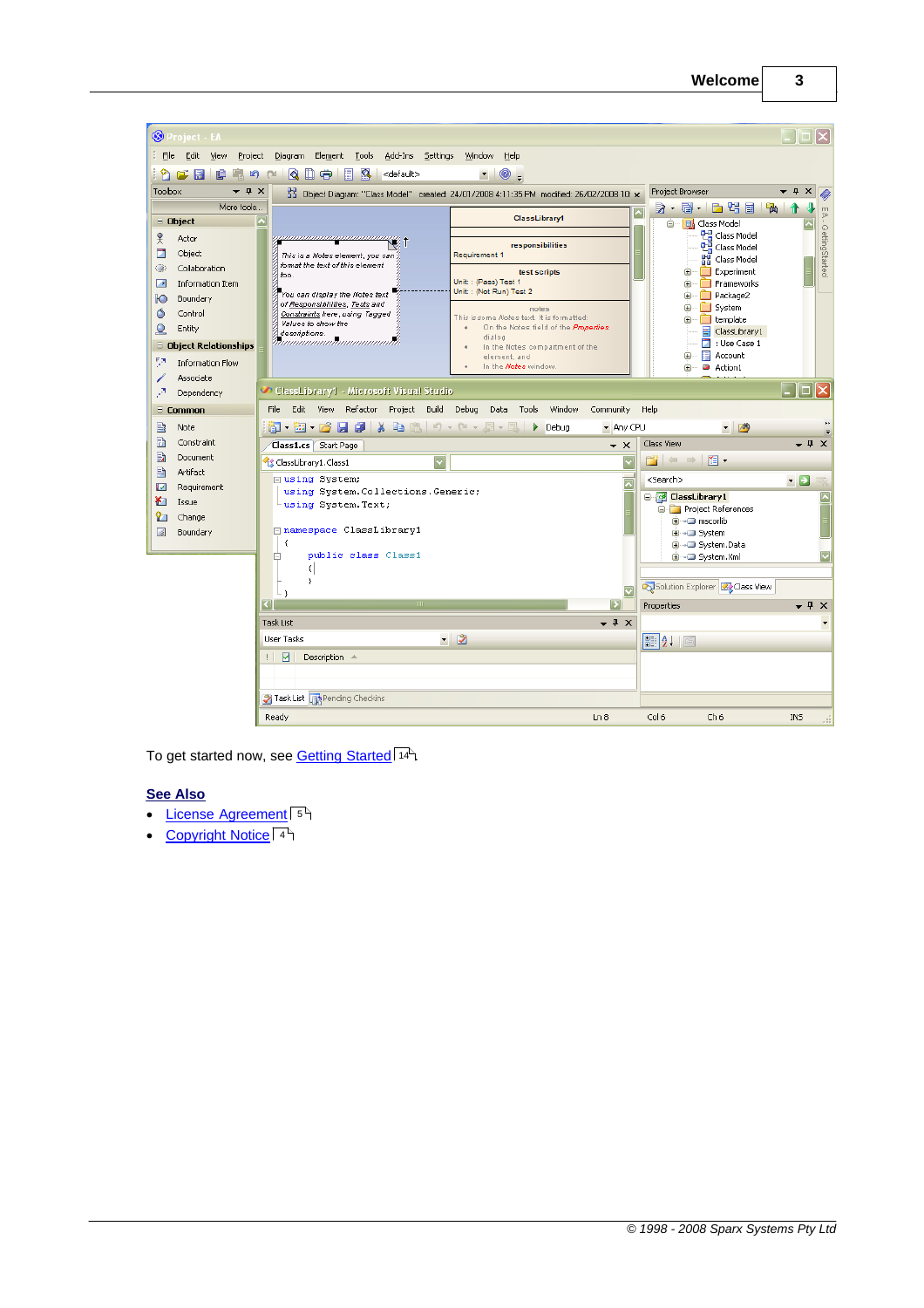### <span id="page-7-0"></span>*1.2 Copyright Notice*

#### **Copyright © 1998 - 2008 Sparx Systems Pty. Ltd. All rights reserved.**

The software contains proprietary information of Sparx Systems Pty Ltd. It is provided under a license agreement containing restrictions on use and disclosure and is also protecte<u>d b</u>y copyright law. Reverse engineering of the software is prohibited. Please read the <u>[license agreement](#page-8-0)</u>l 5 ीfor full details.

Due to continued product development, this information may change without notice. The information and intellectual property contained herein is confidential between Sparx Systems and the client and remains the exclusive property of Sparx Systems. If you find any problems in the documentation, please report them to us in writing. Sparx Systems does not warrant that this document is error-free. No part of this publication may be reproduced, stored in a retrieval system, or transmitted in any form or by any means, electronic, mechanical, photocopying, recording or otherwise without the prior written permission of Sparx Systems. Licensed users are granted the right to print a single hardcopy of the user manual per licensed copy of the software, but may not sell, distribute or otherwise dispose of the hardcopy without written consent of Sparx Systems.

**Sparx Systems Pty. Ltd.**

7 Curtis St, Creswick, Victoria 3363, AUSTRALIA

Phone: +61 (3) 5345 1140 Fax: +61 (3) 5345 1104

Support Email: [support@sparxsystems.com](mailto:support@sparxsystems.com) Sales Email: [sales@sparxsystems.com](mailto:sales@sparxsystems.com)

Website: [www.sparxsystems.com](http://www.sparxsystems.com)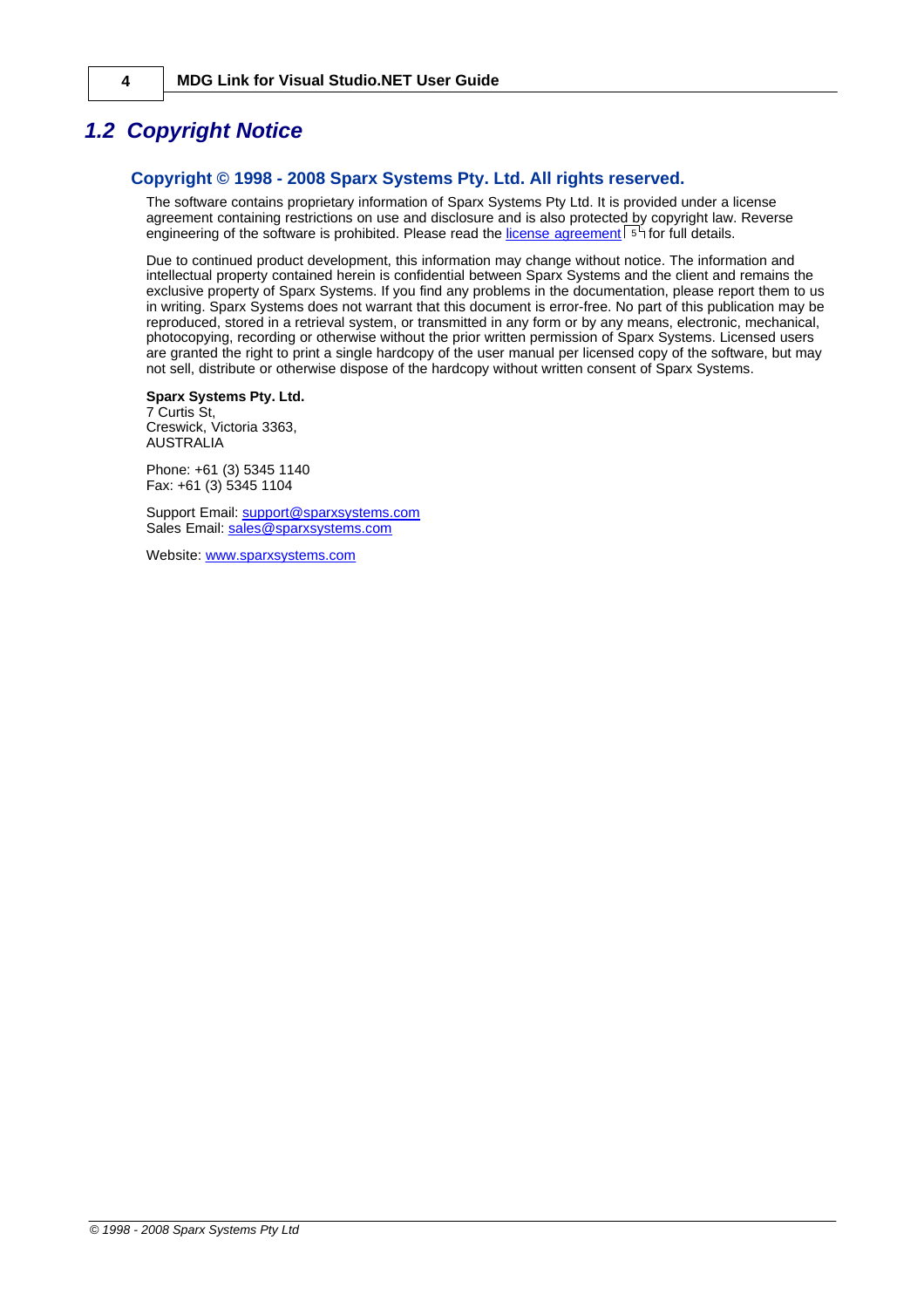### <span id="page-8-0"></span>*1.3 Software Product License Agreement*

#### **MDG Link for Visual Studio.NET**

#### **Copyright (C) 1998-2008 Sparx Systems Pty Ltd. All Rights Reserved**

**IMPORTANT- READ CAREFULLY:** This End User License Agreement ("EULA") is a legal agreement between YOU as Licensee and SPARX for the SOFTWARE PRODUCT identified above. By installing, copying, or otherwise using the SOFTWARE PRODUCT, YOU agree to be bound by the terms of this EULA. If YOU do not agree to the terms of this EULA, promptly return the unused SOFTWARE PRODUCT to the place of purchase for a full refund.

The copyright in the SOFTWARE PRODUCT and its documentation is owned by Sparx Systems Pty Ltd A.B.N 38 085 034 546. Subject to the terms of this EULA, YOU are granted a non-exclusive right for the duration of the EULA to use the SOFTWARE PRODUCT. YOU do not acquire ownership of copyright or other intellectual property rights in any part of the SOFTWARE PRODUCT by virtue of this EULA.

Your use of this software indicates your acceptance of this EULA and warranty.

#### **DEFINITIONS**

In this End User License Agreement, unless the contrary intention appears:

- · "ACADEMIC EDITION" means an edition of the Software Product purchased for educational purposes at an academic discount price.
- · "EULA" means this End User License Agreement
- · "SPARX" means Sparx Systems Pty Ltd A.B.N 38 085 034 546
- · "Licensee" means YOU, or the organization (if any) on whose behalf YOU are taking the EULA.
- · "Registered Edition of MDG Link for Visual Studio.NET" means the edition of the SOFTWARE PRODUCT which is available for purchase from the web site: [<http://www.sparxsystems.com/ea\\_purchase.htm>](http://www.sparxsystems.com/ea_purchase.htm).
- · "SOFTWARE PRODUCT" or "SOFTWARE" means MDG Link for Visual Studio.NET, which includes computer software and associated media and printed materials, and may include online or electronic documentation.
- · "Support Services" means email based support provided by SPARX, including advice on usage of MDG Link for Visual Studio.NET, investigation of bugs, fixes, repairs of models if and when appropriate and general product support.
- · "SPARX support engineers" means employees of SPARX who provide on-line support services.
- · "Trial edition of MDG Link for Visual Studio.NET" means the edition of the SOFTWARE PRODUCT which is available free of charge for evaluation purposes for a period of 30 days.

#### **GRANT OF LICENSE**

In accordance with the terms of this EULA YOU are granted the following rights:

- a) To install and use one copy of the SOFTWARE PRODUCT or, in its place, any prior version for the same operating system, on a single computer. As the primary user of the computer on which the SOFTWARE PRODUCT is installed, YOU may make a second copy for your exclusive use on either a home or portable computer.
- b) To store or install a copy of the SOFTWARE PRODUCT on a storage device, such as a network server, used only to install or run the SOFTWARE PRODUCT over an internal network. If YOU want to increase the number of users entitled to concurrently access the SOFTWARE PRODUCT, YOU must notify SPARX and agree to pay an additional fee.
- c) To make copies of the SOFTWARE PRODUCT for backup and archival purposes.

#### **EVALUATION LICENSE**

The Trial version of MDG Link for Visual Studio.NET is not free software. Subject to the terms of this agreement, YOU are hereby licensed to use this software for evaluation purposes without charge for a period of 30 days.

Upon expiration of the 30 days, the Software Product must be removed from the computer. Unregistered use of MDG Link for Visual Studio.NET after the 30-day evaluation period is in violation of Australian, U.S. and international copyright laws.

SPARX may extend the evaluation period on request and at their discretion.

If YOU choose to use this software after the 30 day evaluation period a license must be purchased (as described at [http://www.sparxsystems.com/ea\\_purchase.htm\)](http://www.sparxsystems.com/ea_purchase.htm). Upon payment of the license fee, YOU will be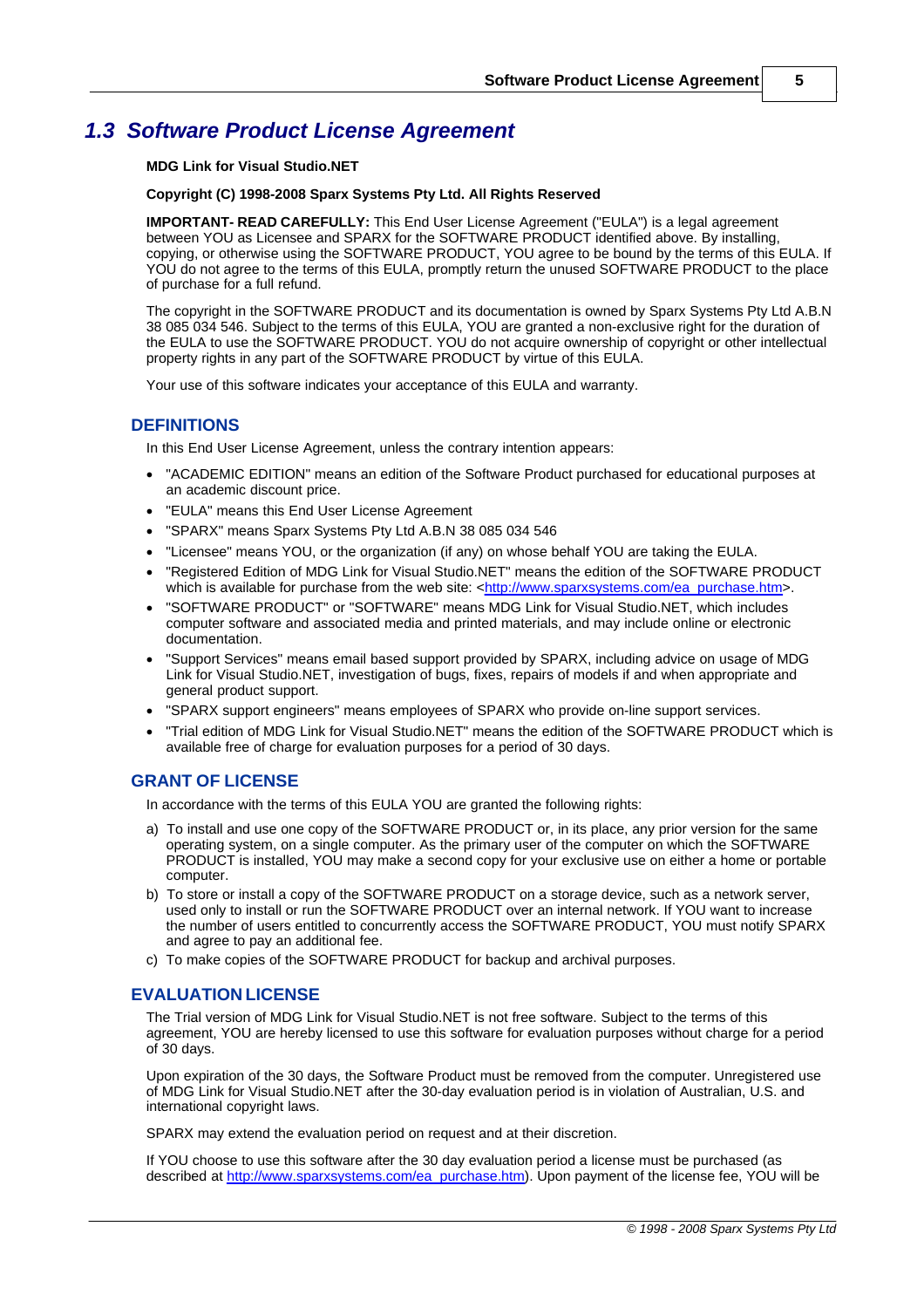#### **6 MDG Link for Visual Studio.NET User Guide**

sent details on where to download the registered edition of MDG Link for Visual Studio.NET and will be provided with a suitable software 'key' by email.

#### **ASSIGNMENT**

YOU may only assign all your rights and obligations under this EULA to another party if YOU supply to the transferee a copy of this EULA and all other documentation including proof of ownership. Your license is then terminated.

#### **TERMINATION**

Without prejudice to any other rights, SPARX may terminate this EULA if YOU fail to comply with the terms and conditions. Upon termination YOU or YOUR representative shall destroy all copies of the SOFTWARE PRODUCT and all of its component parts or otherwise return or dispose of such material in the manner directed by SPARX.

#### **WARRANTIES AND LIABILITY**

#### **WARRANTIES**

SPARX warrants that the SOFTWARE PRODUCT will perform substantially in accordance with the accompanying written materials for a period of ninety (90) days from the date of receipt, and any Support Services provided by SPARX shall be substantially as described in applicable written materials provided to YOU by SPARX, and SPARX support engineers will make commercially reasonable efforts to solve any problems associated with the SOFTWARE PRODUCT.

#### **EXCLUSIONS**

To the maximum extent permitted by law, SPARX excludes, for itself and for any supplier of software incorporated in the SOFTWARE PRODUCT, all liability for all claims, expenses, losses, damages and costs made against or incurred or suffered by YOU directly or indirectly (including without limitation lost costs, profits and data) arising out of:

- · YOUR use or misuse of the SOFTWARE PRODUCT
- YOUR inability to use or obtain access to the SOFTWARE PRODUCT
- Negligence of SPARX or its employees, contractors or agents, or of any supplier of software incorporated in the SOFTWARE PRODUCT, in connection with the performance of SPARX' obligations under this EULA, or
- Termination of this EULA by either party for any reason.

#### **LIMITATION**

The SOFTWARE PRODUCT and any documentation are provided "AS IS" and all warranties whether express, implied, statutory or otherwise, relating in any way to the subject matter of this EULA or to this EULA generally, including without limitation, warranties as to: quality, fitness; merchantability; correctness; accuracy; reliability; correspondence with any description or sample, meeting your or any other requirements; uninterrupted use; compliance with any relevant legislation and being error or virus free are excluded. Where any legislation implies in this EULA any term, and that legislation avoids or prohibits provisions in a contract excluding or modifying such a term, such term shall be deemed to be included in this EULA. However, the liability of SPARX for any breach of such term shall if permitted by legislation be limited, at SPARX's option to any one or more of the following upon return of the SOFTWARE PRODUCT and a copy of the receipt:

- · If the breach relates to the SOFTWARE PRODUCT:
	- · the replacement of the SOFTWARE PRODUCT or the supply of an equivalent SOFTWARE PRODUCT
	- the repair of such SOFTWARE PRODUCT
	- the payment of the cost of replacing the SOFTWARE PRODUCT or of acquiring an equivalent SOFTWARE PRODUCT, or
	- the payment of the cost of having the SOFTWARE PRODUCT repaired.
- · If the breach relates to services in relation to the SOFTWARE PRODUCT:
	- the supplying of the services again, or
	- · the payment of the cost of having the services supplied again.

#### **TRADEMARKS**

All names of products and companies used in this EULA, the SOFTWARE PRODUCT, or the enclosed documentation may be trademarks of their corresponding owners. Their use in this EULA is intended to be in compliance with the respective guidelines and licenses.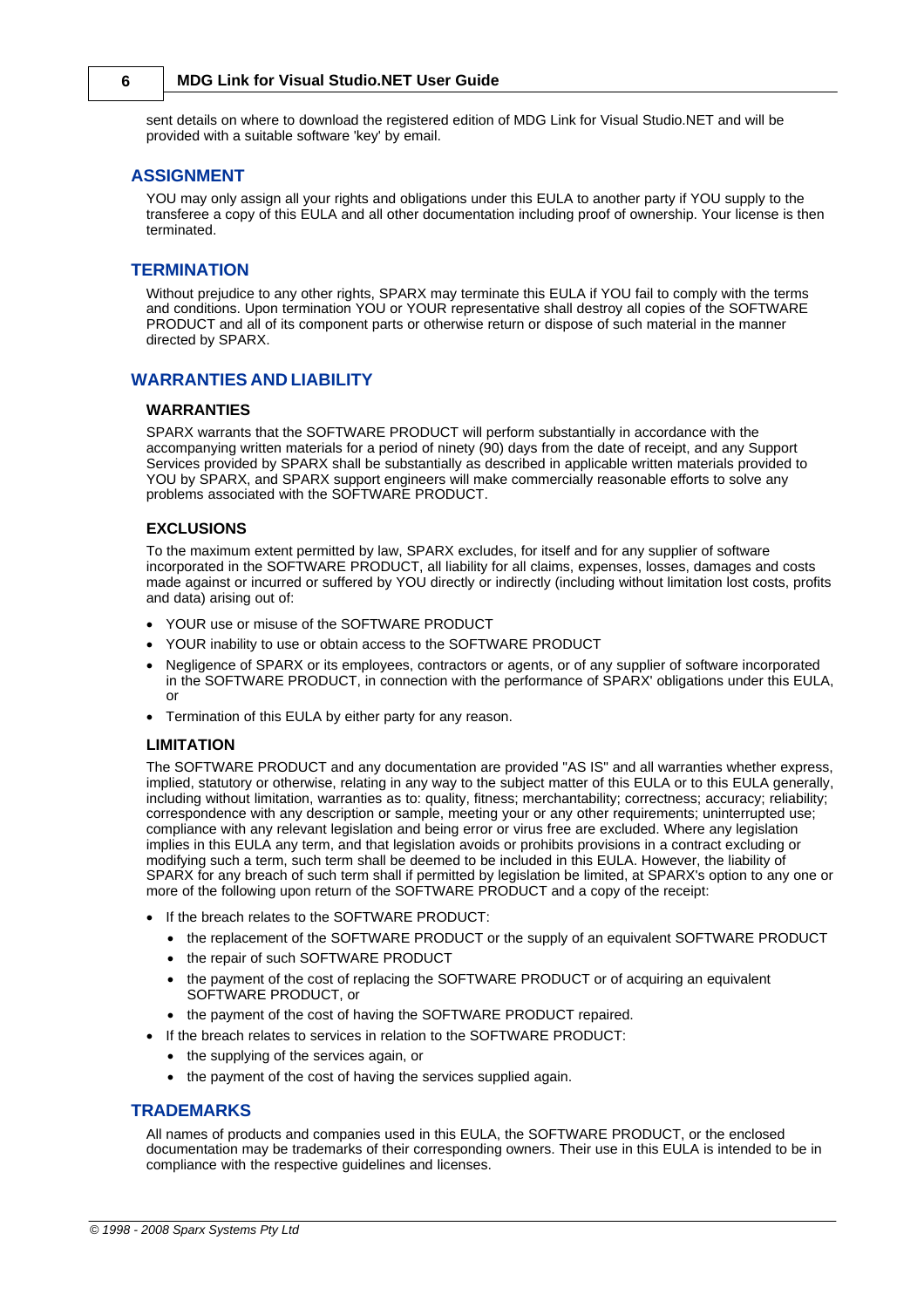Windows, Windows NT, Windows ME, Windows XP and Windows 2000 are trademarks of Microsoft.

#### **GOVERNING LAW**

This agreement shall be construed in accordance with the laws of the Commonwealth of AUSTRALIA.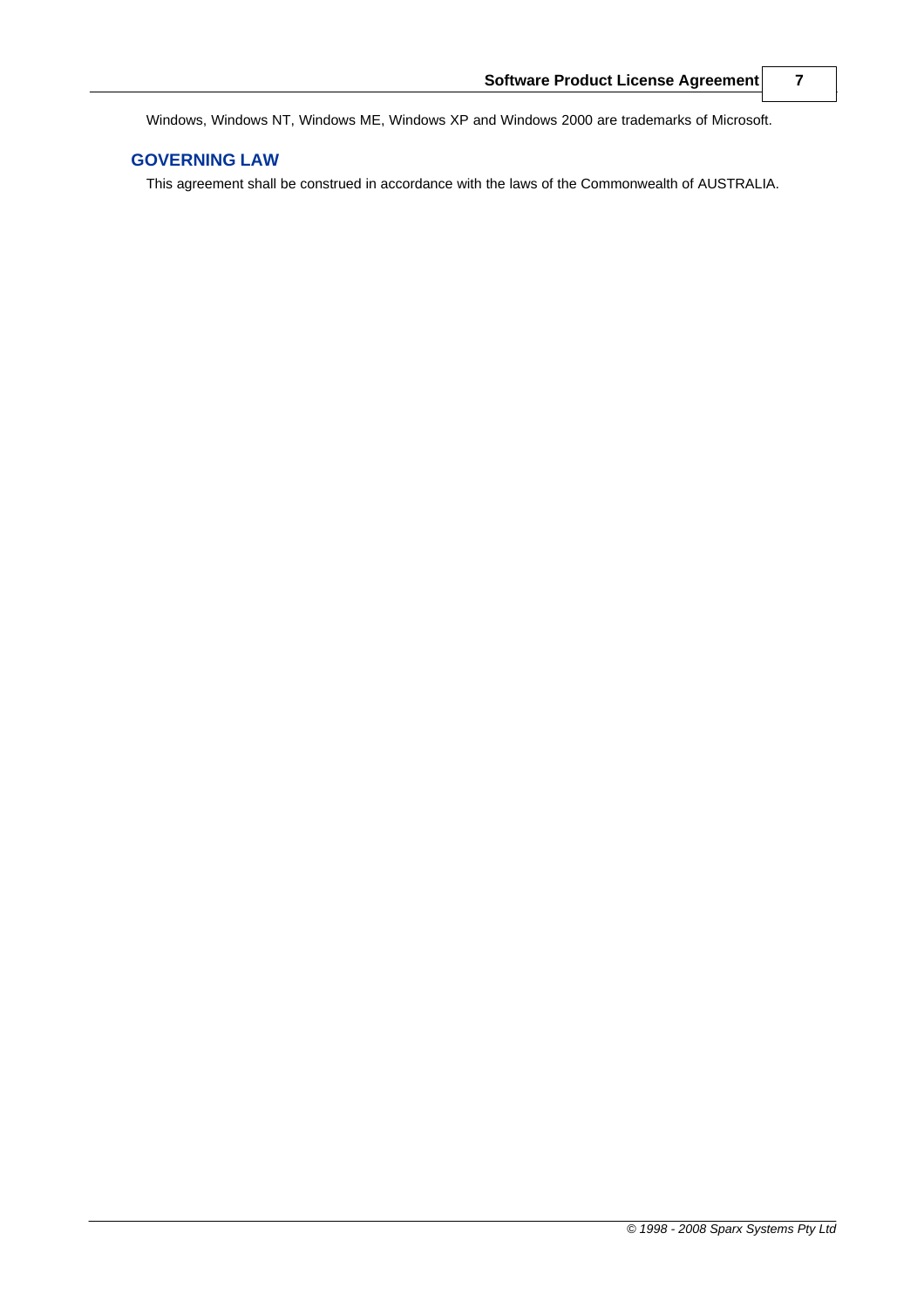### <span id="page-11-0"></span>*1.4 Acknowledgement of Trademarks*

#### **Trademarks of Microsoft**

- · Microsoft Visual Studio.NET
- · Windows®.

#### **Registered Trademarks of OMG**

- · CORBA®
- · the OMG Object Management Group logo
- · The Information Brokerage®
- · CORBA Academy®
- · IIOP®
- · XMI®.

#### **Trademarks of OMG**

- · OMG™
- · Object Management Group™
- · The CORBA logo
- · ORB™
- · Object Request Broker™
- The CORBA Academy design
- · OMG Interface Definition Language™
- · IDL™
- · CORBAservices™
- · CORBAfacilities™
- · CORBAmed™
- · CORBAnet™
- · Unified Modeling Language™
- · UML™
- · The UML Cube logo
- · MOF™
- · CWM™
- · Model Driven Architecture™
- · MDA™
- · OMG Model Driven Architecture™
- · OMG MDA™.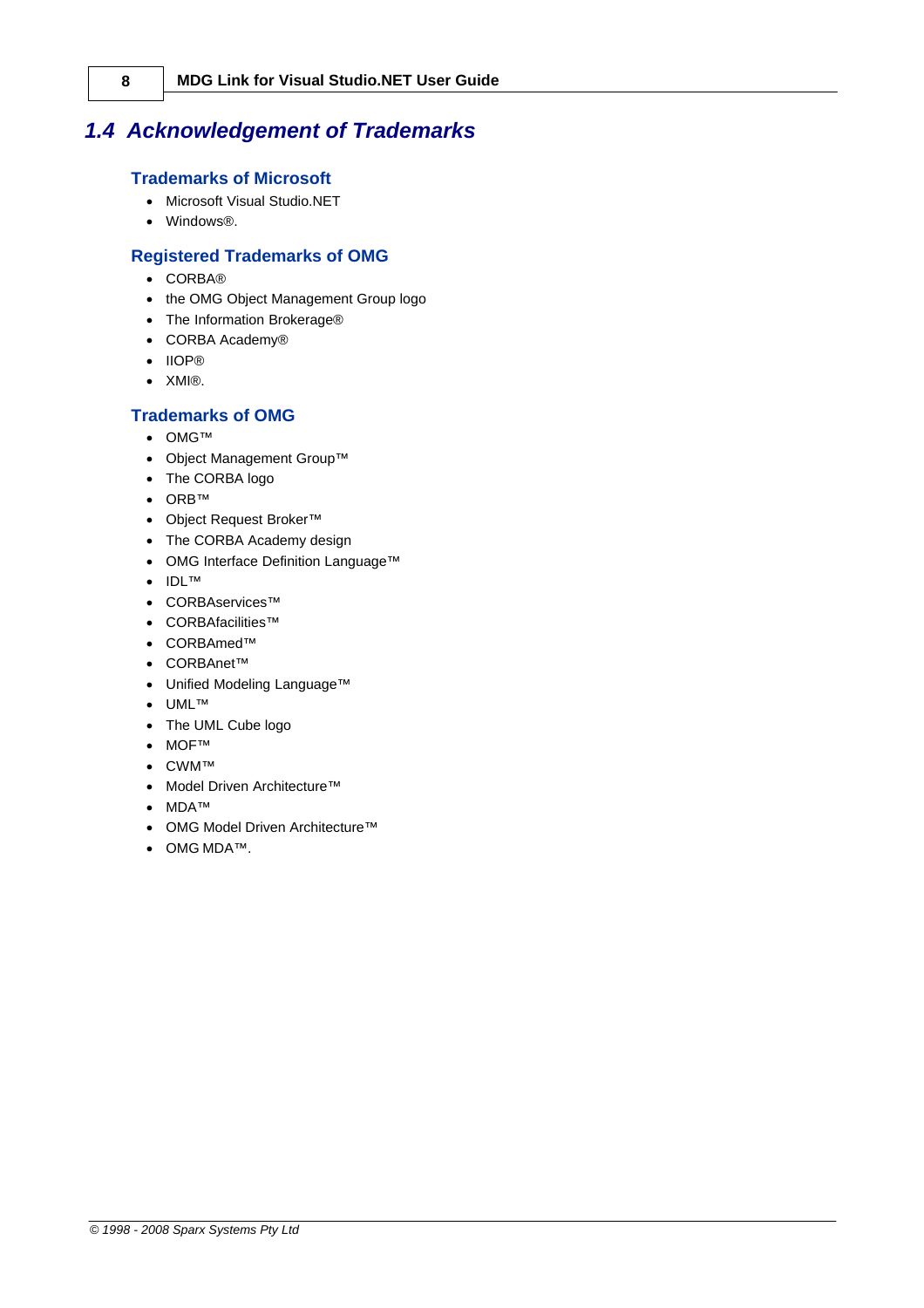### <span id="page-12-0"></span>*1.5 Support*

Technical support for MDG Link for Visual Studio.NET is available to registered users. Responses to support queries are sent by email. Sparx Systems endeavors to provide a rapid response to all product-related questions or concerns.

Registered users can lodge a support request, by visiting: [http://www.sparxsystems.com/registered/reg\\_support.html.](http://www.sparxsystems.com/registered/reg_support.html)

Trial users can contact Sparx Systems with questions regarding their evaluation at: [support@sparxsystems.com](mailto:support@sparxsystems.com).

An online user forum is also available for your questions and perusal, at <http://www.sparxsystems.com/cgi-bin/yabb/YaBB.cgi>.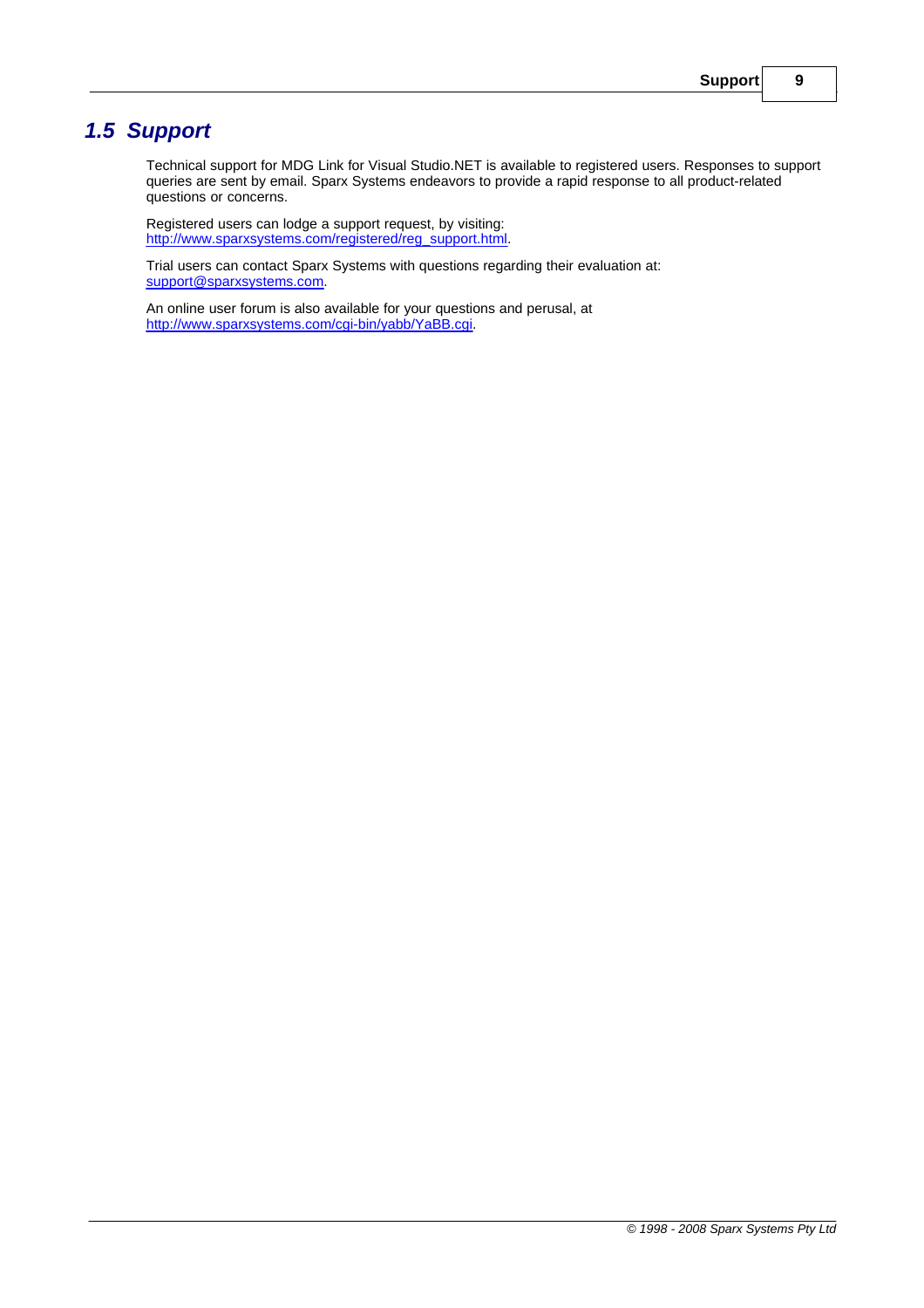### <span id="page-13-0"></span>*1.6 System Requirements*

The following software must be installed to use the MDG Link for Visual Studio.NET:

#### **Operating System**

- · Windows XP Professional (SP2 or later)
- · Windows XP Home Edition (SP2 or later)
- · Windows XP Media Center Edition (SP2 or later)
- · Windows XP Tablet PC Edition (SP2 or later)
- · Windows 2000 Professional (SP5 or later required for installation)

#### **Enterprise Architect**

- · Enterprise Architect Version 7.1 Professional Edition, or
- · Enterprise Architect Version 7.1 Corporate Edition

#### **Visual Studio**

· Visual Studio.NET version 2003 or higher

#### **Other**

· Sun JDK 1.5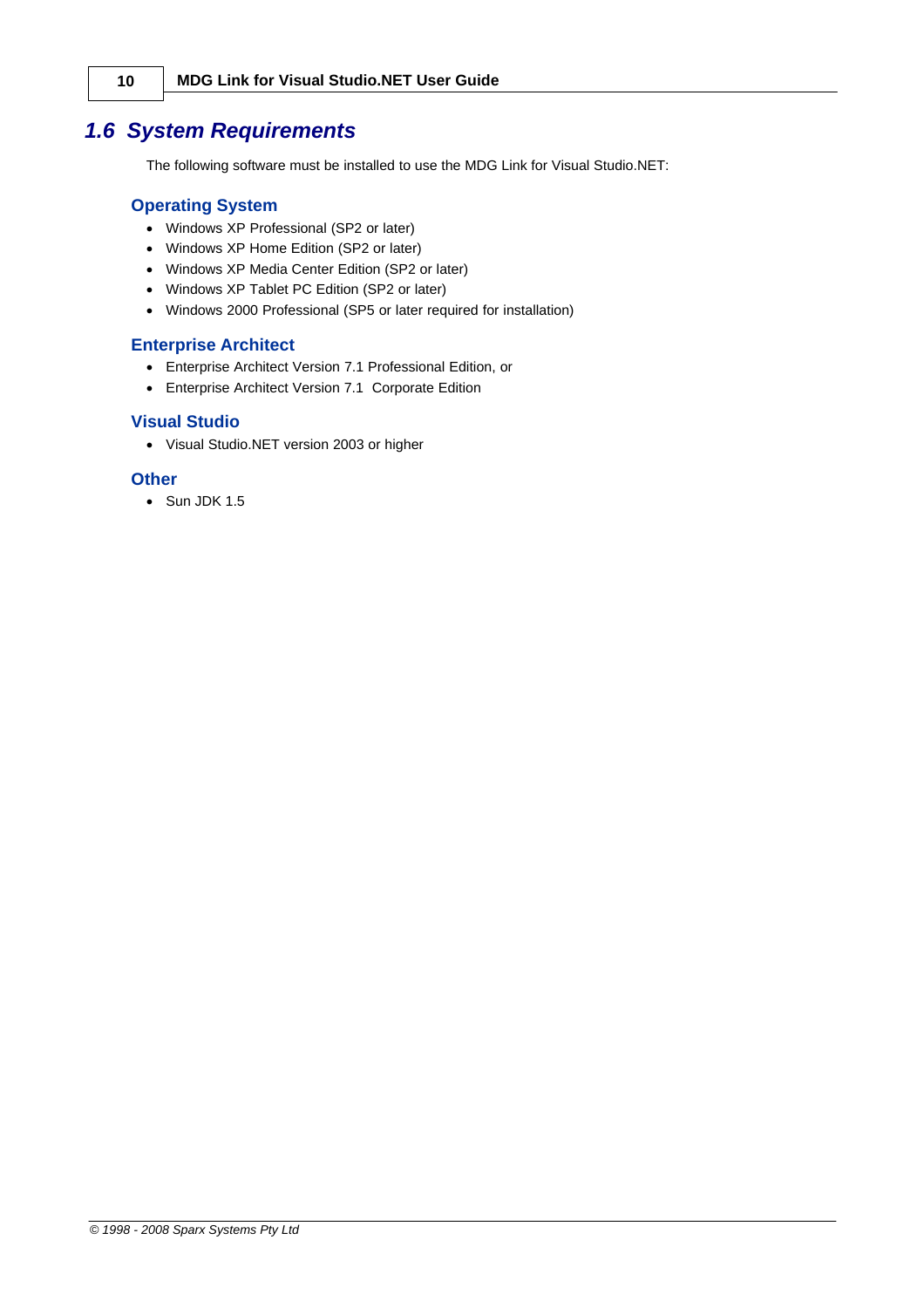### <span id="page-14-0"></span>*1.7 Order MDG Link for Visual Studio.NET*

MDG Link for Visual Studio.NET is designed, built and published by Sparx Systems and is available from [Sparx Systems.](http://www.sparxsystems.com/)

The latest information on pricing and purchasing is available at: [Sparx Systems Purchase/Pricing Website.](http://www.sparxsystems.com/ea_purchase.htm)

For more information, contact [sales@sparxsystems.com](mailto:sales@sparxsystems.com).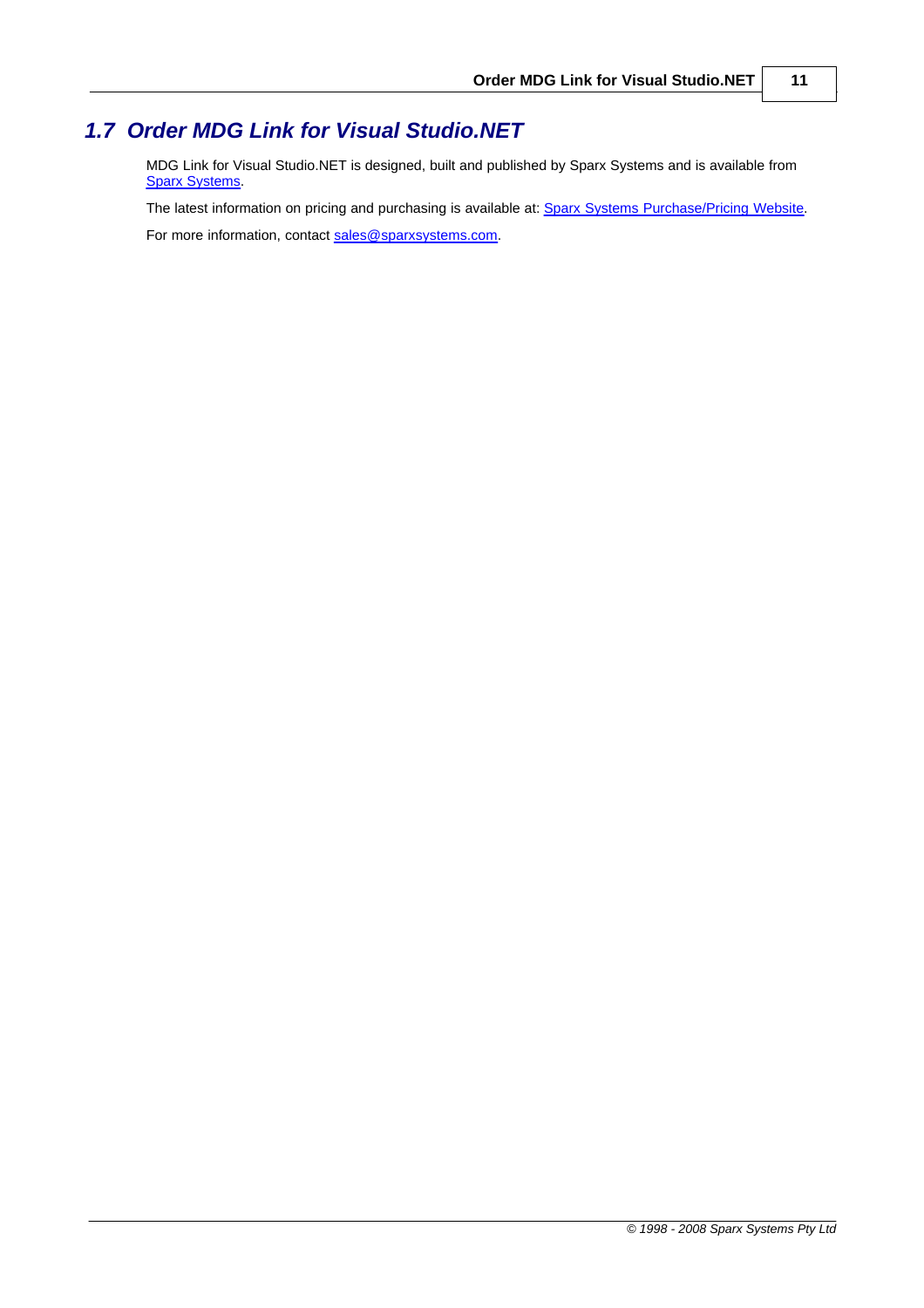### *2.1 Register the MDG Link for Visual Studio.NET*

To activate the MDG Link for Visual Studio.NET, follow the steps below:

- 1. Purchase one or more licenses. When you have paid for a licensed version of the MDG Link for Visual Studio.NET, you receive (via email or other suitable means):
	- a license key or keys
	- · the address of the web site from which to download the full version.
- 2. Save the license key and download the latest full install package from the address supplied.
- 3. Run the setup program to install the full version.

If this is the first time that the MDG Link for Visual Studio.NET has been installed, the MDG Link for Visual Studio.NET dialog prompts you to enter the registration key or to continue the trial.

| <b>MDG Link for Visual Studio.NET</b>                 |
|-------------------------------------------------------|
| <b>MDG link</b> <sup>"</sup><br>for Visual Studio.NET |
| MDG Link for Visual Studio.NET                        |
| <b>Trial Version</b>                                  |
| 21 days remaining.                                    |
| 0K.<br>Enter Key                                      |

4. To enter the new key, click on the **Enter Key** button. The License Management dialog displays.

| Licence Management                                      | $\overline{\mathsf{x}}$ |
|---------------------------------------------------------|-------------------------|
| Use the Add Key button to enter a new registration key. |                         |
| Currently Registered Keys:                              |                         |
| Key                                                     | Product                 |
|                                                         |                         |
|                                                         |                         |
|                                                         |                         |
|                                                         |                         |
|                                                         |                         |
| Remove Key<br>Add Key<br>Upgrade<br>Copy                | Help<br>Close           |

5. Click on the **Add Key** button. The Add Registration Key dialog displays.

<span id="page-15-0"></span>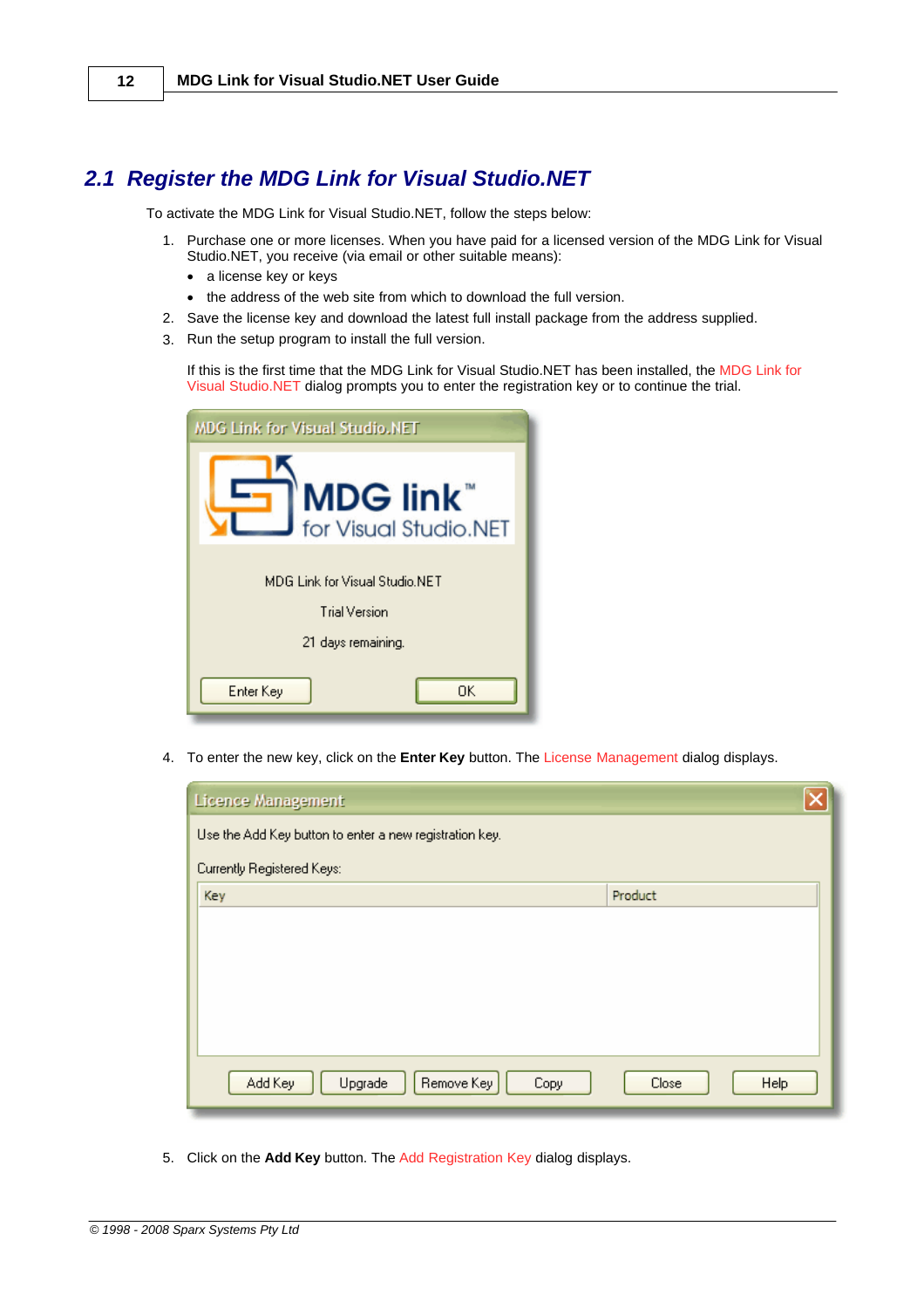| <b>Add Registration Key</b>                                  |  |
|--------------------------------------------------------------|--|
| Enter Private Key<br>Get Shared Key                          |  |
| Name:                                                        |  |
| Company:                                                     |  |
| Copy registration key into space below, then press OK button |  |
| Cancel<br>Help<br>OK                                         |  |

- 6. Copy the license key from the email and paste it into the **Copy registration key ..**. field.
- 7. Click on the **OK** button. The full version of the MDG Link for Visual Studio.NET is available for use with your version of Enterprise Architect.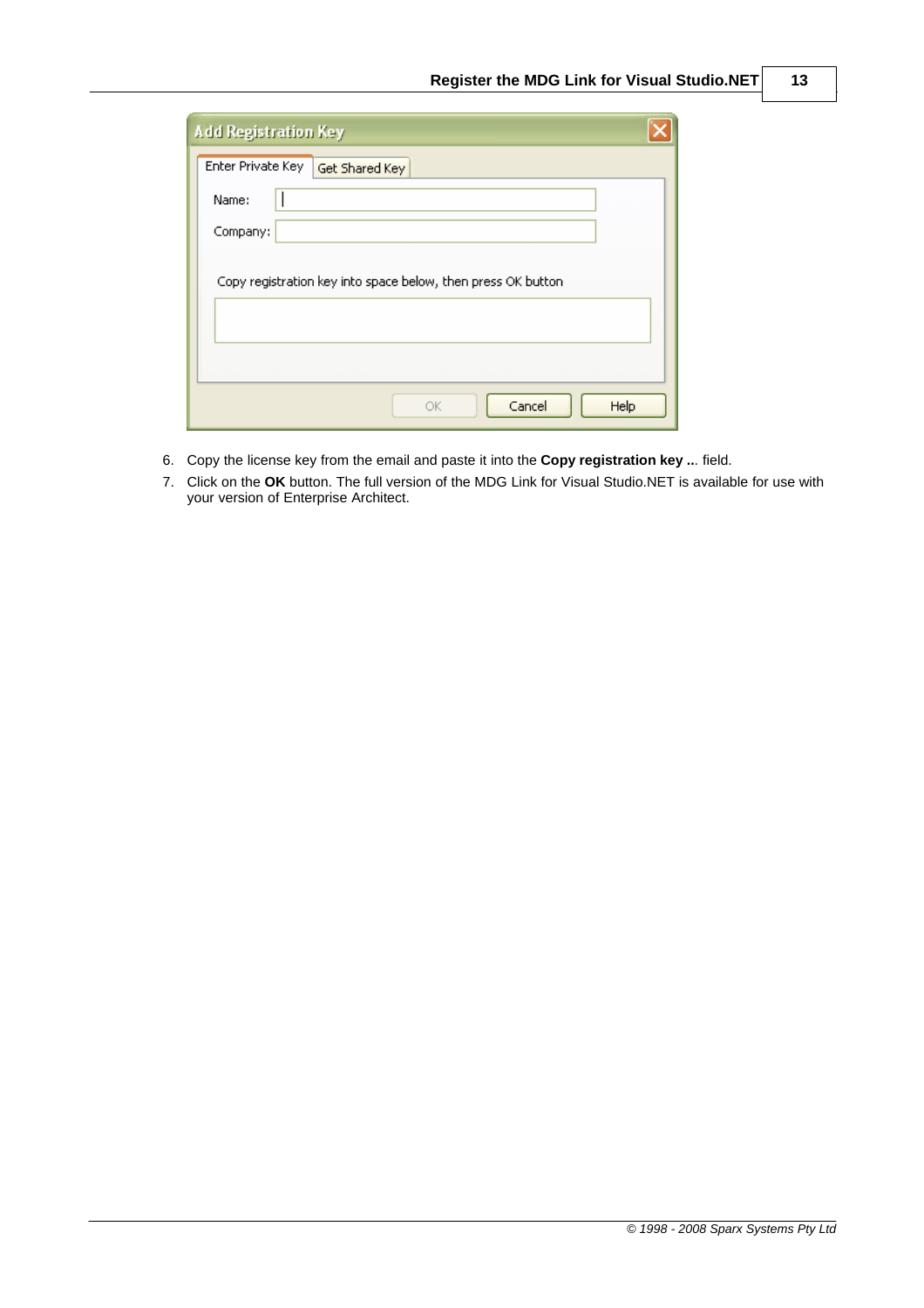### <span id="page-17-0"></span>*2.2 Set Up the MDG Link*

Before the MDG Link for Visual Studio .NET can perform its main operations, an Enterprise Architect package must be configured to link to a particular Visual Studio.NET project. For more information on how to create a link to a Visual Studio project go to the <u>[Create a link to a Visual Studio Project](#page-18-0)</u>l 15 topic.

Once the install program has been run, MDG Link for Visual Studio.NET should be accessible through the **Add-Ins** option on the Enterprise Architect menu bar, as shown below.

|               | Add-Ins Settings Window  |  | Help |               |
|---------------|--------------------------|--|------|---------------|
|               | Connect External Project |  |      | Visual Studio |
| Visual Studio |                          |  |      |               |
|               | Manage Add-Ins           |  |      |               |

If this menu doesn't appear, check the <u>[System Requirements](#page-13-0)</u> কৰি কে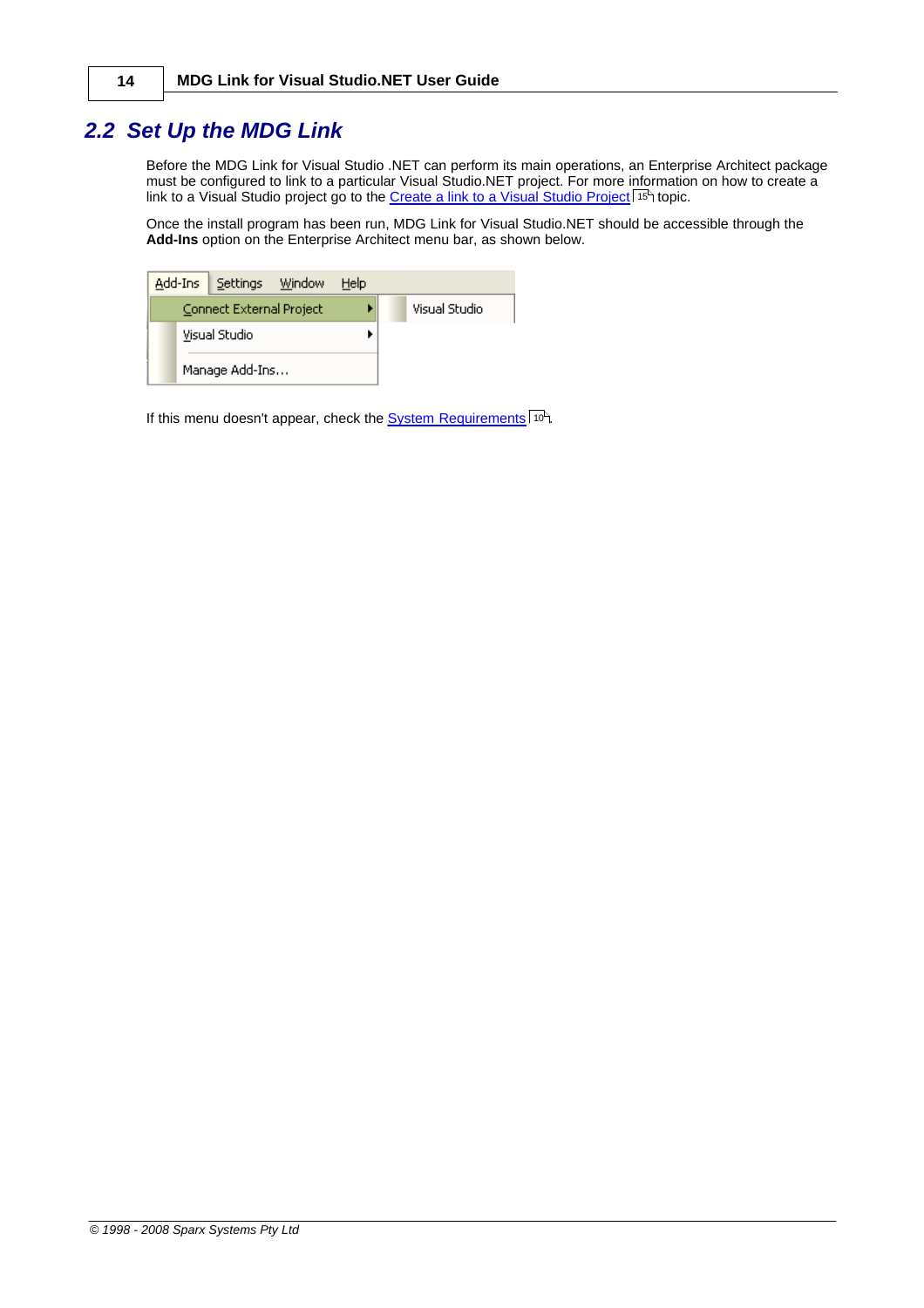### <span id="page-18-0"></span>*2.3 Create a Link to a Visual Studio Project*

To link an Enterprise Architect package to a particular Visual Studio.NET project, follow the steps below:

- 1. From Visual Studio.NET, open the solution containing the project to link to.
- 2. Ensure that the project is the active project within the solution.
- 3. Open an Enterprise Architect model and in the Project Browser select the package that is to represent the Visual Studio project.
- 4. Right-click on the package to display its context menu, and select the **Add-In | Connect External Project | Visual Studio** menu option. The Visual Studio Connections dialog displays.

| Visual Studio Connections           |               | ি×                                  |
|-------------------------------------|---------------|-------------------------------------|
| Enterprise Architect Packages:      |               |                                     |
| Package                             |               | Visual Studio Project               |
| Selected<br>Class Model             |               | ClassLibrary1                       |
|                                     |               |                                     |
| ℧                                   | $\rm III$     |                                     |
| Active Visual Studio Projects:      |               | Browse<br>Connect                   |
| Solution                            | Project Name  | <b>Project Guid</b>                 |
| C:\Documents and Settings\rchester\ | ClassLibrary1 | {2A93E6E8-1CBB-43F2-970A-591CC47C43 |
|                                     |               |                                     |
|                                     |               | Help<br>Close                       |

The Visual Studio Connections dialog enables you to review and configure connections to Visual Studio.Net from this project.

| <b>Field</b>                                   | <b>Description</b>                                                                                                                                                    |
|------------------------------------------------|-----------------------------------------------------------------------------------------------------------------------------------------------------------------------|
| <b>Enterprise Architect</b><br><b>Packages</b> | Shows the Enterprise Architect packages in the current model that<br>are connected to Visual Studio.net projects.                                                     |
| <b>Selected</b>                                | If the currently selected package in the Enterprise Architect Project<br>Browser has a new screen.                                                                    |
| <b>Active Visual Studio</b><br><b>Projects</b> | The Visual Studio. NET projects that you can connect to.                                                                                                              |
| <b>Button</b>                                  | <b>Description</b>                                                                                                                                                    |
| <b>Connect</b>                                 | Connect the Enterprise Architect package to the selected Visual<br>Studio project.                                                                                    |
| <b>Browse</b>                                  | Locate and select a Visual Studio solution via Windows Explorer.<br>Once selected, the solution and its projects appear in the Active<br>Visual Studio Projects list. |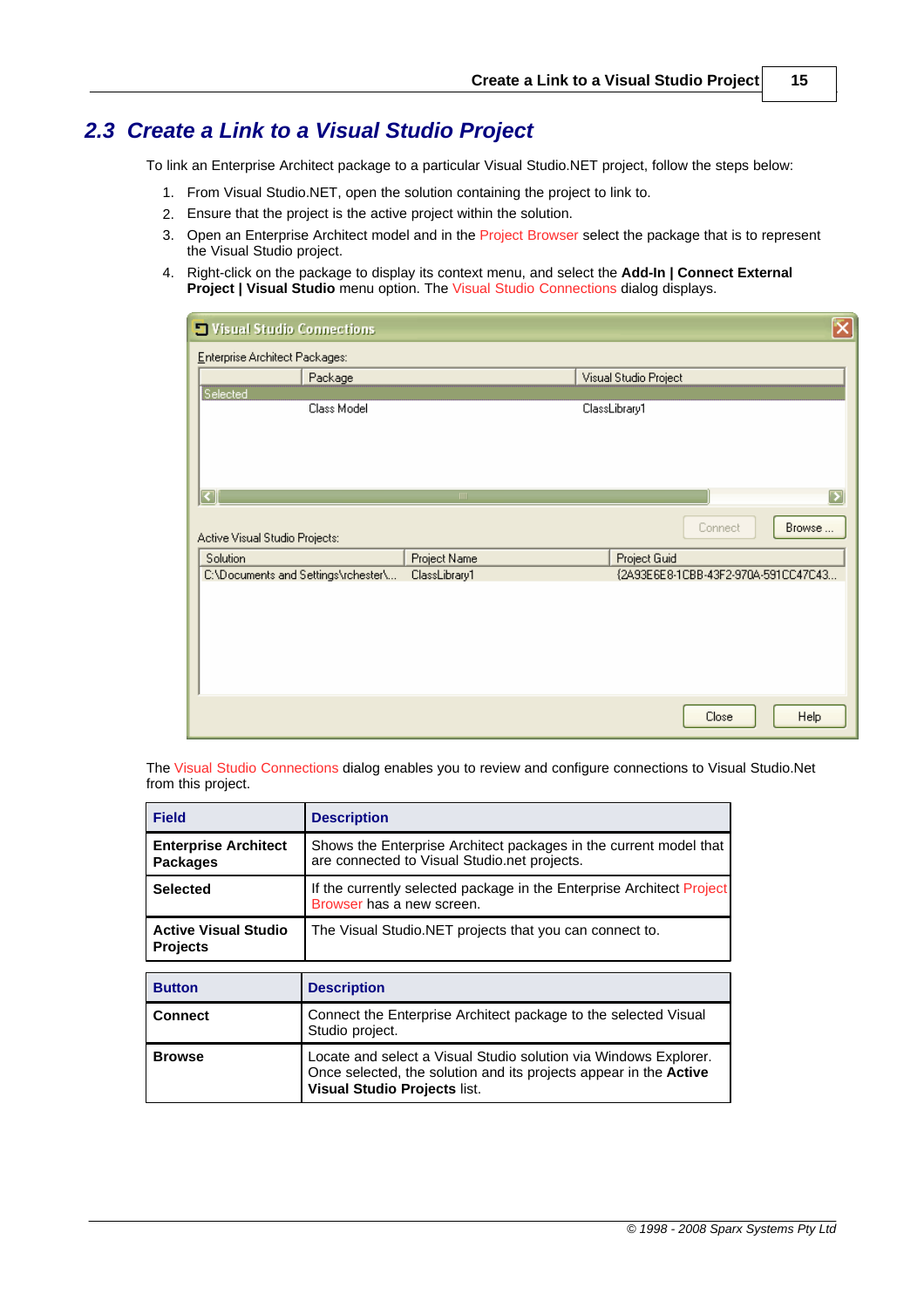#### **Note:**

If you are using an Enterprise Architect model that has already been configured on another machine, you must still tell the MDG Link where the solution lies. To do this, open the solution through Visual Studio.NET and click on any of the menu items.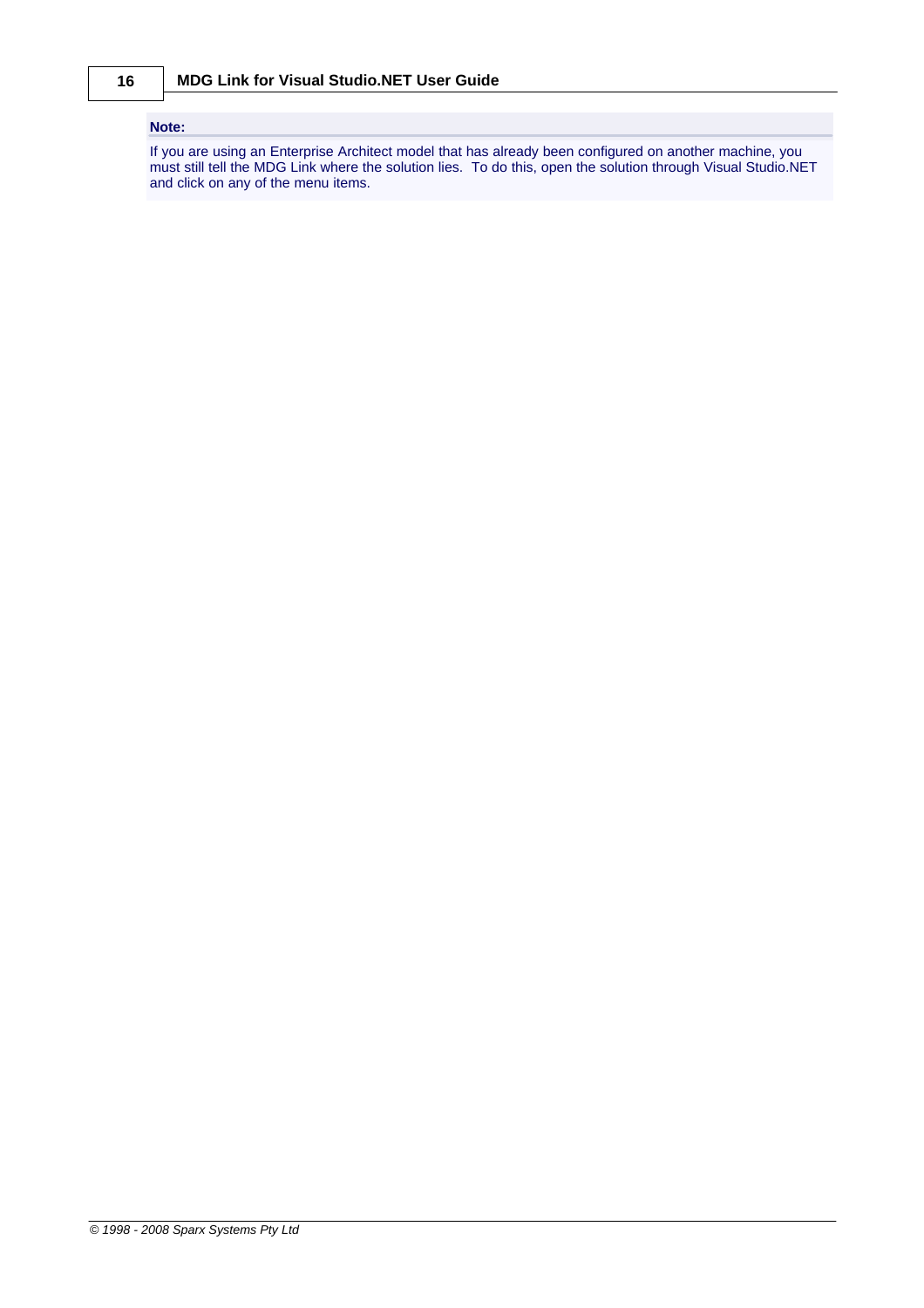### <span id="page-20-0"></span>*2.4 Merge for the First Time*

Merging for the first time enables you to reverse engineer code from a Visual Studio.NET project or to generate code from an Enterprise Architect model into a Visual Studio.NET project. Merging the model is a simple task once <u>a link has been created</u>| 15 N Uisual Studio .NET; you can then perform a merge from the Project Browser or from the **Add-Ins | Connect External Project | Visual Studio** menu option on the Enterprise Architect menu bar.

| Add-Ins       |  | Settings                 | Window | Help |               |
|---------------|--|--------------------------|--------|------|---------------|
|               |  | Connect External Project |        |      | Visual Studio |
| Visual Studio |  |                          |        |      |               |
|               |  | Manage Add-Ins           |        |      |               |

To perform a merge from the Project Browser, select an item from the hierarchy and right-click on the connected package. The context menu displays for the item. Select the **Add-In | Merge with Visual Studio** menu option.

|                               |   | <b>OPE CAPE MORE!</b><br><b>M</b> Class Model |            |
|-------------------------------|---|-----------------------------------------------|------------|
| Merge with Visual Studio      |   | Add-In                                        |            |
| <b>Build Project</b>          | 絼 | Properties                                    |            |
| Run                           |   | Package Control                               |            |
| Disconnect from Visual Studio |   |                                               |            |
| Visual Studio                 |   | Add                                           |            |
|                               |   | Linked Document…                              | Ctrl+Alt+D |

For more information on the options that are available for merging see the <u>[Merge Project Dialog Options](#page-41-2)</u> 38<sup>4</sup> topic.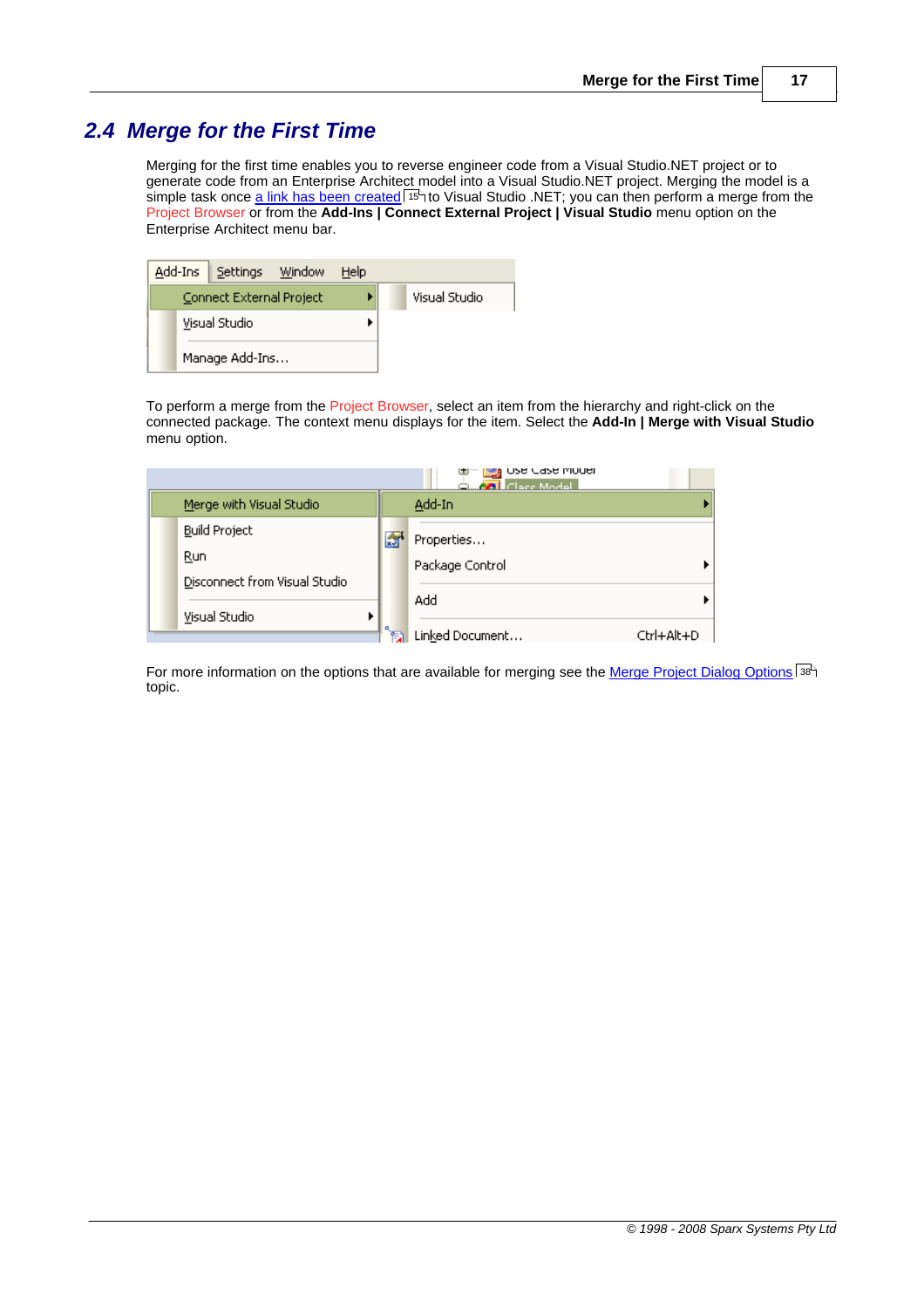<span id="page-21-0"></span>

### *3.1 Add-In Options from the Project Browser*

The Project Browser enables you to navigate through the Enterprise Architect project space. It displays packages, diagrams, elements and element properties.

You can drag and drop elements between folders, or even drop elements from the Project Browser directly into the current diagram. With the MDG Link for Visual Studio.NET additional functionality is given to the Project Browser. This includes the ability to access the **Add-In** menu, locate Class diagrams and provide the direct link to editing both Classes and methods in Visual Studio.NET.

#### <span id="page-21-1"></span>*3.1.1 Add-In Menu Items*

To access the **Add-In** menu from the Project Browser, right-click on an object to display the context menu. The **Add-In** menu option is the first entry; select it, to display the following submenu:

| Merge with Visual Studio      |
|-------------------------------|
| <b>Build Project</b>          |
| Run                           |
| Disconnect from Visual Studio |
| Visual Studio                 |

The **Add-In** menu offers the following options:

| <b>Menu Option</b>                    | <b>Description</b>                                                                                                                                                                                                                     |
|---------------------------------------|----------------------------------------------------------------------------------------------------------------------------------------------------------------------------------------------------------------------------------------|
| <b>Merge with Visual Studio</b>       | Displays the Merge Project $38^{\circ}$ dialog to provide merging options.                                                                                                                                                             |
| <b>Build Project</b>                  | Builds $22^{\circ}$ the current project.                                                                                                                                                                                               |
| Run                                   | Runs the project.                                                                                                                                                                                                                      |
| <b>Disconnect from Visual Studiol</b> | Disconnects the Enterprise Architect package from the Visual<br>Studio . Net project to free that package so that it can be<br>connected to other solutions.                                                                           |
| <b>Visual Studio</b>                  | Provides two further options:<br>Display the Visual Studio Connections 15 <sup>h</sup> dialog with details of<br>the Visual Studio NET connections<br>Import and synchronize work items from Team Foundation<br>Server 45 <sup>h</sup> |

#### <span id="page-21-2"></span>*3.1.2 Locate Elements*

Locating an element in the Project Browser can be a difficult task, especially when the size of a package has increased to include many Classes.

To locate a Class in the Project Browser, right-click on the Class in a diagram to display its context menu. Then select the **Find | In Project Browser**menu option. The Class is highlighted in the Project Browser. Alternatively select the Class in the diagram and press **[Alt]+[G]**.

#### <span id="page-21-3"></span>*3.1.3 Edit Classes*

The Project Browser enables you to easily access the details of a Class, so that you can edit the Class properties directly from Enterprise Architect or in Visual Studio.NET. To select a specific Class follow the steps below:

1. In the Project Browser navigate to the package containing the required Class.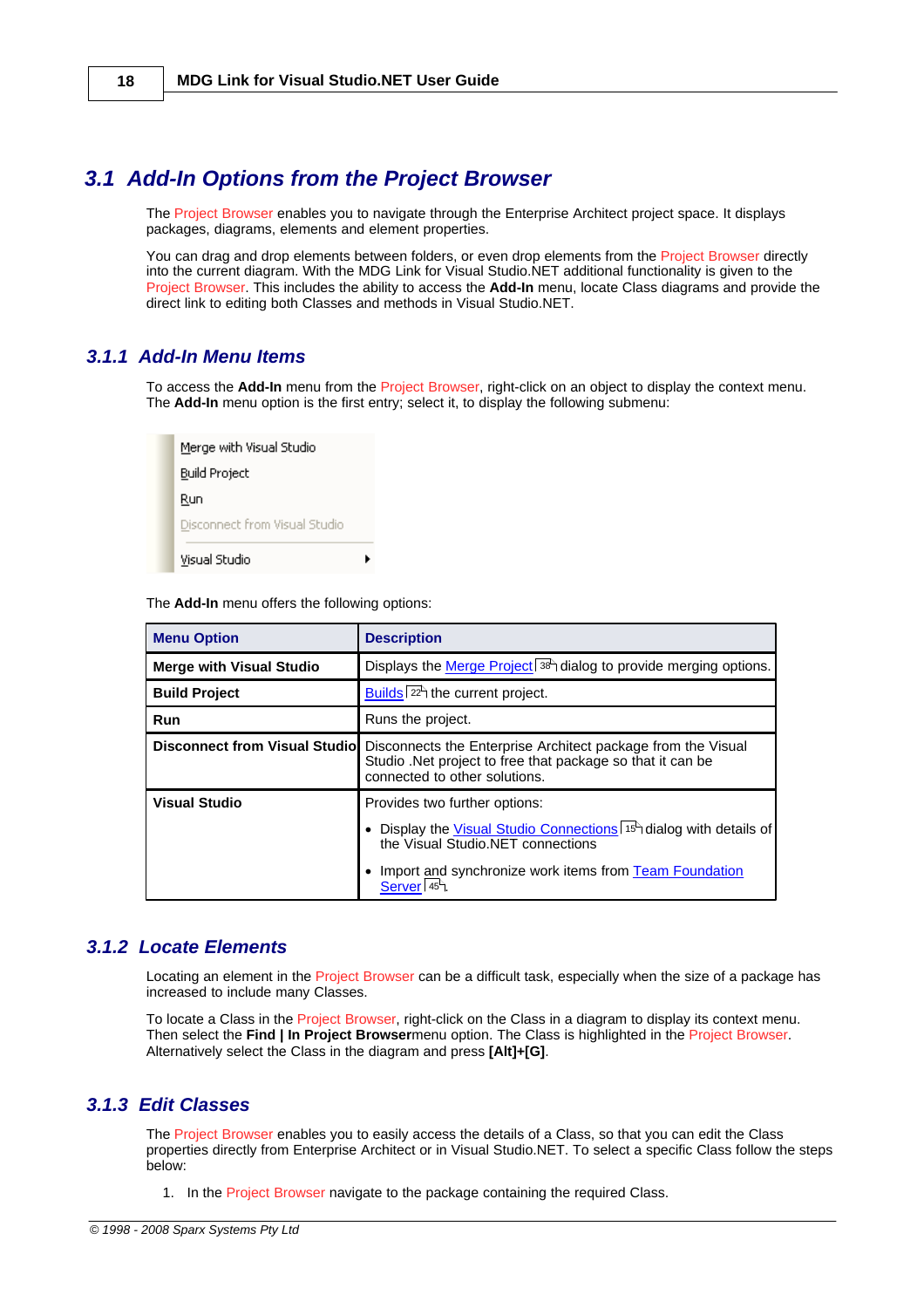- 2. Expand the details of the Class by clicking on the **+** symbol next to the Class name
- 3. Right-click on the Class to display its context menu:
	- · Select the **Properties** option to access the Class Properties dialog in Enterprise Architect.
	- · Select the **View Source Code** option to edit the Class code in Visual Studio.NET.



#### <span id="page-22-0"></span>*3.1.4 Edit Operations*

The Project Browser enables you to easily access the operations of a Class, so that you can edit the operations directly from Enterprise Architect or in Visual Studio.NET. To select a specific operation follow the steps below:

- 1. In the Project Browser, locate and expand the details of the required Class.
- 2. Locate the required operation and right-click on it to display its context menu:
	- Select the **Operation Properties** option to display the operation Properties dialog within Enterprise Architect.
	- Select the **View Source Code** option to edit the operation in Visual Studio .NET; this displays the operation in the code.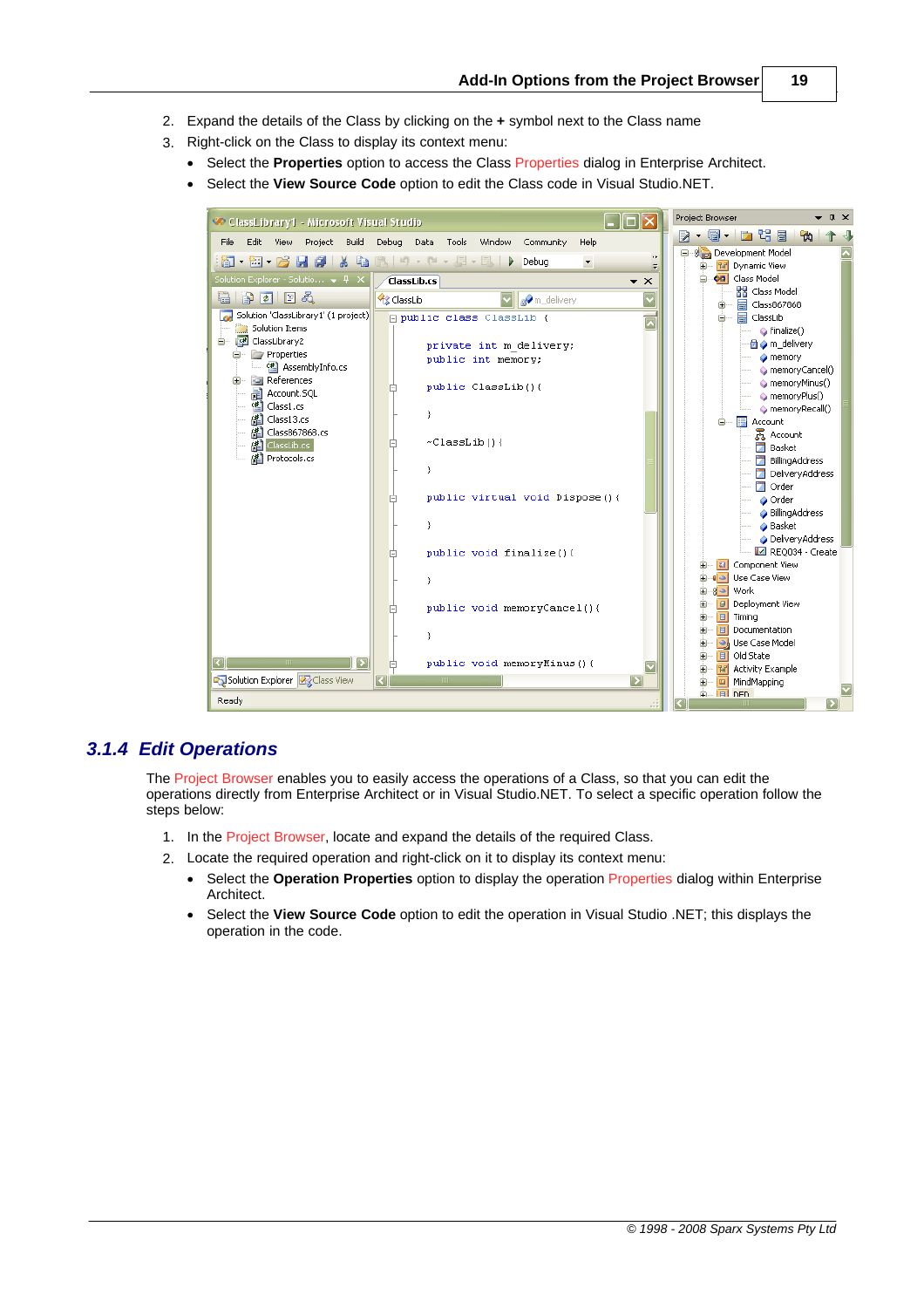#### **20 MDG Link for Visual Studio.NET User Guide**



#### <span id="page-23-0"></span>*3.1.5 Edit Attributes*

The Project Browser enables you to easily access the attributes of a Class, so that you can edit the attributes directly from Enterprise Architect or in Visual Studio.NET. To select a specific attribute follow the steps below:

- 1. In the Project Browser, locate and expand the details of the required Class.
- 2. Locate the required attribute and right-click on it to display its context menu:
	- · Select the **Attribute Properties** option to display the attribute Properties dialog within Enterprise Architect.
	- · Select the **View Source Code** option to edit the attribute in Visual Studio .NET; this displays the attribute in the code.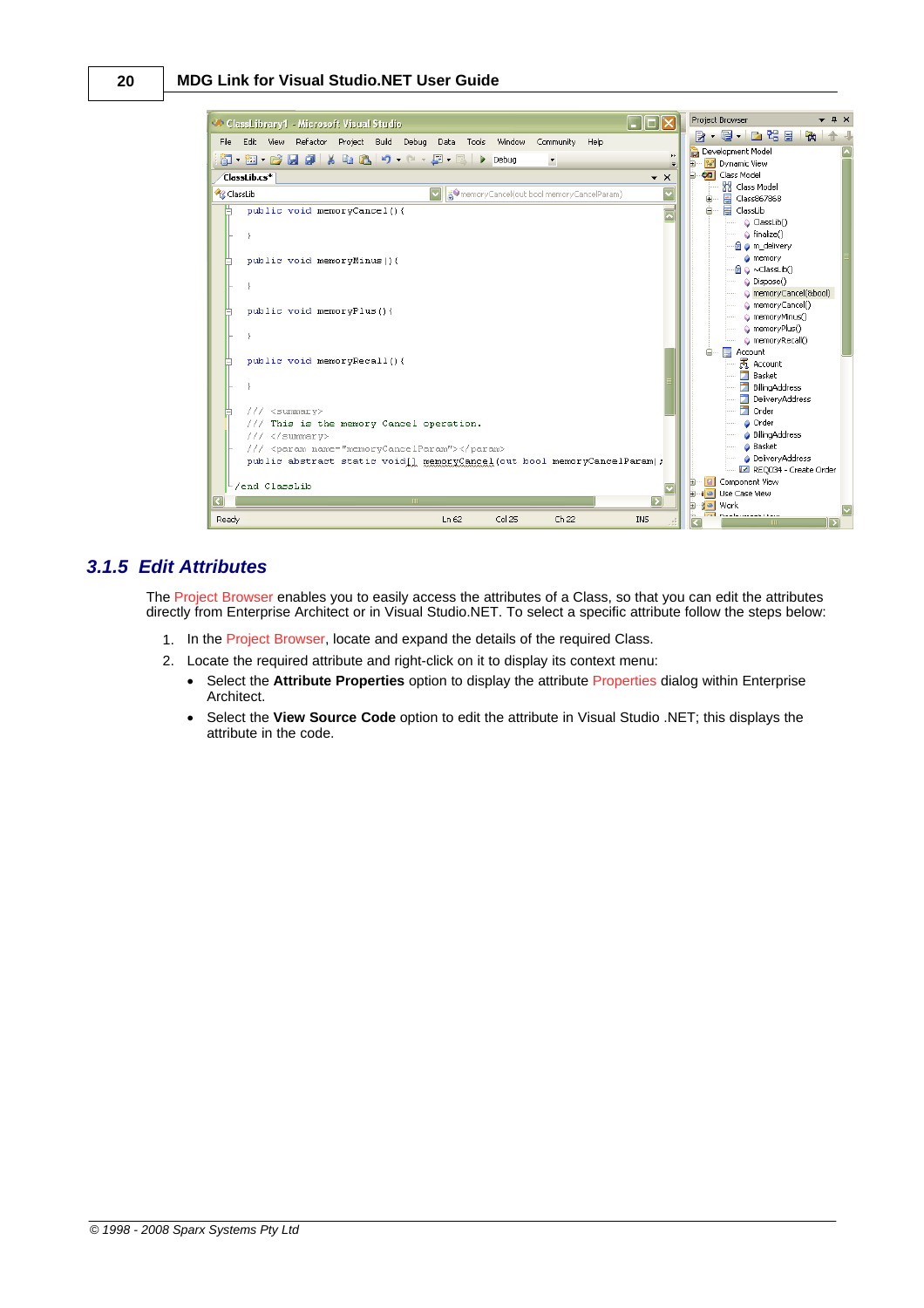#### **Add-In Options from the Project Browser 21**

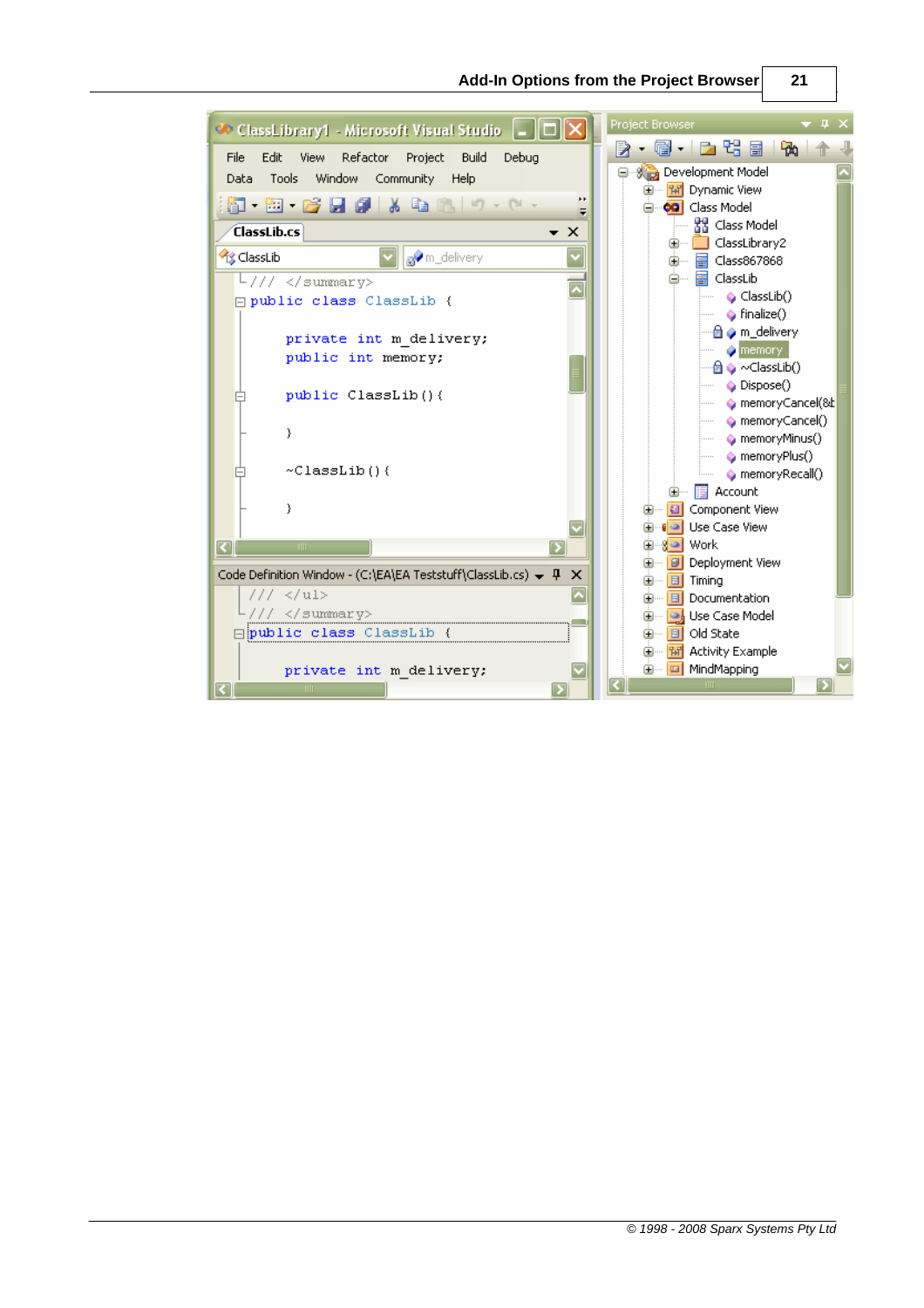### <span id="page-25-0"></span>*3.2 Build Project*

It is possible to build and execute a Visual Studio .NET project from within Enterprise Architect. Building the project from within Enterprise Architect enables you to make changes to the code from the model and to determine if the changes to the code have been successful. Selecting the **Build Project** option gives you the choice of building the project and executing the project.

#### <span id="page-25-1"></span>*3.2.1 Build and Run a Project*

 To build a Visual Studio.NET project from within Enterprise Architect, select the **Add-Ins | Build Project** menu option. The Build Visual Studio Project dialog displays:

|               | S Build Visual Studio Project | $\overline{\boxtimes}$ |
|---------------|-------------------------------|------------------------|
| Progress:     |                               |                        |
| Build Errors: |                               |                        |
| Description   |                               | File Name              |
|               |                               |                        |
|               |                               |                        |
|               |                               |                        |
|               |                               |                        |
|               |                               |                        |
|               |                               |                        |
|               |                               |                        |
|               |                               |                        |
|               |                               |                        |
|               | $\mathbb H\mathbb H$          | ◘                      |
| Execute       | Visual Studio<br>Rebuild      | Help<br>Close          |

When the build is successful, the **Progress** field displays the message *Build Successful*. If any errors have been encountered, the errors are listed in the Build Errors panel. For more information relating to build errors, see the <u>Build Project Errors</u>l <sup>23</sup> topic.

To execute the project immediately after the build, click on the **Execute** button. For the other options available on this dialog, see the <u>[Build Dialog Options](#page-26-0)</u>| 23 topic.

To execute a project from Enterprise Architect, select the **Add-Ins | Run** menu option.

| Merge with Visual Studio      |  |
|-------------------------------|--|
| <b>Build Project</b>          |  |
| Run                           |  |
| Disconnect from Visual Studio |  |
| Visual Studio                 |  |
| Manage Add-Ins                |  |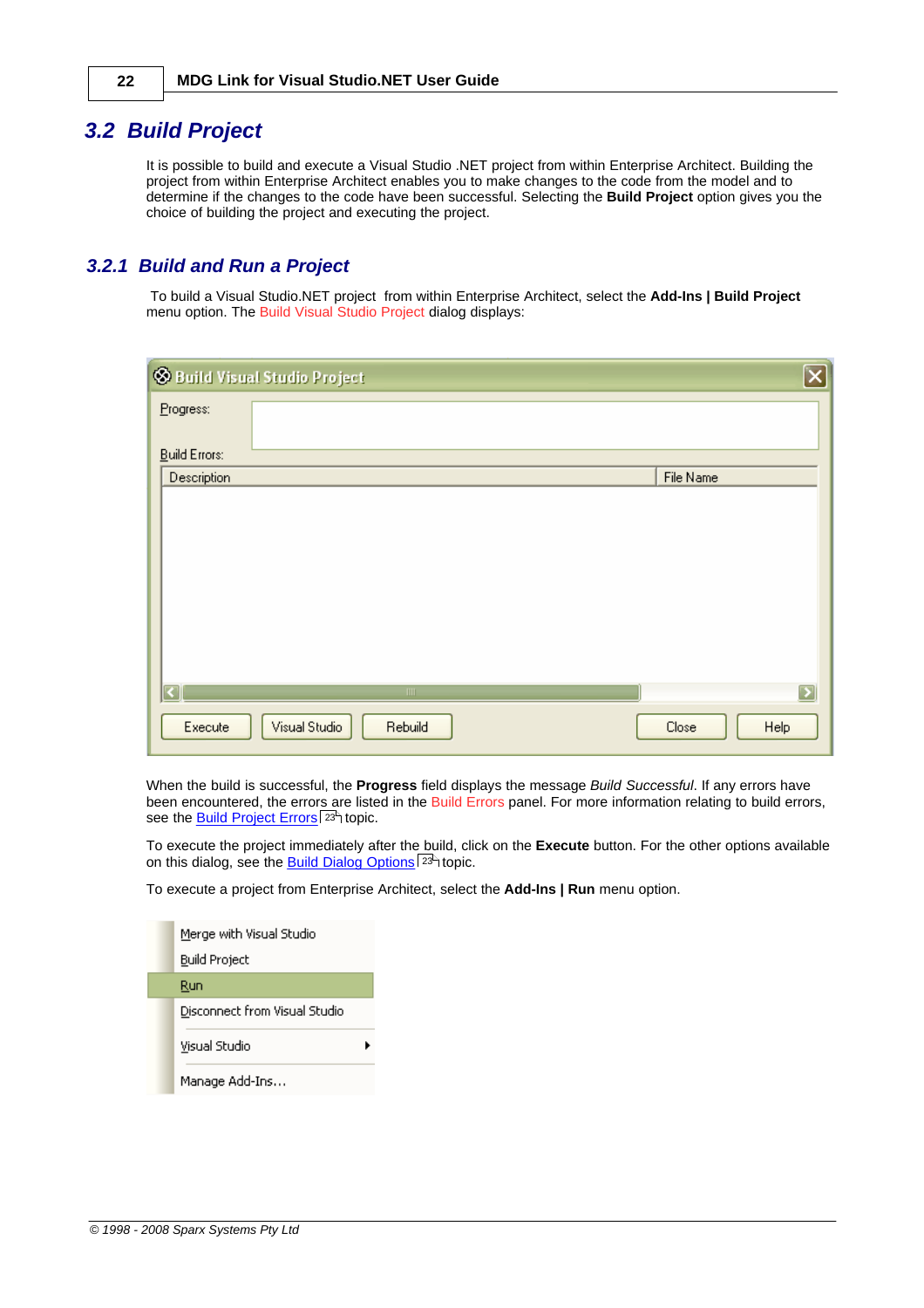### <span id="page-26-0"></span>*3.2.2 Build Dialog Options*

The Build <projectname> dialog enables you to build and execute a Visual Studio.NET project from within Enterprise Architect.

| Progress:           | Start Build<br>5 errors encountered.                                                |                |      |
|---------------------|-------------------------------------------------------------------------------------|----------------|------|
| Build Errors:       |                                                                                     |                |      |
| Description         |                                                                                     | File Name      |      |
|                     | Invalid token "[" in class, struct, or interface member declaration                 | ClassLib.cs    |      |
| Identifier expected |                                                                                     | ClassLib.cs    |      |
|                     | Class, struct, or interface method must have a return type.                         | ClassLib.cs    |      |
| ; expected.         |                                                                                     | Protocols.cs   |      |
|                     | The namespace '< global namespace>' already contains a definition for 'Class867868' | Class867868.cs |      |
|                     |                                                                                     |                |      |
|                     | $\mathbf{m}$                                                                        |                | ⋝    |
| <b>Execute</b>      | View Error<br>Rebuild                                                               | Close          | Help |

| <b>Field</b>         | <b>Description</b>                                                                                                                                                  |  |  |
|----------------------|---------------------------------------------------------------------------------------------------------------------------------------------------------------------|--|--|
| <b>Progress</b>      | Displays the current status of the build process.                                                                                                                   |  |  |
| <b>Build Errors</b>  | Displays information on any errors that have occurred during a build. This information<br>includes an error description and the filename associated with the error. |  |  |
| <b>Button</b>        | <b>Description</b>                                                                                                                                                  |  |  |
| <b>Execute</b>       | Executes the project.                                                                                                                                               |  |  |
| <b>View Error</b>    | Displays the line of code with the error, in Visual Studio.NET (this button is available only<br>when the Build has encountered errors $(23^2)$ .                   |  |  |
| <b>Visual Studio</b> | Switches to Visual Studio.NET.                                                                                                                                      |  |  |
| <b>Rebuild</b>       | Rebuilds the project.                                                                                                                                               |  |  |
| <b>Close</b>         | Closes the Build <projectname> dialog.</projectname>                                                                                                                |  |  |
| Help                 | Opens the Help topic for this operation.                                                                                                                            |  |  |

#### <span id="page-26-1"></span>*3.2.3 Build Project Errors*

When building a project, if errors have been encountered they are listed in the Build Errors panel. This panel shows a description of the error and the name of the Class (in the **File name** column). To inspect the error in Visual Studio.NET, click on the Class name in the Build Errors panel and click on the **View Error** button; alternatively, double-click on the Class name.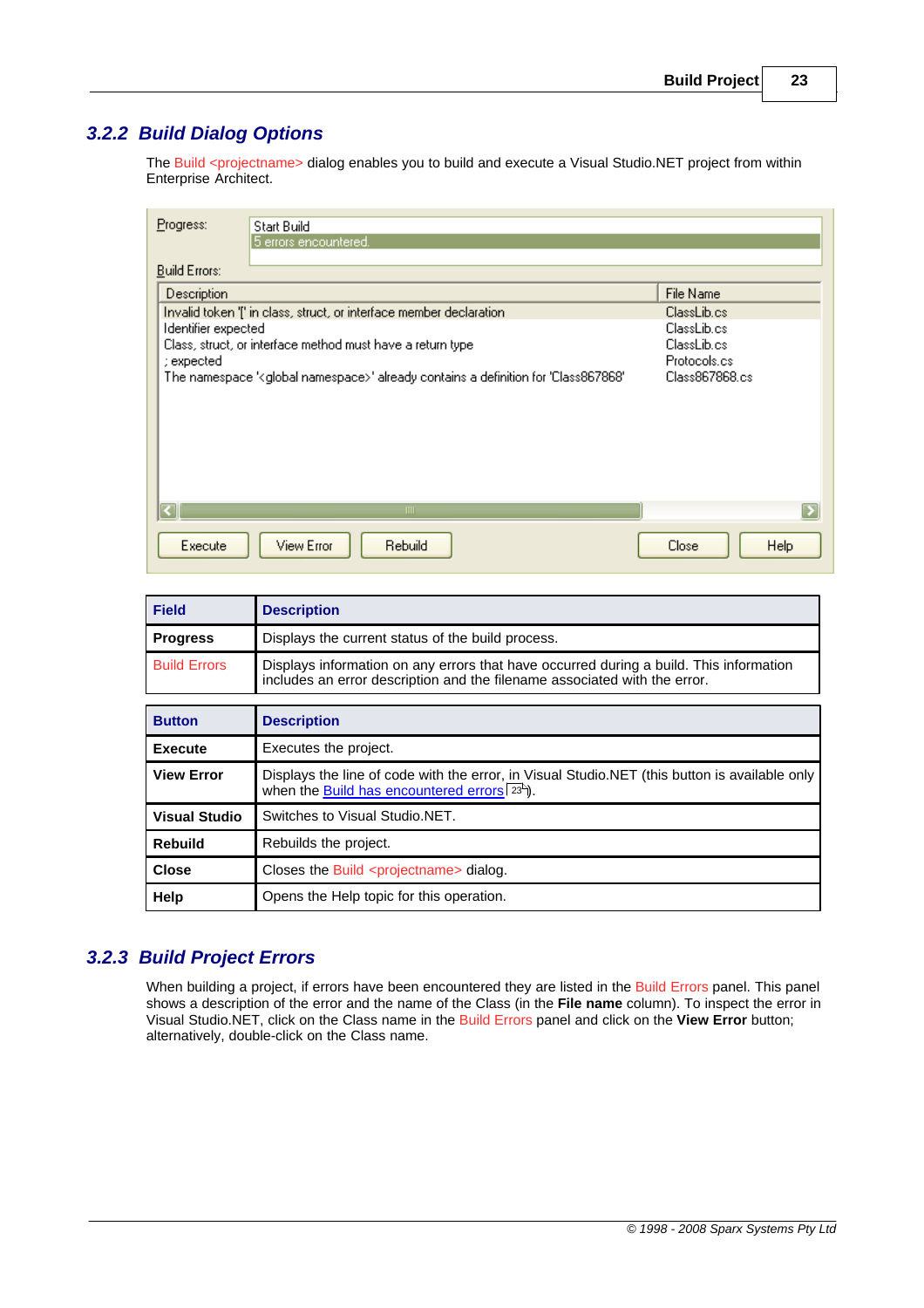### **24 MDG Link for Visual Studio.NET User Guide**

| Progress:                         | Start Build<br>5 errors encountered.                                                                                                                                                                                      |                                                                             |
|-----------------------------------|---------------------------------------------------------------------------------------------------------------------------------------------------------------------------------------------------------------------------|-----------------------------------------------------------------------------|
| Build Errors:                     |                                                                                                                                                                                                                           |                                                                             |
| Description                       |                                                                                                                                                                                                                           | File Name                                                                   |
| Identifier expected<br>; expected | Invalid token "[" in class, struct, or interface member declaration<br>Class, struct, or interface method must have a return type.<br>The namespace '< global namespace>' already contains a definition for 'Class867868' | ClassLib.cs<br>ClassLib.cs<br>ClassLib.cs<br>Protocols.cs<br>Class867868.cs |
|                                   | $\mathbf{III}$                                                                                                                                                                                                            |                                                                             |
| Execute                           | View Error<br>Rebuild                                                                                                                                                                                                     | Close<br>Help                                                               |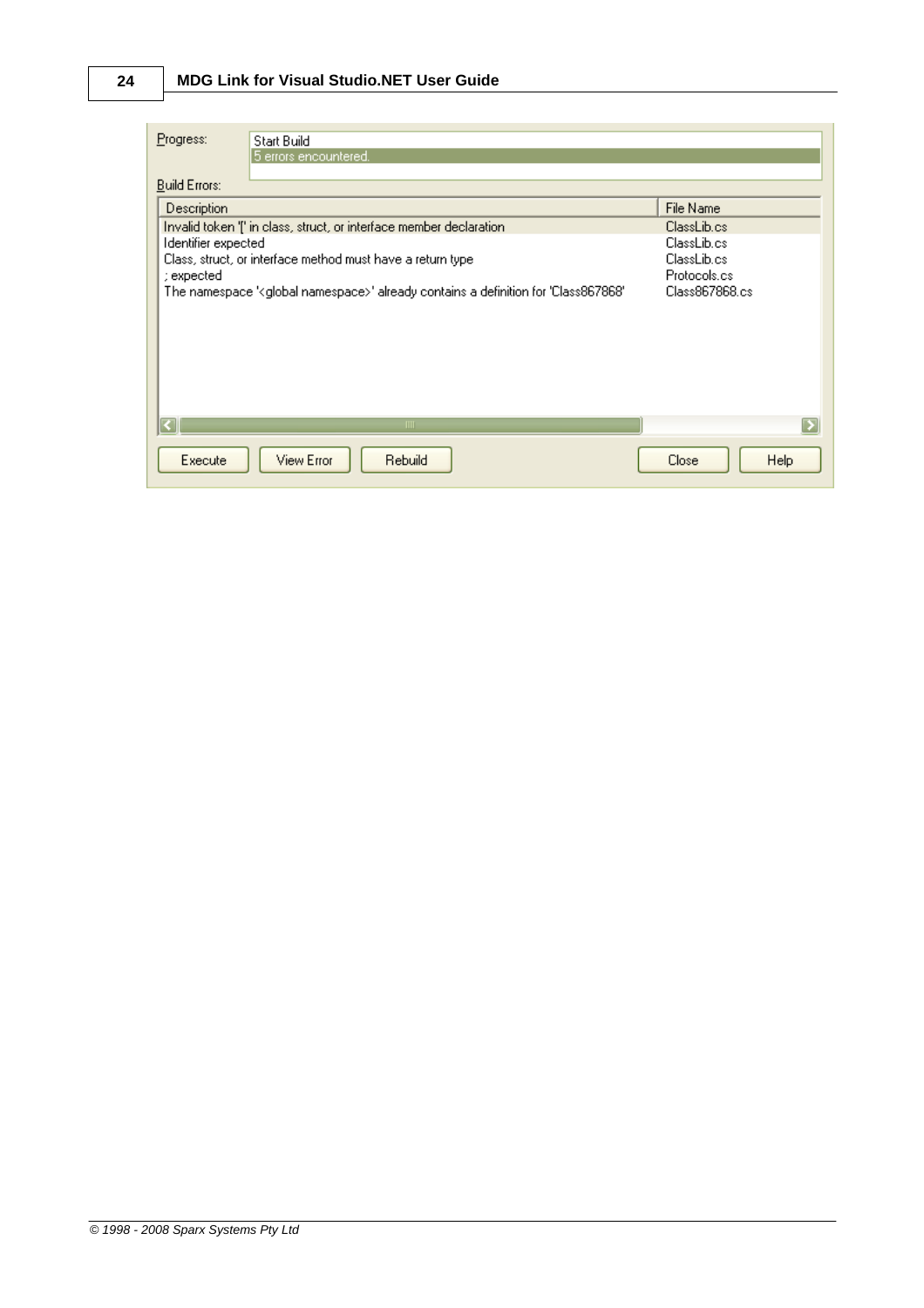### <span id="page-28-0"></span>*3.3 Classes*

The MDG Link for Visual Studio.NET enables flexible <u>[creation](#page-29-0)</u> | ﷺ and UML modeling of Class حَمَّة ال diagrams. In UML a Class is represented by a rectangle with at least three separate compartments. The upper compartment shows the name of the Class and, if it has one, the stereotype of the Class. The middle compartment displays the attributes of the Class, and the final compartment details the methods or operations that are available for the Class. An example of a UML Class is shown below. 26 <del>2</del> editina | 28

| <b>ClassLib</b>                                                                                                                                                                                                                      |  |  |  |
|--------------------------------------------------------------------------------------------------------------------------------------------------------------------------------------------------------------------------------------|--|--|--|
| «input element»<br>-/ m delivery: int<br>«Property»<br>+/ memory: ∫                                                                                                                                                                  |  |  |  |
| ClassLib <sub>()</sub><br>- ~ClassLib()<br>+ Dispose() : void<br>+ finalize() : void<br>+ memoryCancel() : void<br>+ memoryMinus(): void<br>+ memoryPlus(): void<br>memoryRecall() : void<br>«Event»<br>memoryCancel(&bool) : void[] |  |  |  |
| responsibilities<br>Requirement 1                                                                                                                                                                                                    |  |  |  |
| test scripts<br>Unit: : (Pass) Test 1<br>Unit: : (Not Run) Test 2                                                                                                                                                                    |  |  |  |
| notes<br>This is some Notes text. It is formatted:<br>On the Notes field of the Properties<br>dialog                                                                                                                                 |  |  |  |
| In the Notes compartment of the<br>element, and<br>In the <i>Notes</i> window.                                                                                                                                                       |  |  |  |

 The C# code that corresponds to this Enterprise Architect Class displays in Visual Studio.Net for this Class as in the diagram below.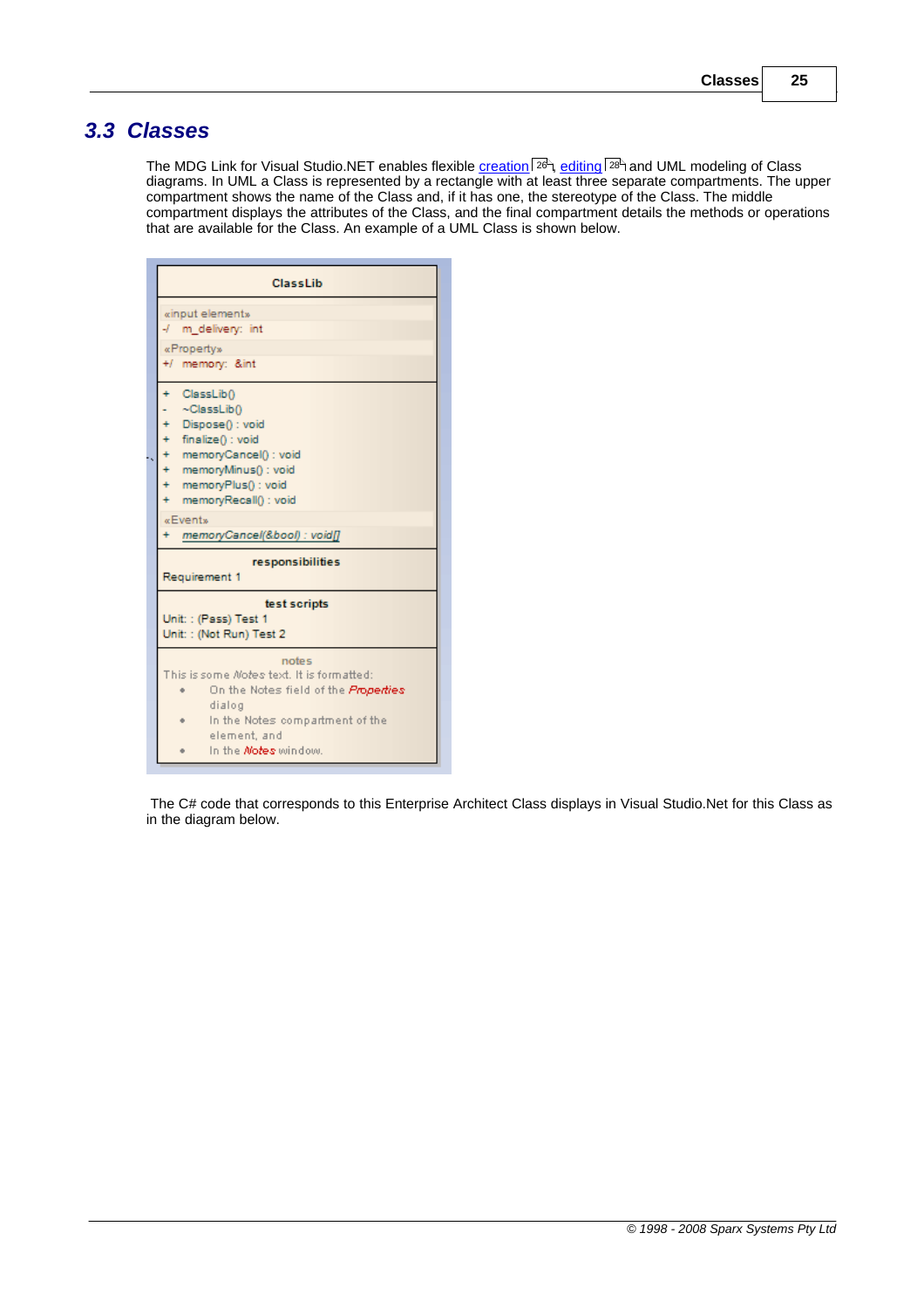```
ClassLib.cs
```

```
K ClassLib
  /// <summary>
  /// This is some <i>Notes</i><b> </b>></b>text. It is formatted:
  777 <u1>
  /// <li>On the <b>Notes </b>field of the <font
  /// color="#ff0000"><i>Properties</i></font> dialog</li>
  /// <1i>In the <b>>Notes </b>compartment of the element, and </1i>
  /// <li>In the <font color="#ff0000"><i>Notes</i></font> window.</li>
  // / </ul>
 \mathsf{L}/// </summary>
□ public class ClassLib {
      private int m delivery;
      public int memory;
      public ClassLib()...
由
      ~\simClassLib()...
由
      public virtual void Dispose()...
南
      public void finalize()...
庫
      public void memoryCancel()...
臣
      public void memoryMinus()...
庄
      public void memoryPlus()...
庫
      public void memoryRecall()...
IĖ
      /// <summary>
E
      // This is the memoryCancel operation.
      // \times / \text{summary}/// <param name="memoryCancelParam"></param>
      public abstract static void[] memoryCancel(out bool memoryCancelParam);
 - }//end ClassLib
```
#### <span id="page-29-0"></span>*3.3.1 Create Class*

With the MDG Link for Visual Studio.NET it is possible to create a Class either in Visual Studio.NET or in Enterprise Architect. To create a Class in Enterprise Architect select the Enterprise Architect UML Toolbox and click on the **More tools | Class** menu option. The Toolbox pages for a Class diagram display.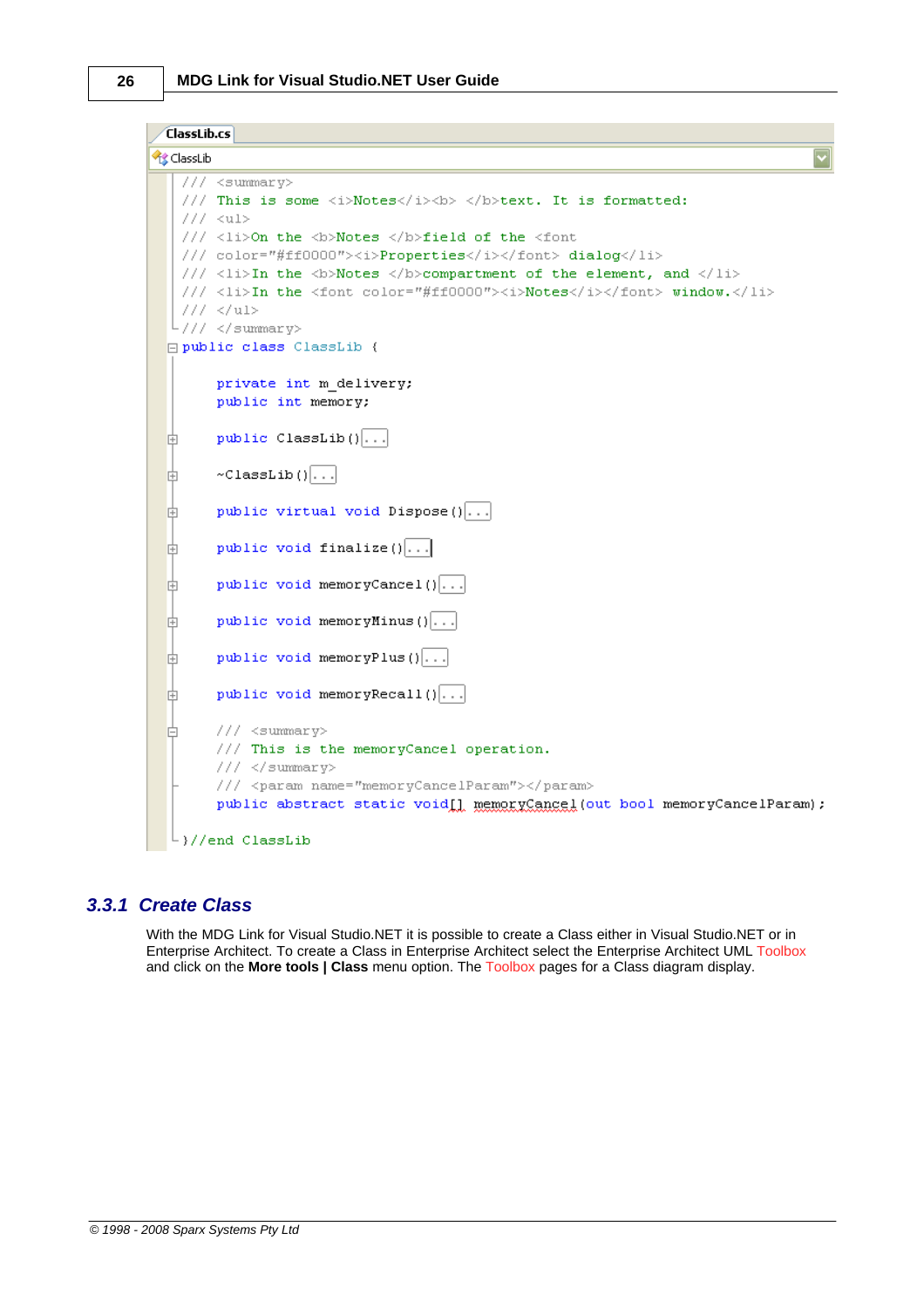

In the Class page, click on the Class element icon and drag it onto a diagram from the current package.

When you release the mouse button, the Class Properties dialog displays (if not, right click on the element in the diagram and select the **Properties** menu option). Use this to set the properties of the Class.

| General                                                                                 |  |  |  |  |  |  |
|-----------------------------------------------------------------------------------------|--|--|--|--|--|--|
| Details   Require   Constraints<br>Links<br>Scenario<br>Files                           |  |  |  |  |  |  |
| ClassLib<br>Name:                                                                       |  |  |  |  |  |  |
| Stereotype:<br>$\Box$<br>Abstract                                                       |  |  |  |  |  |  |
| Author:<br>Frederick Walter<br>Status:<br>Proposed                                      |  |  |  |  |  |  |
| Complexity:<br>Scope:<br>Public<br>Easy                                                 |  |  |  |  |  |  |
| Language:<br>Alias:<br>C#                                                               |  |  |  |  |  |  |
| Persistence:<br>Keywords:                                                               |  |  |  |  |  |  |
| Version: 1.0<br>Phase:<br>1.0<br>Advanced                                               |  |  |  |  |  |  |
| Notes:                                                                                  |  |  |  |  |  |  |
| I U $\mathbf{A}$ $\equiv \equiv x^2$ $\mathbf{x}_2$<br>B                                |  |  |  |  |  |  |
| This is some Notestext, it is formatted:<br>On the Notes field of the Properties dialog |  |  |  |  |  |  |
| In the Notes compartment of the element, and                                            |  |  |  |  |  |  |
| In the Notes window.                                                                    |  |  |  |  |  |  |
|                                                                                         |  |  |  |  |  |  |
|                                                                                         |  |  |  |  |  |  |
|                                                                                         |  |  |  |  |  |  |
|                                                                                         |  |  |  |  |  |  |
|                                                                                         |  |  |  |  |  |  |
|                                                                                         |  |  |  |  |  |  |
| <b>OK</b><br>Cancel<br>Help<br>Apply                                                    |  |  |  |  |  |  |

<span id="page-30-0"></span>This dialog offers a range of options. The following options are available on the General tab:

| <b>Field</b>      | <b>Description</b>                                                                                                                                                       |
|-------------------|--------------------------------------------------------------------------------------------------------------------------------------------------------------------------|
| <b>Name</b>       | The name of the Class                                                                                                                                                    |
| <b>Stereotype</b> | Stereotypes are based on certain existing types or Classes in the meta model. They<br>can extend the semantics, but not the structure of pre-existing types and Classes. |
| Abstract          | Select to set the Class as an abstract Class, deselect to set the Class as a concrete<br>Class                                                                           |
| Author            | The name of the user who created the Class.                                                                                                                              |
| <b>Status</b>     | Flags the status of the Class.                                                                                                                                           |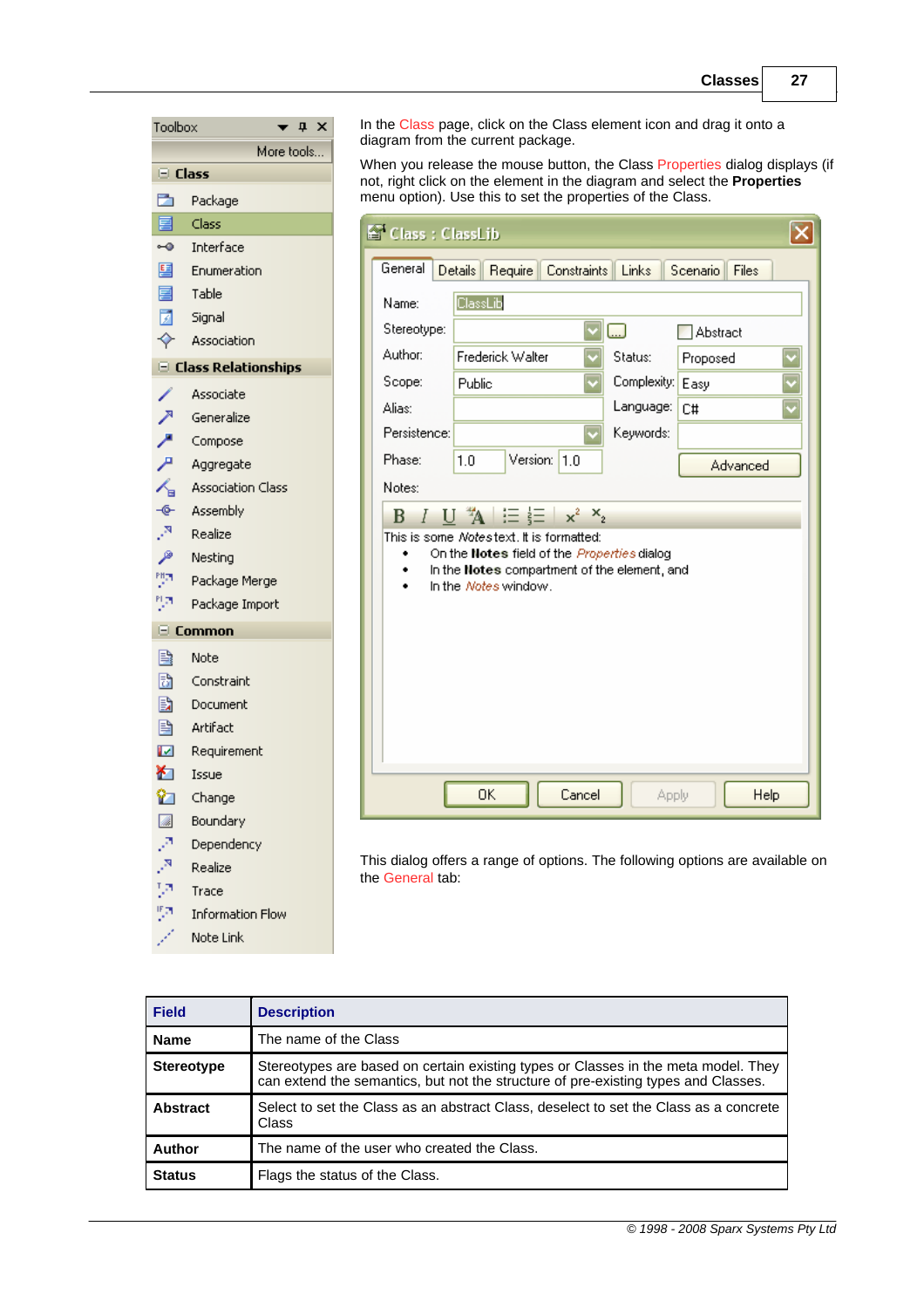| <b>Field</b>       | <b>Description</b>                                                                                                                                  |
|--------------------|-----------------------------------------------------------------------------------------------------------------------------------------------------|
| <b>Scope</b>       | Determines the visibility of the Class (public, private, protected or package).                                                                     |
| <b>Complexity</b>  | Used for project estimation (easy, medium, hard).                                                                                                   |
| <b>Persistence</b> | The persistence that is associated with the Class, either Persistent or Transient.                                                                  |
| Language           | Determines or displays the programming language of the Class.                                                                                       |
| <b>Alias</b>       | Defines an alternate display name for the object.                                                                                                   |
| <b>Keywords</b>    | A free text area that can be filtered in Use Case metrics and search dialogs -<br>typically used for items such as keywords or context information. |
| <b>Phase</b>       | Indicates the phase this element is to be implemented in; for example: 1, 1.1, 2.0.                                                                 |
| <b>Version</b>     | The version of the Class.                                                                                                                           |

#### <span id="page-31-0"></span>*3.3.2 Edit Class*

With the MDG Link for Visual Studio.NET you can edit the Class from within Enterprise Architect or from Visual Studio.NET. When editing the Class in Enterprise Architect you can add and delete both attributes and operations as well as define inheritance, Class dependencies and uses. For more information on adding inheritance to Classes see the <u>Add Inheritance to Classes</u> 31 topic.

To access the Class in Enterprise Architect and perform editing in Visual Studio.NET see the [Edit Class,](#page-32-0) <u>[Switch to Visual Studio .NET](#page-32-0)</u> l  $^{2g}$  topic. To edit the properties of a Class in Enterprise Architect follow the steps below:

- 1. Select the Class to modify from either a Class diagram or the Project Browser.
- 2. Right-click on the Class. The context menu displays.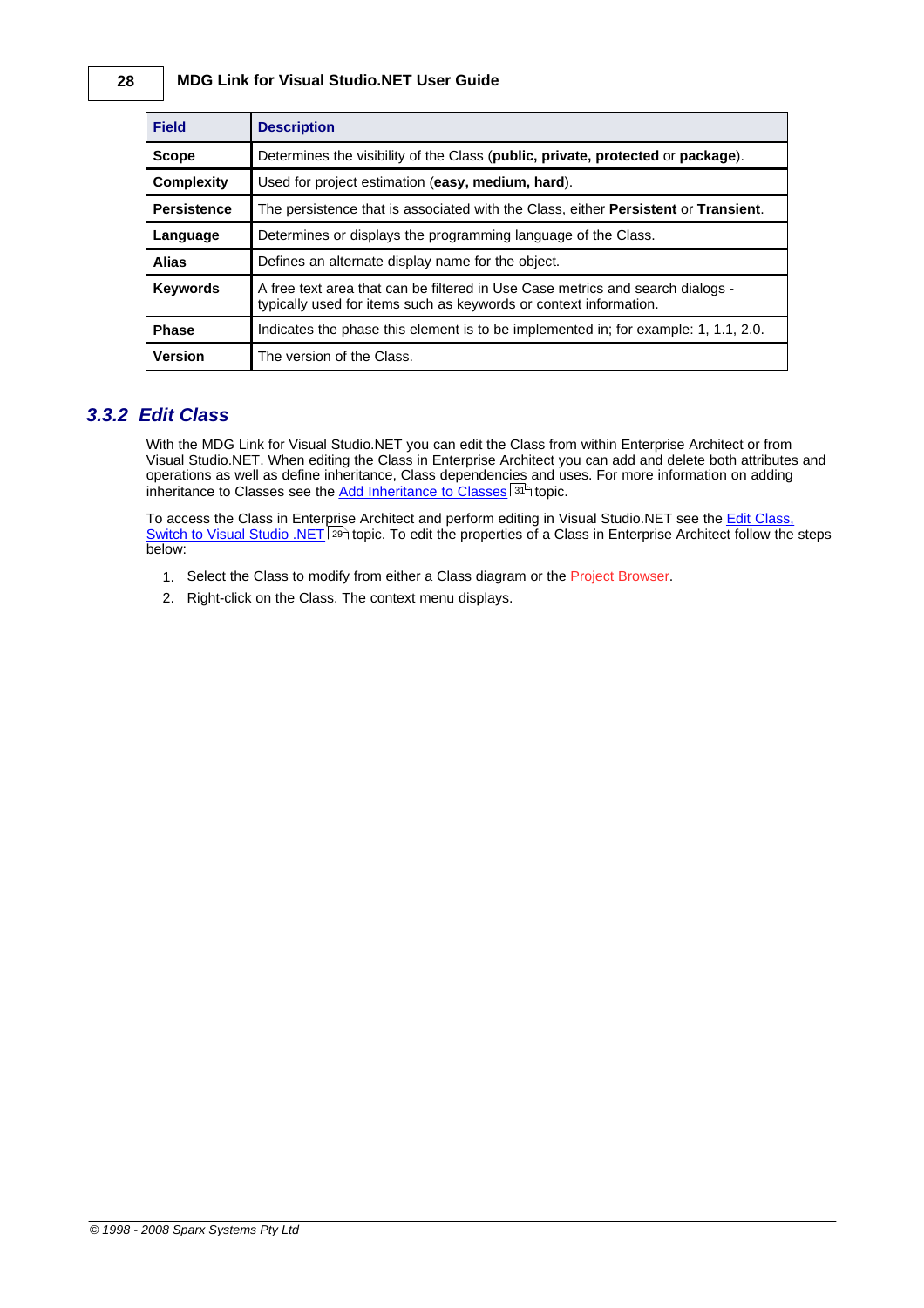|           | Add-Ins                   |              |
|-----------|---------------------------|--------------|
|           | Properties                | Alt+Enter    |
|           | Advanced                  |              |
| z         | Create Linked Document    | Ctrl+Alt+D   |
|           | Add                       |              |
|           | Find                      |              |
|           | Transform                 | Ctrl+H       |
|           | <b>Embedded Elements</b>  |              |
|           | Attri <u>b</u> utes       |              |
| $\bullet$ | Operations                |              |
| 曏         | Feature Visibility        | Ctrl+Shift+Y |
| B.        | Generate Code             | F11          |
| 勖         | Synchronize with Code     | F7           |
| 61        | View Source Code          | F12          |
|           | Create Workbench Instance | Ctrl+Shift+J |
| a         | Lock Element              |              |
| ✓         | Selectable                |              |
|           | Appearance                |              |
|           | Z-Order                   |              |
|           | UML Help                  |              |
|           | Delete 'ClassLib'         | Ctrl+D       |

3. Select the **Properties** menu item or press **[Alt]+[Enter]** to display the Class Properties dialog, which has a series of options as detailed in the [Create Class](#page-30-0) 27 topic.

The Class Properties dialog also gives you access to the Class attributes and operations. To edit these items see the <u>Edit Class Attributes and Operations</u> | 30 ीtopic.

#### <span id="page-32-0"></span>*3.3.3 Edit Class, Switch to Visual Studio .NET*

To edit a Class in Visual Studio.NET from Enterprise Architect, follow the steps below:

- 1. Select the Class from a diagram.
- 2. Right-click on the Class. The context menu displays.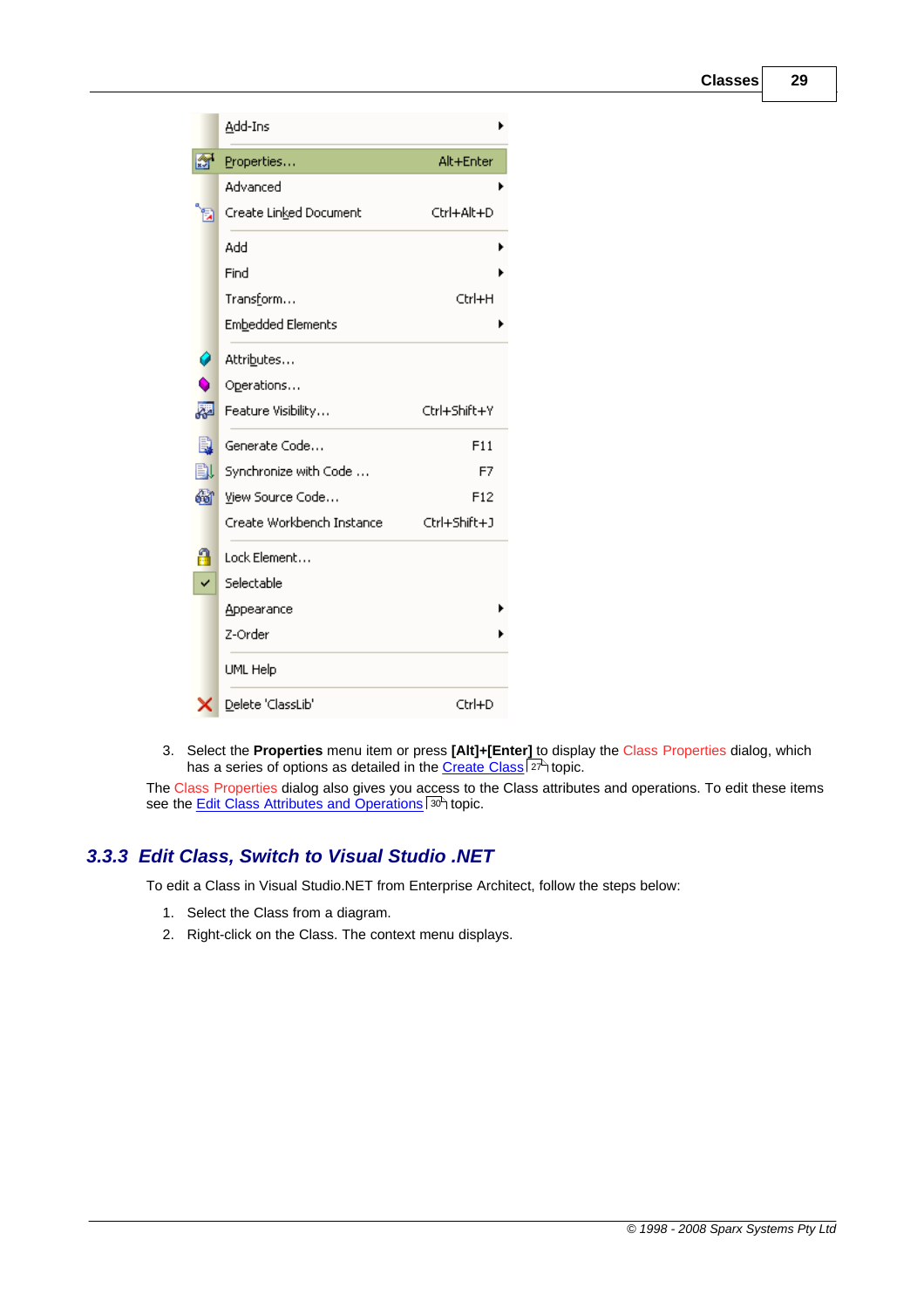|     | Add-Ins                   |              |
|-----|---------------------------|--------------|
| 舒   | Properties                | Alt+Enter    |
|     | Advanced                  |              |
| Я   | Create Linked Document    | Ctrl+Alt+D   |
|     | hbA                       |              |
|     | Find                      |              |
|     | Transform                 | Ctrl+H       |
|     | <b>Embedded Elements</b>  |              |
|     | Attributes                |              |
| ٥   | Operations                |              |
| 曏   | Feature Visibility        | Ctrl+Shift+Y |
| B   | Generate Code             | F11          |
| BI. | Synchronize with Code     | F7           |
| 61  | View Source Code          | F12          |
|     | Create Workbench Instance | Ctrl+Shift+J |
| А   | Lock Element              |              |
|     | Selectable                |              |
|     | Appearance                |              |
|     | Z-Order                   |              |
|     | UML Help                  |              |
|     | Delete 'ClassLib'         | Ctrl+D       |

3. Select the **View Source Code** menu option, or alternatively press **[F12]**. Visual Studio.NET opens, displaying the Class at the start of the code ready for editing.

#### <span id="page-33-0"></span>*3.3.4 Edit Class Attributes and Operations*

It is possible to edit the attributes and operations of a Class from within Enterprise Architect.

1. Access the Class Properties dialog, following the steps outlined in the <u>[Edit Class](#page-31-0)</u> [28<sup>5</sup>] topic. Click on the Detail tab. The dialog displays as shown below. .

*© 1998 - 2008 Sparx Systems Pty Ltd*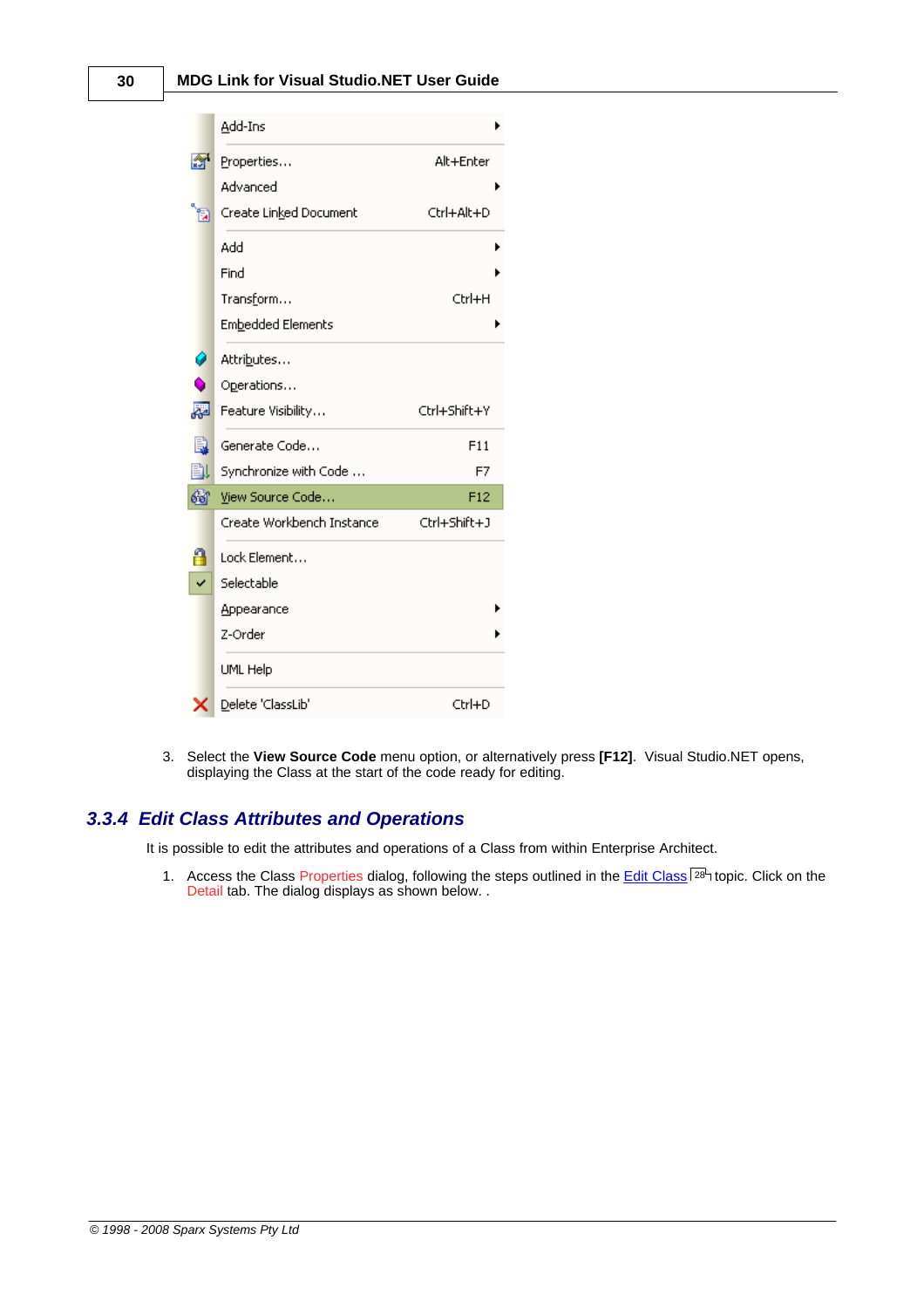| General                     | <b>Details</b> | Require                  | <b>Constraints</b> | Links | Scenario                                                                                      | Files  |
|-----------------------------|----------------|--------------------------|--------------------|-------|-----------------------------------------------------------------------------------------------|--------|
| Cardinality:<br>Visibility: | I              | Attributes<br>Operations |                    |       | Concurrency<br>$\supset$ Sequential<br>Guarded<br>Active<br>Synchronous<br>Collection Classes |        |
| Type                        | Templates      |                          |                    | Add   | Edit                                                                                          | Delete |
|                             | Parameter      |                          | Type               |       | Default                                                                                       |        |
|                             | Arguments      | OΚ                       | Cancel             |       | Apply                                                                                         | Help   |

- 2. To set the attributes of a Class click on the **Attributes** button; for more information on the options related to editing attributes go to the [Attributes](http://www.sparxsystems.com.au/EAUserGuide/index.html?attributes.htm) topic.
- 3. To set the operations of a Class click on the **Operations** button; for more information on the options related to editing operations go to the [Operations](http://www.sparxsystems.com.au/EAUserGuide/index.html?operations.htm) topic.

#### <span id="page-34-0"></span>*3.3.5 Add Inheritance to Classes*

Adding inheritance between Classes in the MDG Link for Visual Studio.NET from Enterprise Architect is a simple procedure. To achieve this follow the steps below.

- 1. On a diagram, locate the Class or Classes involved in the operation.
- 2. Select the *Generalize* connection from the Toolbox.
- 3. Connect the child Class to the parent Class.
- 4. Select the **Element | Advanced | Overrides & Implementations** menu option. The Override Operations/Interfaces dialog displays.
- 5. Select the operations/interfaces to override/implement.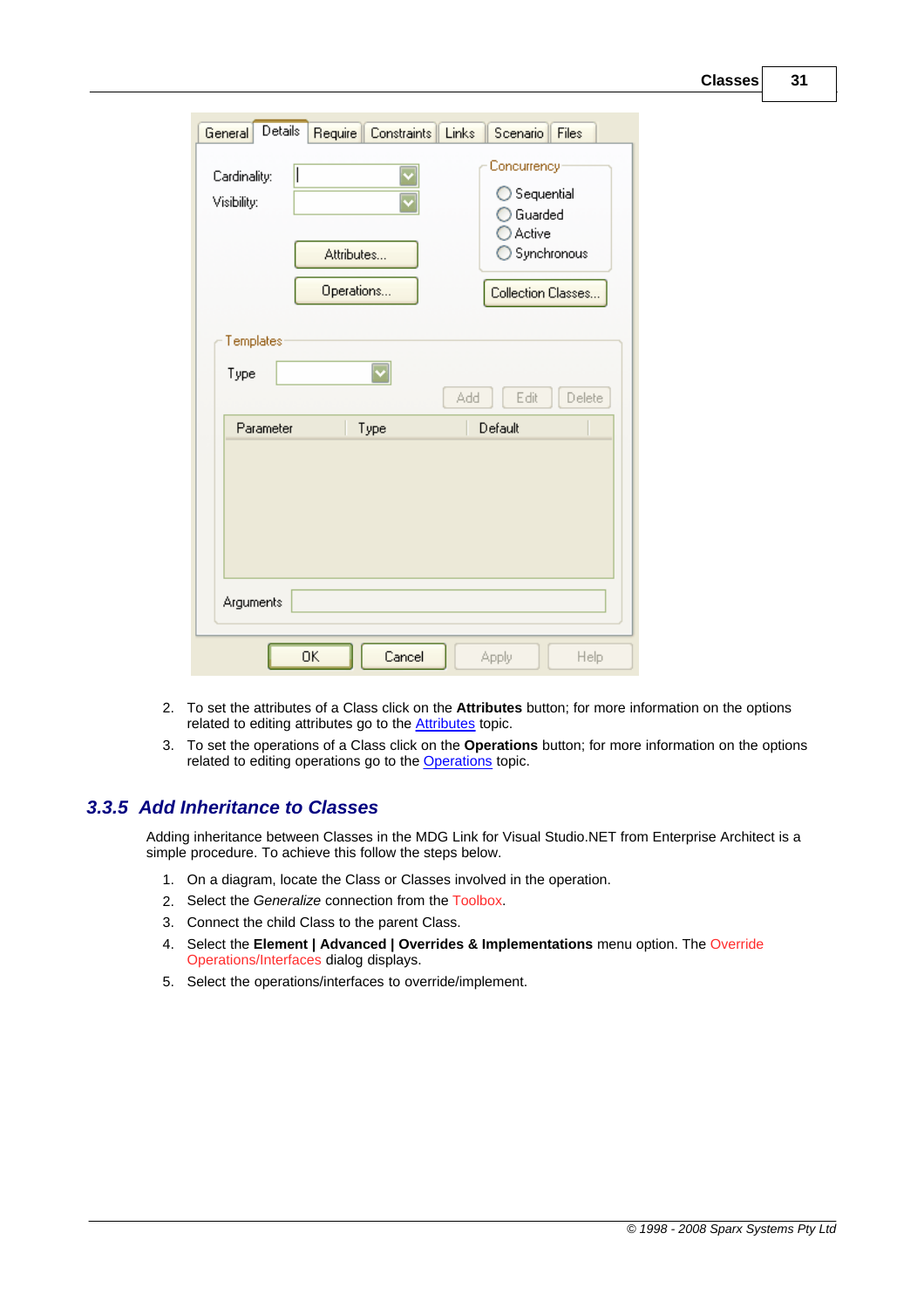#### **32 MDG Link for Visual Studio.NET User Guide**

| <b>Override Operations/Interfaces</b>                                          |  |
|--------------------------------------------------------------------------------|--|
| Select operations/interfaces to override/implement:                            |  |
| Form1::Dispose(Boolean)<br>☑Form1::Form1_Load(System.Object, System.EventArgs) |  |
| Form1::InitializeComponent()                                                   |  |
| Form1::New[]                                                                   |  |
|                                                                                |  |
|                                                                                |  |
|                                                                                |  |
|                                                                                |  |
|                                                                                |  |
|                                                                                |  |
|                                                                                |  |
|                                                                                |  |
| Select All<br>Select None<br>Cancel<br>ΟK<br>Help                              |  |

6. To update the model to the source code follow the steps outlined in **Synchronize Code and Model.** [44]

#### <span id="page-35-0"></span>*3.3.6 Add Class and Find Association Links*

One of the powerful options available in MDG Link for Visual Studio.NET is the ability to add one Class to a diagram and to find the relationships between Classes that link to the original Class. To achieve this follow the steps below.

- 1. Create a new diagram and in the Project Browser find the Class that you are interested in.
- 
- 2. Drag this Class onto the diagram workspace and paste it as a *Simple Link*. 3. Right-click on the Class to display its context menu, and select the **Add | Related Elements** menu option. The Insert Related Elements dialog displays:

| <b>Insert Related Elements</b>                                                                                                 |                                                         |              |
|--------------------------------------------------------------------------------------------------------------------------------|---------------------------------------------------------|--------------|
| Details:<br>Insert elements to:<br>For Link Type:<br>With Link Direction:<br>Limit to Element Type:<br>Limit to this Namespace | 14<br>levels<br><---><br>☑ Layout Diagram When Complete | OK<br>Cancel |
|                                                                                                                                |                                                         | Help         |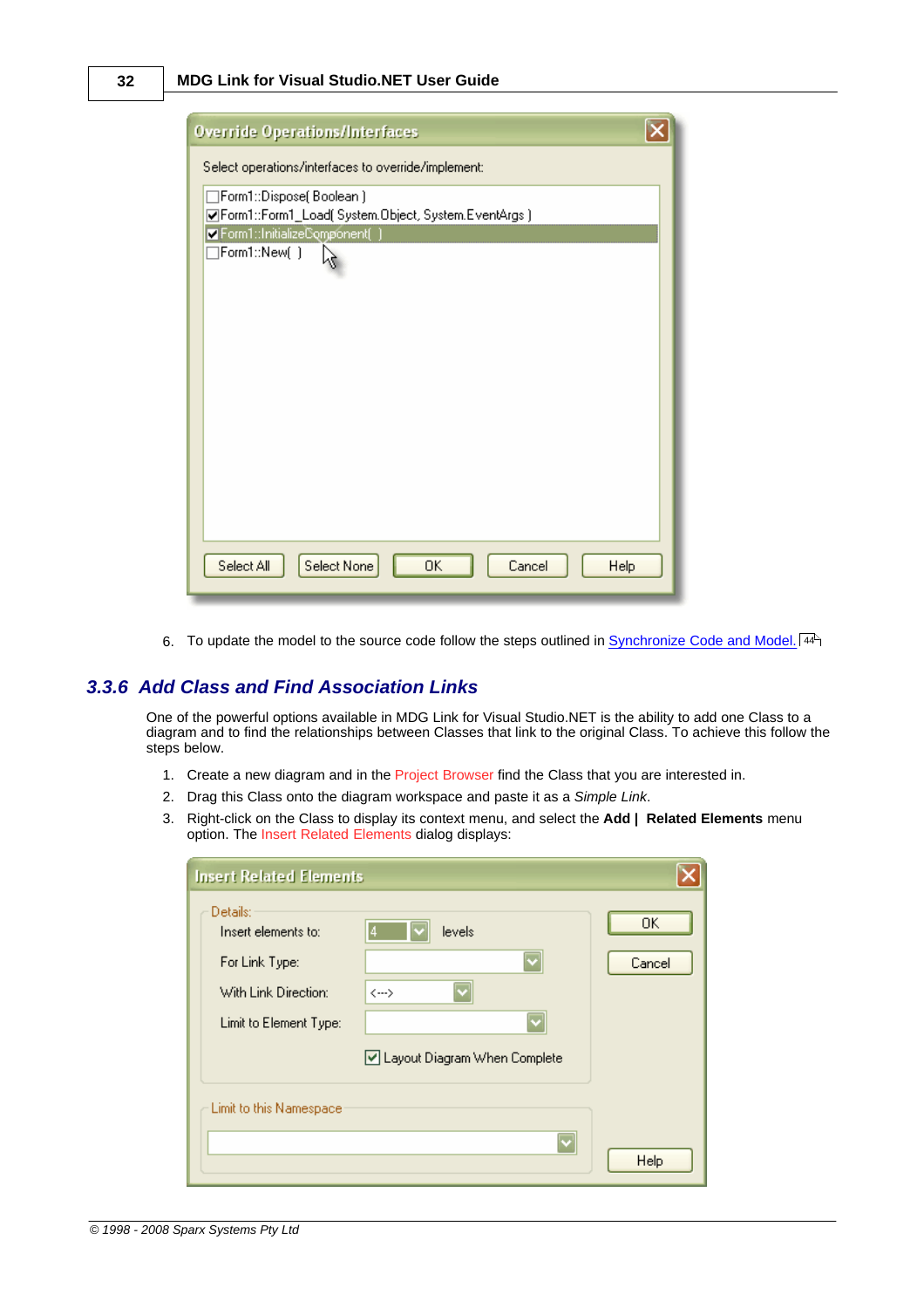Use the options on this dialog to bring the related Classes into the diagram, giving you a picture of the relationships between the original Class and other related Classes.

For more information relating to the options of this dialog see the **Insert Related Elements** topic.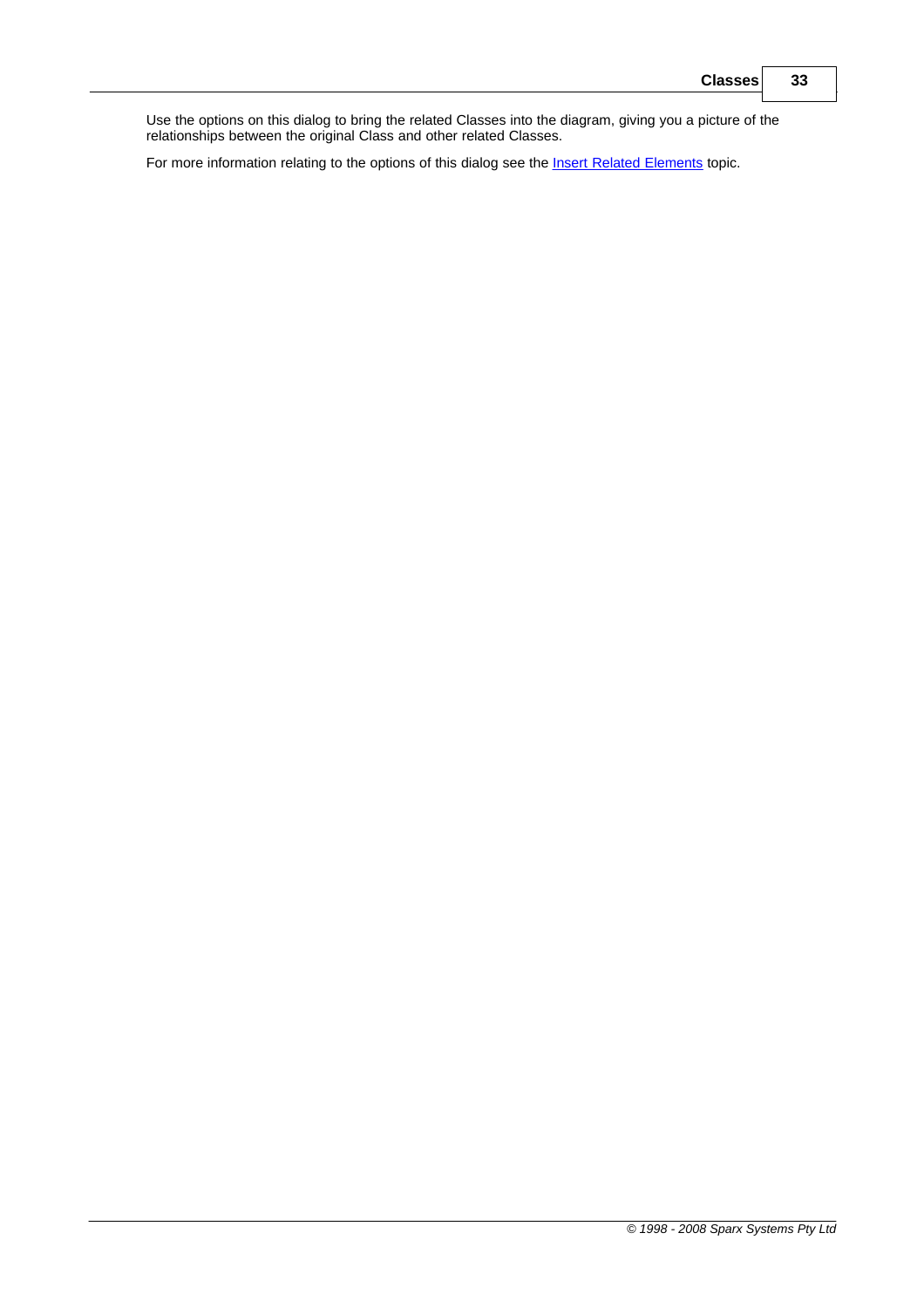### <span id="page-37-0"></span>*3.4 Code*

The MDG Link for Visual Studio.NET enables flexible <u>[creation](#page-29-0)</u> | ﷺ and UML modeling of Class حَمَّات diagrams.

#### <span id="page-37-1"></span>*3.4.1 Edit Code*

The MDG Link for Visual Studio.NET adds extra functionality to the code generation abilities of Enterprise Architect. In addition to <u>[generation of code](#page-43-0)</u>l <sup>40</sup> (forward engineering) and <u>[synchronization of code](#page-47-0)</u>l <sup>44</sup> (reverse engineering) the MDG Link for Visual Studio.NET enables you to quickly edit the source code in Visual Studio.NET.

To edit code follow the steps below:

1. In the Diagram View, right-click on the Class to edit. The context menu displays



2. Select the **View Source Code** menu item or press **[F12]** to open Visual Studio.NET to edit the Class code.

(You can also edit from the Project Browser by right-clicking the required item (which can be a Class, attribute or operation) to display its context menu, then pressing **[F12]** or selecting the **View Source Code** menu option to edit the code.)

*© 1998 - 2008 Sparx Systems Pty Ltd*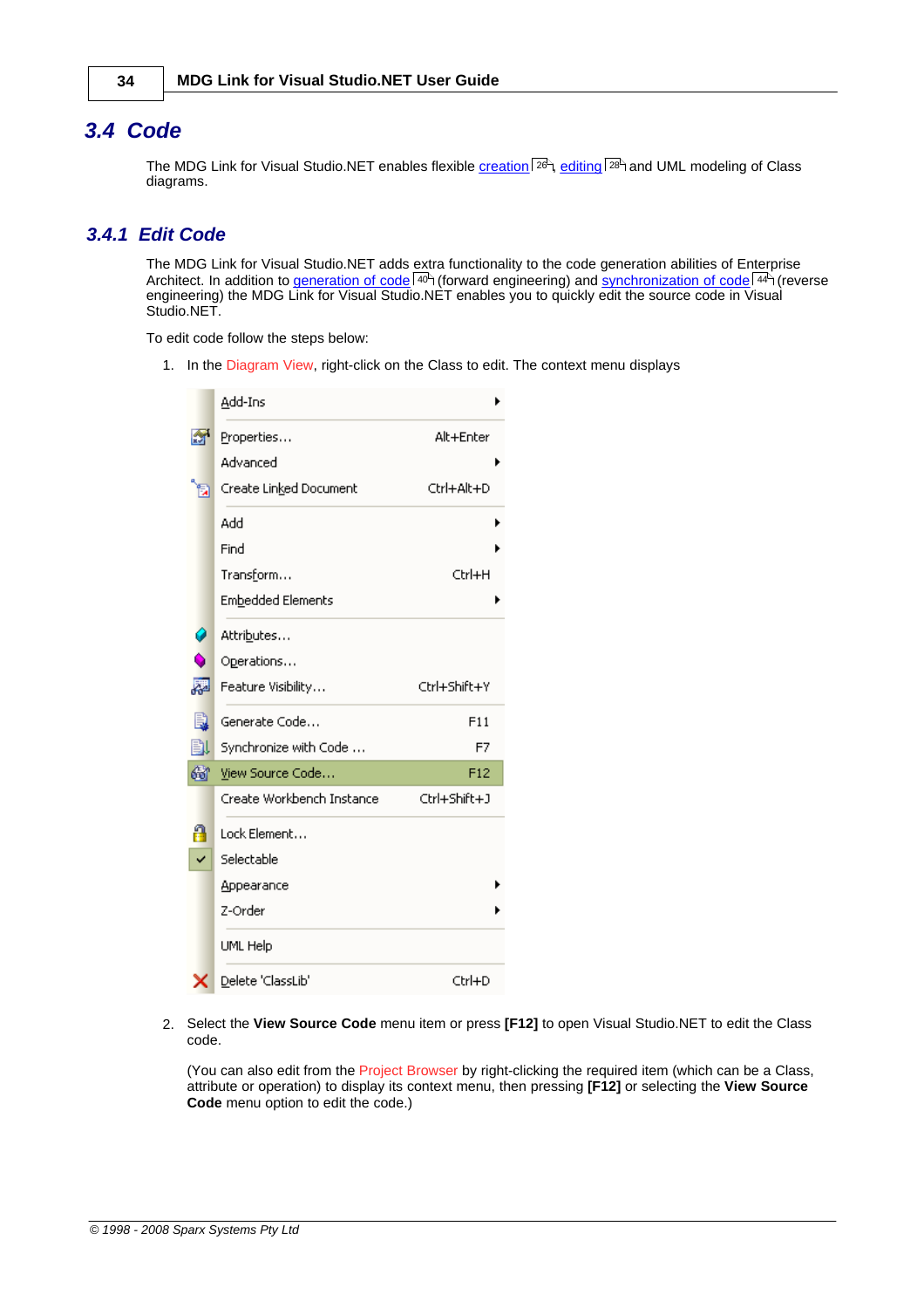

#### <span id="page-38-0"></span>*3.4.2 Add Code Comments*

To add comments to code from Enterprise Architect, follow the steps below:

- 1. On a diagram right-click on the Class or, in the Project Browser, right-click on the Class or method. Select the **Properties** context menu option. The appropriate Properties dialog displays.
- 2. In the **Note** field, type the comments.

| Class : ClassLib                                                                             | <b>CO ClassLibrary1</b> - Microsoft Visual Studio<br>Ι×<br>m                                                                                           |  |  |
|----------------------------------------------------------------------------------------------|--------------------------------------------------------------------------------------------------------------------------------------------------------|--|--|
| General Details Require Constraints Links Scenario Files                                     | Edit View Refactor<br>Project Build Debug Data Tools Window<br>File<br>Community<br>Help                                                               |  |  |
| ClassLib<br>Name:                                                                            | 御・御・25日15 人 40 8 9 - 0 - 5 - 5  <br>$\triangleright$ Debua<br>$\overline{\phantom{a}}$                                                                 |  |  |
| Stereotype:<br>$\blacktriangledown$<br>$\Box$<br>Abstract                                    | $\bullet$ $\times$<br>ClassLib.cs<br><b>K</b> ClassLib<br>=©finalize()                                                                                 |  |  |
| $\overline{\nabla}$<br>Author:<br>Suzanne Pearson<br>Status:<br>Proposed                     |                                                                                                                                                        |  |  |
| $\overline{\textbf{v}}$<br>Complexity: Easy<br>Scope:<br><b>Public</b>                       | $\overline{\phantom{1}}$<br>/// <summarv></summarv>                                                                                                    |  |  |
| Language: C#<br>Alias:<br>Persistence:<br>Keywords:                                          | /// This is some <i>Notes</i><br>text. It is formatted:<br>$111$ <u1></u1>                                                                             |  |  |
| Version: 1.0<br>Phase:<br>1.0<br>Advanced                                                    | /// <li>On the <b>Notes </b>field of the <font< th=""></font<></li>                                                                                    |  |  |
| Notes:                                                                                       | /// color="#ff0000"> <i>Properties</i> dialog<br>/// $\langle$ 1i>In the $\langle$ b>Notes $\langle$ /b>compartment of the element, and $\langle$ /1i> |  |  |
| B $I \cup \mathbb{A}$ $\equiv$ $\equiv$ $x^2$ $x^2$                                          | /// <li>In the <font color="#ff0000"><i>Notes</i></font> window.</li>                                                                                  |  |  |
| This is some Notestext. It is formatted:<br>On the Notes field of the Properties dialog<br>٠ | $111 \times 112$<br>└ / / /                                                                                                                            |  |  |
| In the Notes compartment of the element, and<br>٠<br>In the Notes window.<br>٠               | <b>Fipublic class ClassLib {</b>                                                                                                                       |  |  |
|                                                                                              | private int m delivery;                                                                                                                                |  |  |
|                                                                                              | $\left  \boldsymbol{\varsigma} \right $<br>$\overline{\phantom{a}}$                                                                                    |  |  |
| $-1 \times$<br>Error List<br>10 Warnings   0 0 Messages<br>3 5 Errors                        |                                                                                                                                                        |  |  |
| Ŀ<br>Column<br>Description<br>File<br>Project<br>Line                                        |                                                                                                                                                        |  |  |
|                                                                                              | method must nave a return type.<br>$\equiv$<br>Protocols.cs<br>ClassLibrary2<br>4 expected<br>25<br>20                                                 |  |  |
|                                                                                              | $\overline{\mathbf{v}}$<br>Error List 33 Code Definition Window E Output                                                                               |  |  |
| <b>OK</b><br>Help<br>Cancel<br>Apply                                                         | Ch3<br>Ready<br>Col 30<br><b>INS</b><br>Ln 40<br><b>A</b>                                                                                              |  |  |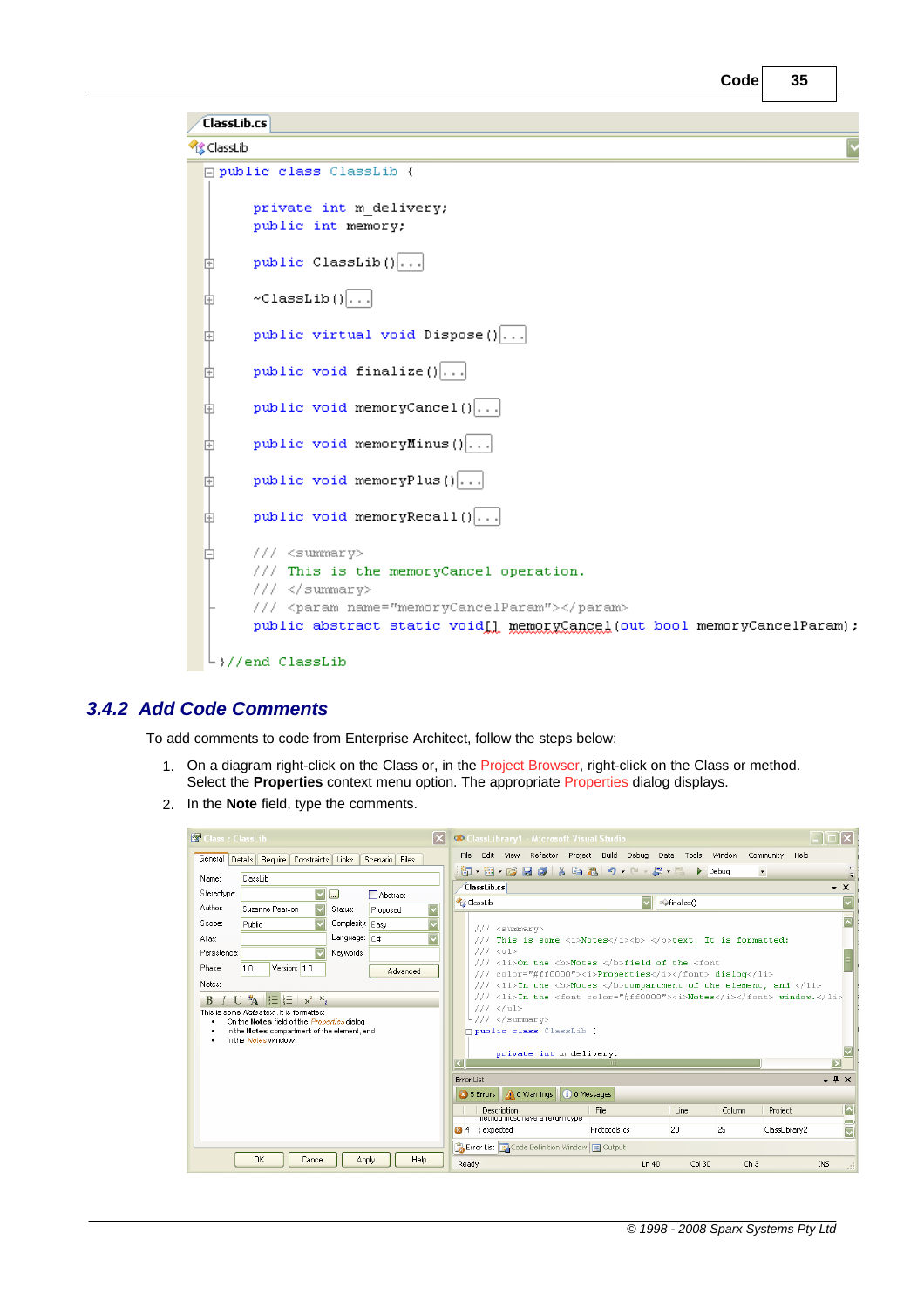#### **36 MDG Link for Visual Studio.NET User Guide**

3. Click on the **Apply** and **OK** buttons, then click on the Class or method and press either **[F7]** (Synchronize with code) or **[F11]** (Generate code) to update the code with the changes.

#### **Note:**

Comments in the Enterprise Architect **Notes** fields can be formatted using Rich Text Notes formatting commands. These commands display in-text in the comment code in Visual Studio .NET.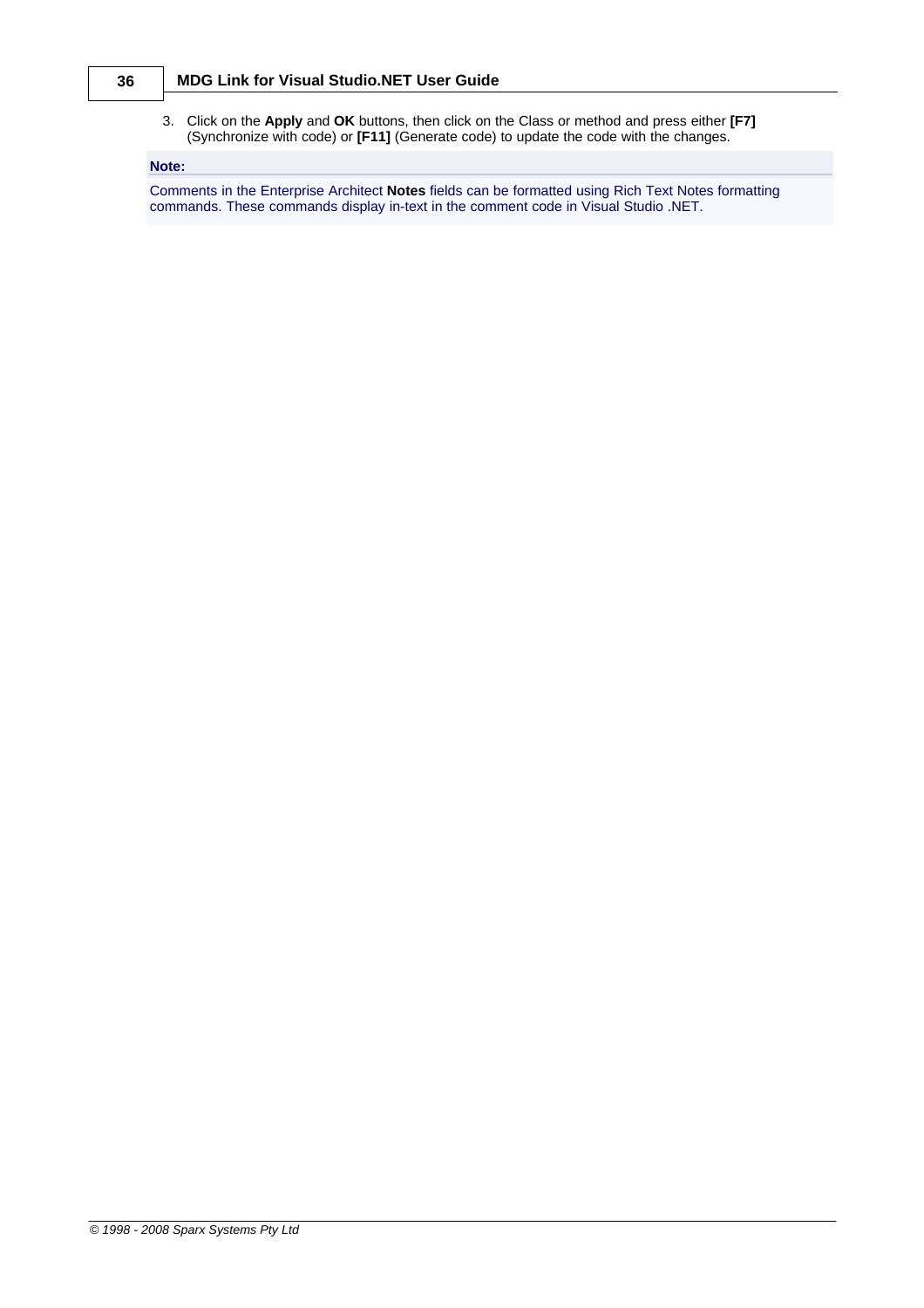### <span id="page-40-0"></span>*3.5 Diagrams*

UML Diagrams are collections of project elements laid out and inter-connected as required. Enterprise Architect supports several kinds of [UML](http://www.sparxsystems.com.au/EAUserGuide/index.html?umldiagrams.htm) diagrams as well as custom extensions. For full details, see UML [Diagrams.](http://www.sparxsystems.com.au/EAUserGuide/index.html?umldiagrams.htm)

#### <span id="page-40-1"></span>*3.5.1 Format a Diagram*

Formatting a UML Class diagram does not change the functionality of your Classes, but instead creates a more readable diagram. A facility is provided by Enterprise Architect to layout diagrams automatically. This creates a reasonable tree based structure from the Class diagram elements and relationships in a diagram. Owing to the complexity of many Class diagrams, the results might require some manual 'tweaking'.

To format your UML Class diagram, follow the steps below:

- 1. Select a diagram.
- 2. Select the **Diagram | Layout Diagram** menu option

For more information on the options for laying out a UML Class diagram, see the **[Layout a Diagram](http://www.sparxsystems.com.au/EAUserGuide/index.html?layoutadiagram.htm)** topic.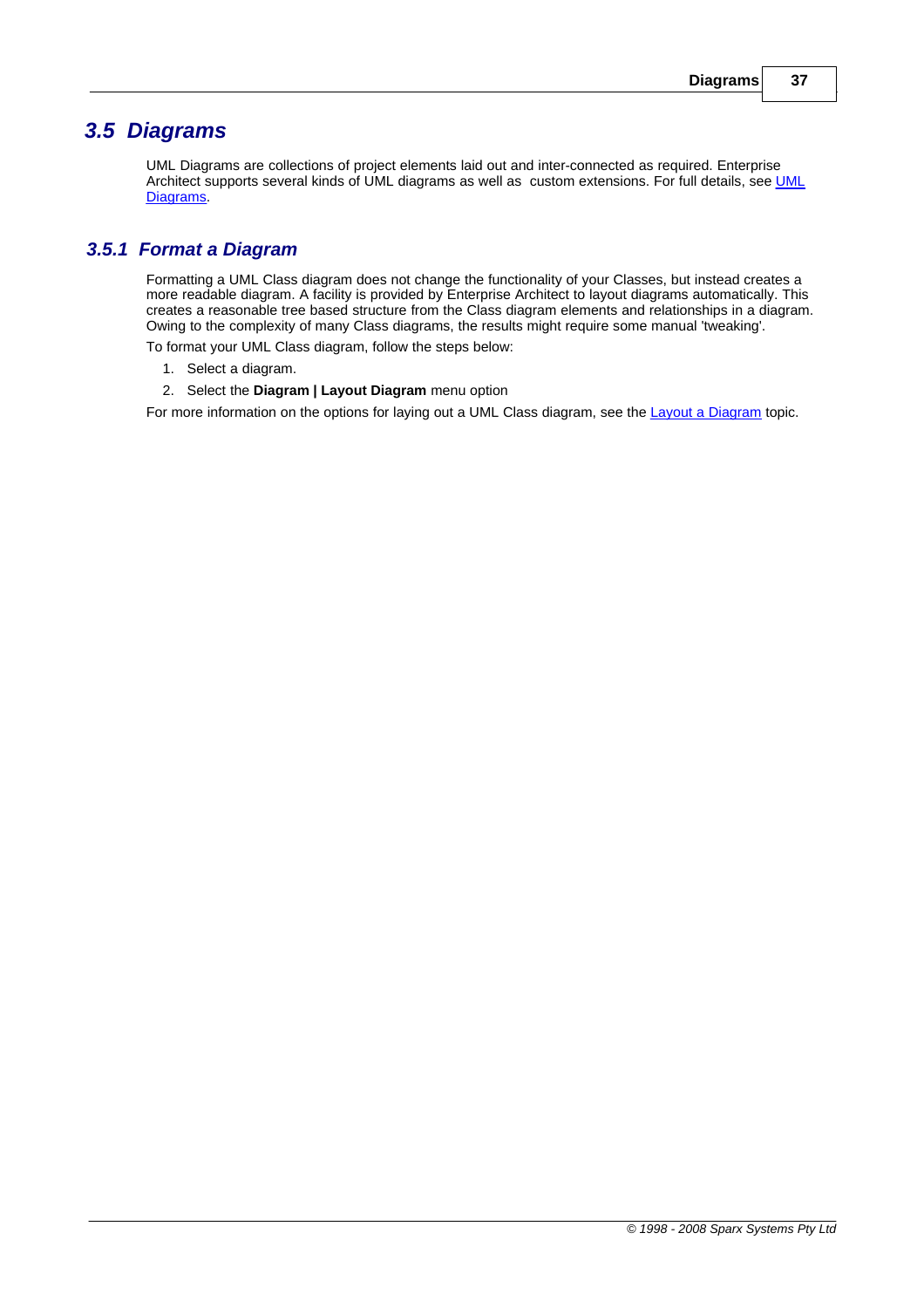#### <span id="page-41-0"></span>*3.6 Round Trip Engineering*

The MDG Link for Visual Studio.NET round-trip engineering process enables you to model your application in UML 2.1 notation, then generate (<u>forward engineer</u> | 40<sup>)</sup>) the code elements to Visual Studio.NET based on the model, perform modifications and implement the code as necessary, and then <u>[reverse engineer](#page-45-1)</u> | 42<sup>5</sup>) that code back into the Enterprise Architect model.

This results in consistency between the model and the external code base, and can be achieved with a merge at the touch of a button. The MDG Link for Visual Studio.NET also enables you to merge the project. The merge options include the option to both forward and reverse engineer Classes at the same time to completely <u>synchronize the code and the model</u>  $44^\circ$ .

#### <span id="page-41-1"></span>*3.6.1 Merge Options*

Merging enables you to reverse engineer code from a Visual Studio.NET project, or to generate code from an Enterprise Architect model into a Visual Studio.NET project. Merging interrupts the normal processes involved in forward and reverse engineering, enabling a greater level of control than is available in the standard versions of Enterprise Architect. Performing a merge enables you to:

- $\bullet$  [Choose the filename](#page-45-0)  $\left( \right.$  42 for new Classes created in Enterprise Architect, to assign more than one Class to the same file name
- [Export](#page-44-0) <sup>| 41</sup> selected Classes, to export code only on selected Classes
- [Import](#page-46-1) 43<sup>5</sup> selected Classes, to import code only on selected Classes
- [Synchronize the Model](#page-47-0)<sup>| 44</sup> and the source code in one simple step; a synchronized merge forward engineers the model from Enterprise Architect into Visual Studio.NET and then reverse engineers the code from Visual Studio.NET into the Enterprise Architect model in one simple step, enabling the model and the code to accurately represent each other
- · Optionally ignore locked files.

#### <span id="page-41-2"></span>*3.6.2 Merge Project Dialog Options*

To perform a merge you select the **Add-Ins | Merge with Visual Studio** menu option. The Merge Project dialog displays.

The Merge Project dialog enables you to connect to and disconnect from a single Visual Studio.Net project.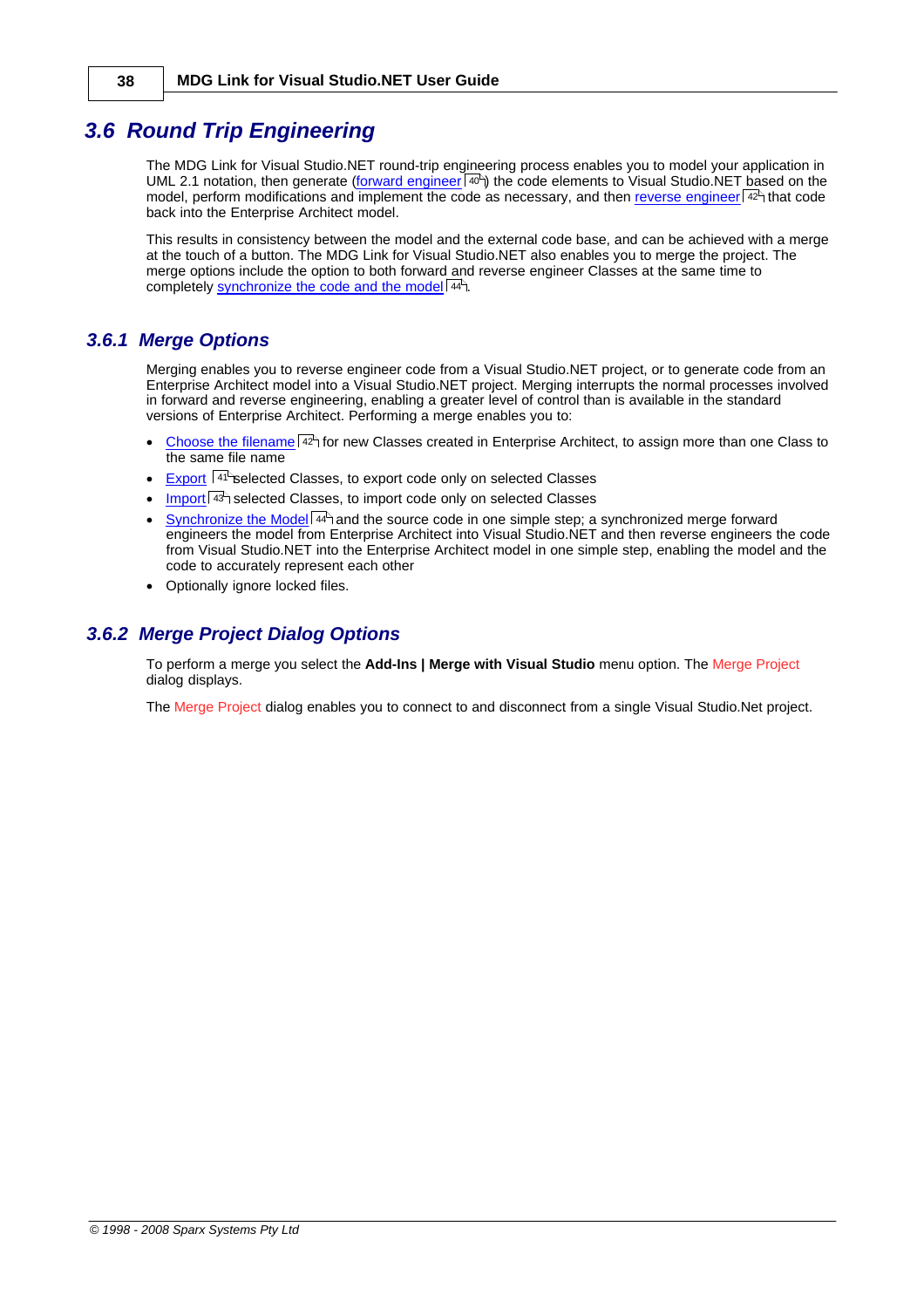| Merge Project - CodeSamples                                                                                                                                                        | $\overline{\mathsf{x}}$                                                                            |
|------------------------------------------------------------------------------------------------------------------------------------------------------------------------------------|----------------------------------------------------------------------------------------------------|
| Synchronize<br>Select Type:<br>None<br><b>None</b><br>Forward<br>Reverse<br>Export<br>Controls::Class1Both<br>Controls::Class2<br>Controls::Class3<br>⊡<br>$\overline{\mathbf{H}}$ | Ignore locked files<br>- 1<br>$\overline{\phantom{a}}$<br>$ \mathbf{c} $<br>$\mathbb{H}\mathbb{H}$ |
| All<br>None                                                                                                                                                                        | ΑI<br>None                                                                                         |
|                                                                                                                                                                                    | Go<br>Cancel<br>Help                                                                               |

| <b>Field</b>                                                                                                                                   | <b>Description</b>                                                                                                                                                    |  |  |  |  |  |  |
|------------------------------------------------------------------------------------------------------------------------------------------------|-----------------------------------------------------------------------------------------------------------------------------------------------------------------------|--|--|--|--|--|--|
| <b>Select Type</b>                                                                                                                             | Click on the drop-down arrow and select one of the four options for merging.                                                                                          |  |  |  |  |  |  |
|                                                                                                                                                | • None - select to not perform synchronization                                                                                                                        |  |  |  |  |  |  |
|                                                                                                                                                | • Forward - select to generate code from the Enterprise Architect model into<br><b>Visual Studio.NET</b>                                                              |  |  |  |  |  |  |
|                                                                                                                                                | • Reverse - select to bring code out of Visual Studio. NET into the Enterprise<br>Architect model.                                                                    |  |  |  |  |  |  |
|                                                                                                                                                | • Both - select to perform the operation of forward engineering and then the<br>operation of reverse engineering, which fully synchronizes the model and the<br>code. |  |  |  |  |  |  |
|                                                                                                                                                | Note:                                                                                                                                                                 |  |  |  |  |  |  |
|                                                                                                                                                | Synchronization only applies to Classes that appear in both the model and the<br>source code in Visual Studio.NET.                                                    |  |  |  |  |  |  |
| Ignore Locked files                                                                                                                            | Select to ignore locked files in the import or export.                                                                                                                |  |  |  |  |  |  |
| Lists Classes that are present only within the model and that are not currently<br><b>Export</b><br>included in the code in Visual Studio.NET. |                                                                                                                                                                       |  |  |  |  |  |  |
|                                                                                                                                                | You select Classes from this list for export; if a Class is not selected it is not<br>included in the export.                                                         |  |  |  |  |  |  |
|                                                                                                                                                | Click on the All button to select all of the Classes in the list. Click on the None<br>button to clear all selections in the list.                                    |  |  |  |  |  |  |
| <b>Import</b>                                                                                                                                  | Lists Classes that are present only within the code in Visual Studio.NET and that<br>are not currently included in the model.                                         |  |  |  |  |  |  |
|                                                                                                                                                | You select Classes from this list for import. If a Class is not selected it is not<br>included in the import.                                                         |  |  |  |  |  |  |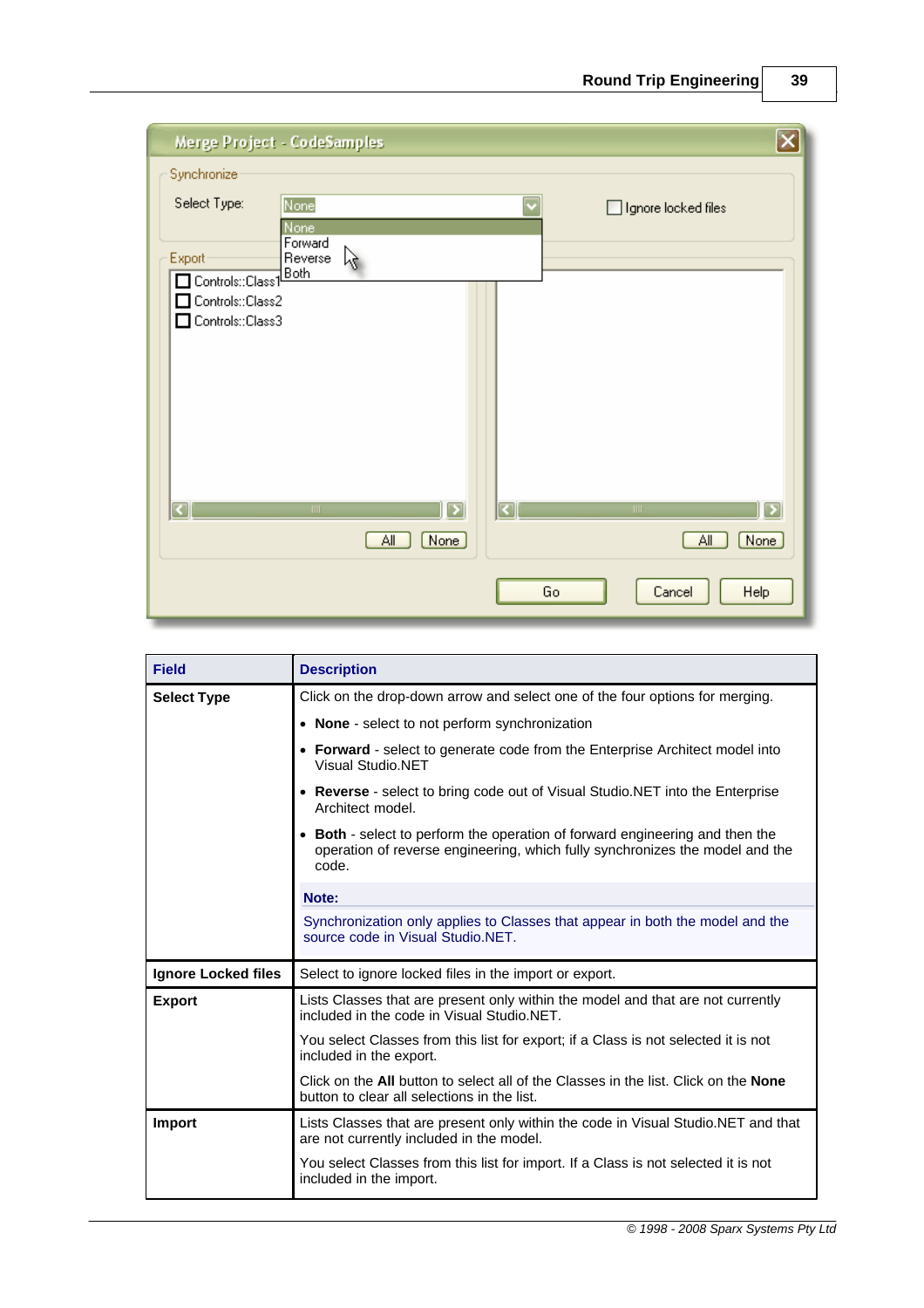| <b>Field</b>   | <b>Description</b>                                                                                                                 |  |  |
|----------------|------------------------------------------------------------------------------------------------------------------------------------|--|--|
|                | Click on the All button to select all of the Classes in the list. Click on the None<br>button to clear all selections in the list. |  |  |
|                |                                                                                                                                    |  |  |
| <b>Buttons</b> | <b>Description</b>                                                                                                                 |  |  |
| Go             | Executes the merge.                                                                                                                |  |  |
| <b>Cancel</b>  | Cancels the operation.                                                                                                             |  |  |
| Help           | Opens the help file.                                                                                                               |  |  |

#### <span id="page-43-0"></span>*3.6.3 Forward Engineering*

Code Generation (forward engineering) generates and updates code from the UML model and places it into Visual Studio.NET. When used to generate a Class created purely in Enterprise Architect, the code that is created in Visual Studio.NET consists of constructors and destructors as well as *get* and *set* methods. This leaves generation of the business operations of the code up to you. When updating, or synchronizing, existing code from the model, you update the data that differs between the code and model; you do not regenerate all the code.

You can generate code in several ways with the Enterprise Architect MDG Link for Visual Studio.NET, using the **Merge** option on the **Add-Ins** menu as well as from the context menu of a Class.

#### <span id="page-43-1"></span>*3.6.3.1 Forward Engineer from a Class*

The Generate Code dialog enables you to control how your source code is generated. Normally you access this dialog from the context menu of a single Class or interface. Right-click on the Class or interface and select the **Generate Code** context menu option. Alternatively, select the Class or interface and press **[F11]**.

| Path<br>C:\EA\EA Teststuff\Class867868.cs         |             | $\langle \ldots \rangle$ | Generate |
|---------------------------------------------------|-------------|--------------------------|----------|
|                                                   | Details     |                          | Advanced |
| Target language<br>$\overline{\phantom{0}}$<br>C# | Class867868 |                          | View     |
|                                                   |             |                          | Save     |
| Import(s) / Header(s)                             |             |                          | Close    |
|                                                   |             |                          |          |
|                                                   |             | $\checkmark$             |          |
|                                                   |             | Ą                        |          |
|                                                   |             | $\sim$                   | Help     |

This dialog enables you to define:

- · The **Path** where the source is to be generated. Click on the **[...]** (Browse) button to display a file browser dialog, which defaults to the path of the current Visual Studio.NET Solution.
- · The **Target language** for generation: select the language to generate this becomes the permanent option for that Class, so change it back if you only want to do one pass in another language.
- Advanced settings: note that the settings you make here only apply to the current Class.
- · **Import** statements: two areas in which to define import statements (or #includes, #defines and macros in Visual C++). For Visual C++ this area is placed in the header file.
- · **Generate**: click on this button to generate your source code; a Progress dialog displays messages as the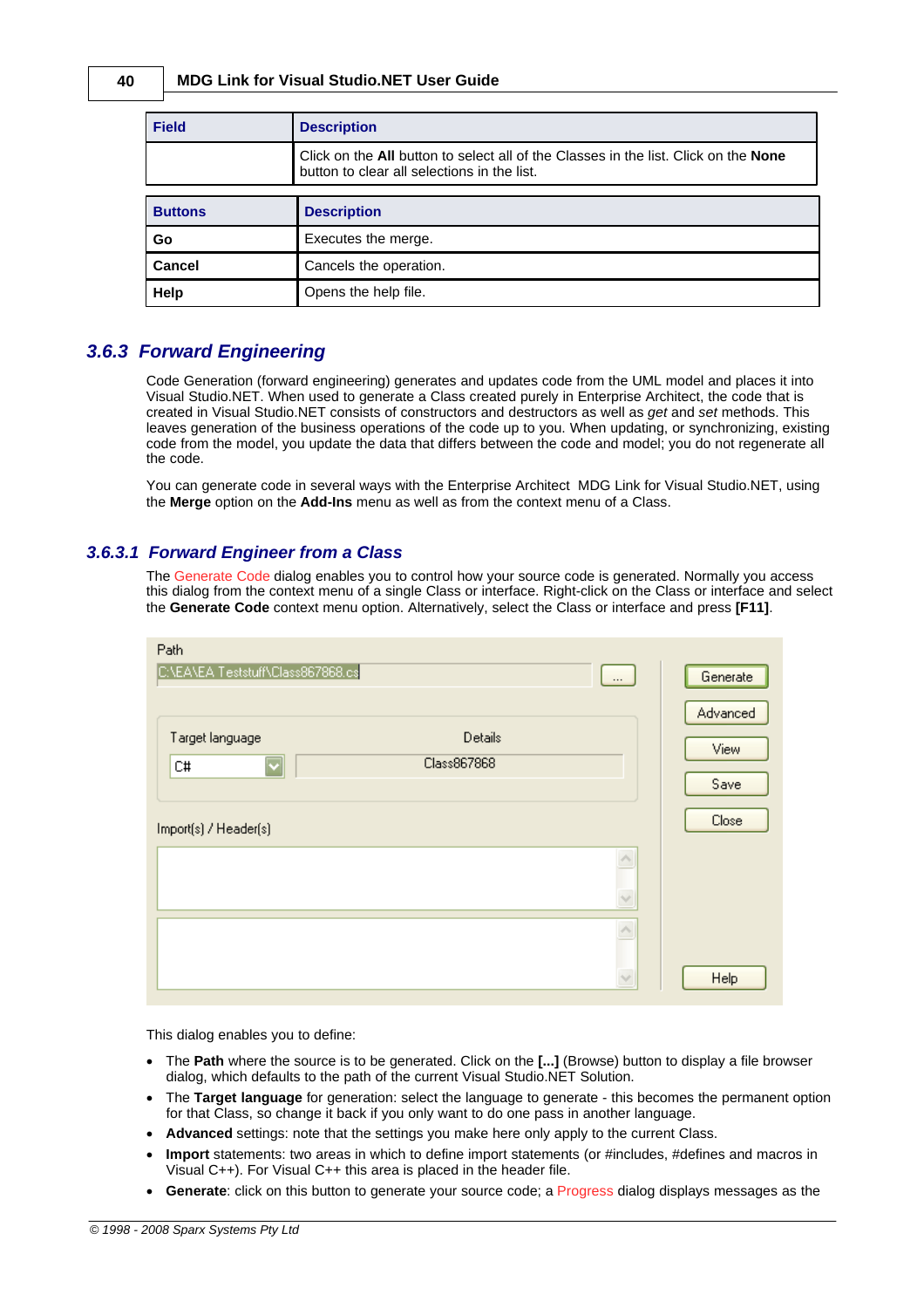generation proceeds.

· **View**: click on this button to view the generated source code in Visual Studio.NET.

#### <span id="page-44-0"></span>*3.6.3.2 Forward Engineer with a Merge*

To generate code with a merge once <u>a link has been created</u>I ፣5 to a Visual Studio.NET Project, follow the steps below.

1. Select the **Add-In | Merge with Visual Studio** context menu option.

|      |                               |   | OPE CRPE MODEL<br><b>MI</b> Clare Model |            |
|------|-------------------------------|---|-----------------------------------------|------------|
|      | Merge with Visual Studio      |   | Add-In                                  |            |
|      | <b>Build Project</b>          | 身 | Properties                              |            |
| Run. |                               |   | Package Control                         |            |
|      | Disconnect from Visual Studio |   |                                         |            |
|      | Visual Studio                 |   | Add                                     |            |
|      |                               |   | Linked Document…                        | Ctrl+Alt+D |

The Merge Project dialog displays.

| Merge Project - CodeSamples                                | ⊠                                              |
|------------------------------------------------------------|------------------------------------------------|
| Synchronize                                                |                                                |
| Select Type:<br>Forward                                    | $\overline{\textbf{v}}$<br>Ignore locked files |
| R                                                          |                                                |
| Export<br>TestPackage::Class3                              | Import                                         |
| TestPackage::Class4                                        |                                                |
| TestPackage::Class5<br>П                                   |                                                |
|                                                            |                                                |
|                                                            |                                                |
|                                                            |                                                |
|                                                            |                                                |
|                                                            |                                                |
| ◘<br>$\vert\bm\varsigma\vert$<br>$\overline{\mathsf{III}}$ | ▷<br>⋜<br>$\overline{\rm III}$                 |
| All<br>None                                                | ΑI<br>$[$ None $]$                             |
|                                                            | Cancel<br><b>Help</b><br>Go                    |
|                                                            |                                                |

- 2. In the Synchronize panel of the dialog, select **Forward** to update Classes contained in the code from corresponding elements contained in the model.
- 3. The items in the Export section apply to elements that currently exist in the model but do not exist in the code. Select the checkbox against each Class to export into the code, or click on the **All** button to select all the Classes.
- 4. Click on the **Go** button to forward-engineer the code. If the forward engineer includes new Classes, Enterprise Architect prompts you to assign a filename for the new Classes. For more information on assigning new Classes see the <u>Assign Classes to Files for Export</u>l <sup>42</sup>ী topic.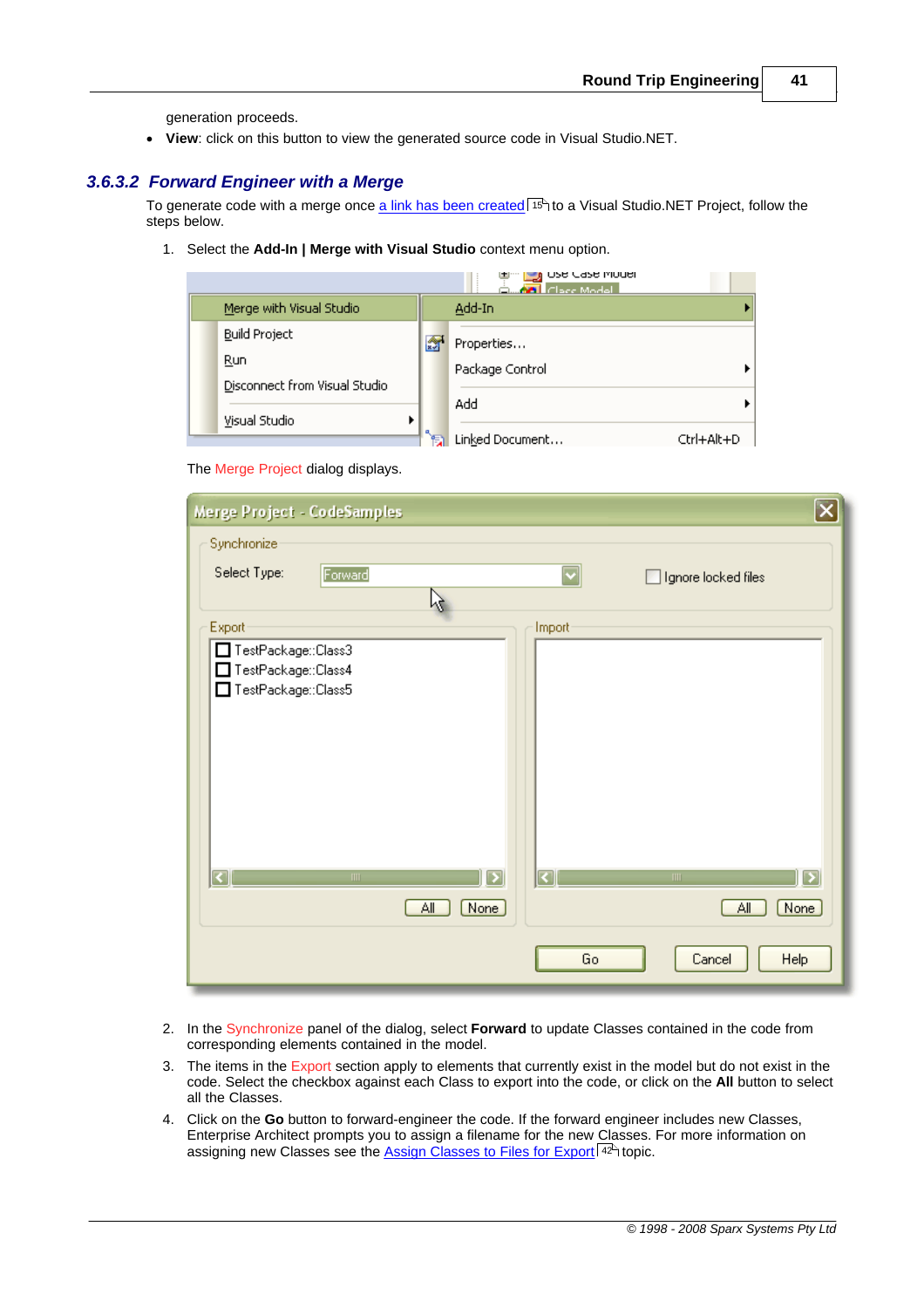#### <span id="page-45-0"></span>*3.6.3.3 Assign Classes to Files for Export*

When a new Class is created in Enterprise Architect and a merge is performed, you can assign the filename for the Classes to allow multiple Classes to be assigned to the same filename. The Assign classes to files for export dialog enables you to select the Classes to add into files.

|                                                     | S Assign classes to files for export - ClassLibrary2  |                                                           |    |                |
|-----------------------------------------------------|-------------------------------------------------------|-----------------------------------------------------------|----|----------------|
| Class<br>$\Box$ LibCheck1<br>LibCheck2<br>Libcheck3 |                                                       | File Name<br>LibCheck1.cs<br>LibCheck2.cs<br>Libcheck3.cs |    |                |
| Select All<br>Select None                           | Assign Selected to File<br><b>Reset Default Names</b> |                                                           | 0K | Cancel<br>Help |

To assign a filename to a Class follow the steps below:

- 1. Click on the Class to assign a filename to, or press **[Ctrl]** and click on a number of Classes.
- 2. To assign the file name click on the **Assign Selected to File** button. Enterprise Architect prompts you for a file path for the Class to be saved.

| ■ Assign selected to the following file:                |  |
|---------------------------------------------------------|--|
| 005\Projects\ClassLibrary1\ClassLibrary2\LibCheck1.cs v |  |
| OK   Cancel                                             |  |

- 3. Overtype the path name, or use the **[...]** (Browse) button to search for a file location. Click on the **OK** button to assign the file.
- 4. To cancel the assigned filename and return to the previous filename, click on the **Reset Default Names** button.
- 5. When you have finished assigning the filenames, click on the **OK** button. The Merge Progress window displays, with status messages as the merge proceeds.

If a Class is not assigned, a Save As dialog displays to prompt you for a file location.

#### <span id="page-45-1"></span>*3.6.4 Reverse Engineering*

Reverse engineering creates or updates the UML model from the Visual Studio.NET source code. This action enables you to convert a legacy system to a model to examine the architecture of the existing code. When updating, or synchronizing, an existing model from code, you update the data that differs between the code and model; you do not recreate the entire model.

You can reverse engineer code to a model in several ways with the MDG Link for Visual Studio.NET, in Enterprise Architect from a Merge operation or from the context menu of a Class.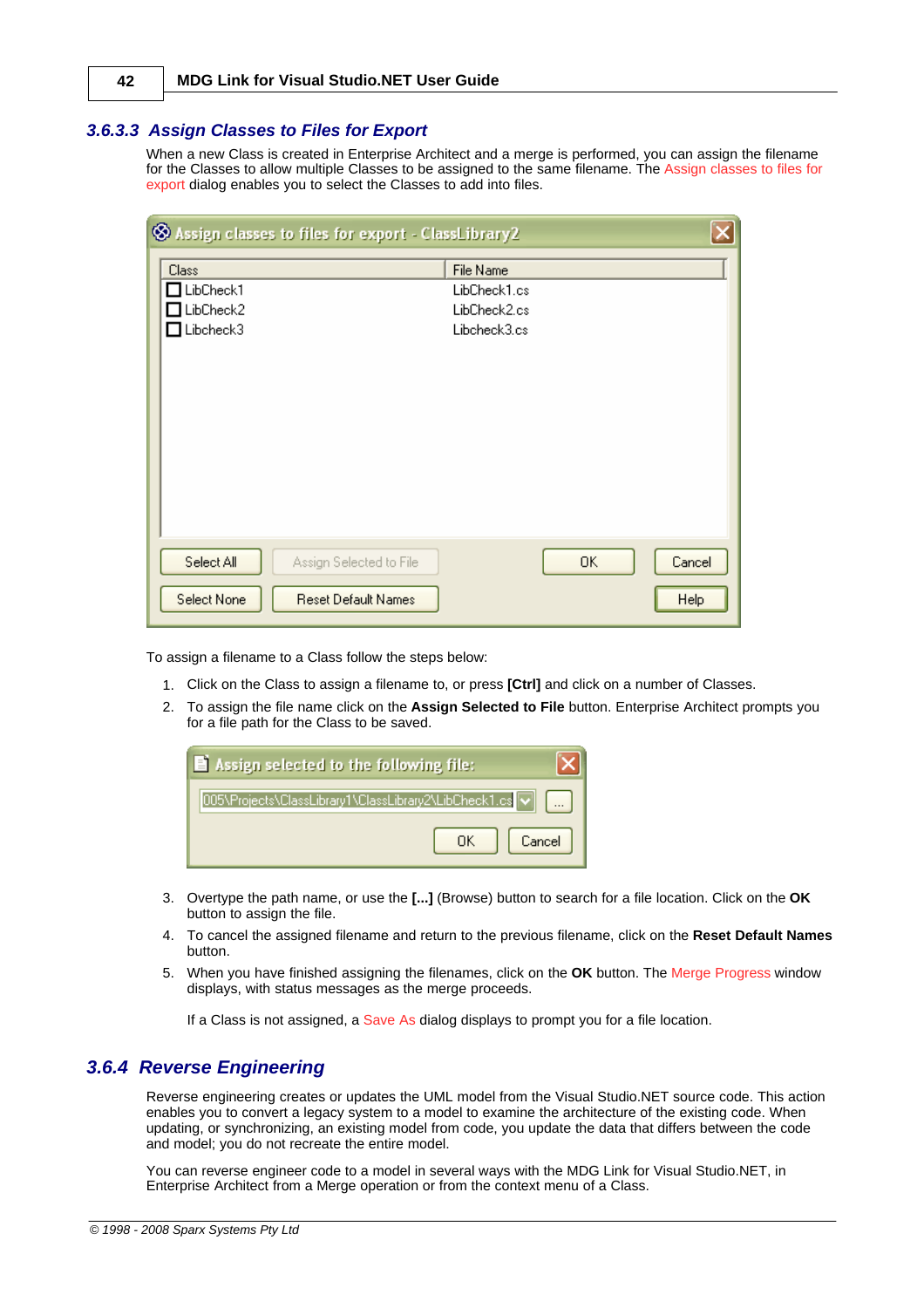#### <span id="page-46-0"></span>*3.6.4.1 Reverse Engineer from a Visual Studio.NET Source Class*

To reverse engineer (import Visual Studio .NET source code into) an existing model Class, follow the steps below:

- 1. In the diagram or the Project Browser window, right-click on the Class to be updated from the code. The context menu displays.
- 2. Select the **Synchronize with code** menu option, or press **[F7]**.

Enterprise Architect automatically updates the model Class from the Visual Studio .NET code.

#### <span id="page-46-1"></span>*3.6.4.2 Reverse Engineer with a Merge*

To generate code with a merge once <u>a link has been created</u>I ፣s<sup>≒</sup>) to a Visual Studio.NET Project, follow the steps below:

- 1. Right-click on the required package for the linked Visual Studio.NET project.
- 2. Select the **Add-In | Merge with Visual Studio** menu option.

|                                      |    | <b>AND AND LASE MODEL</b><br><b>MI</b> Clare Model |            |
|--------------------------------------|----|----------------------------------------------------|------------|
| Merge with Visual Studio             |    | Add-In                                             |            |
| <b>Build Project</b>                 | 匀  | Properties                                         |            |
| Run<br>Disconnect from Visual Studio |    | Package Control                                    |            |
|                                      |    | Add                                                |            |
| Visual Studio                        | Æ. | Linked Document…                                   | Ctrl+Alt+D |



| Merge Project - CodeSamples         |                                                                  |
|-------------------------------------|------------------------------------------------------------------|
| Synchronize                         |                                                                  |
| Select Type:<br>Reverse             | Ignore locked files                                              |
| Export                              | Import                                                           |
| □ Business Process Model::ClassTest | $\Box$ Class1                                                    |
|                                     | □ Controls::BaseComboBox                                         |
|                                     | Controls::FocusChangeEventArgs                                   |
|                                     | ヿ Controls::IListColumnEnumerator                                |
|                                     | □ Controls::IListItemEnumerator                                  |
|                                     | Controls::IListSubItemEnumerator                                 |
|                                     | □ Controls::ListColumn<br>Controls::ListColumns                  |
|                                     | antrols::ListItem                                                |
|                                     | Controls::ListItems                                              |
|                                     | Controls::ListSubItem                                            |
| ⋝<br>$\mathsf{III}\,$               | $\blacksquare$ Controlated int $\mathtt{C}$ ublicano<br>$\Pi\Pi$ |
| None<br>ΑIΙ                         | ΑIΙ<br>None                                                      |
|                                     | Cancel<br>Help<br>Go                                             |

3. In the **Select Type** field click on the drop-down arrow and select **Reverse,** to update elements contained in the model from Classes contained in the code.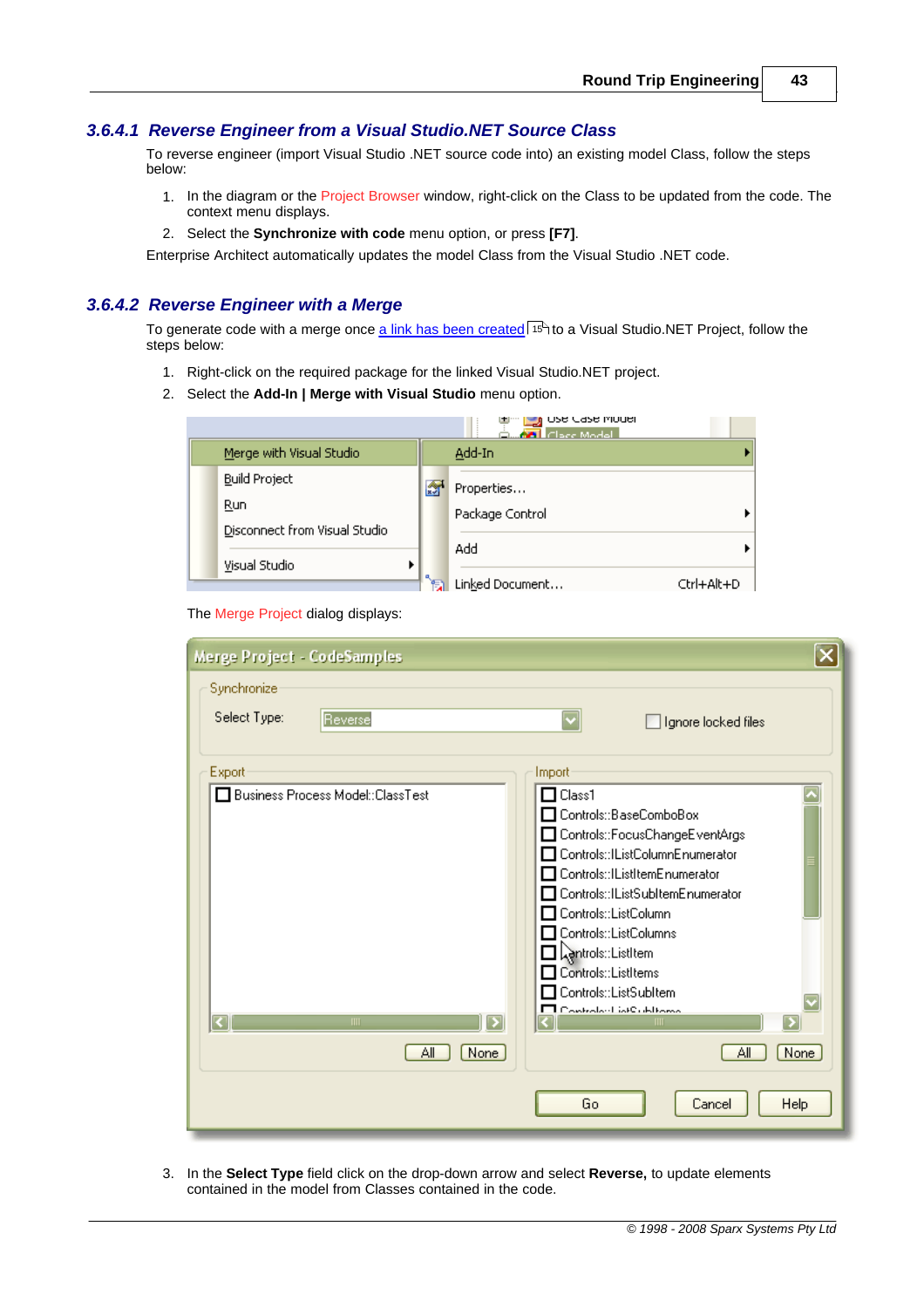#### **44 MDG Link for Visual Studio.NET User Guide**

- 4. The items in the Import section are elements that currently exist in the model but do not exist in the code. Select the checkbox against each element to be imported into the code, or click on the **All** button to select all of the elements.
- 5. Click on the **Go** button to reverse-engineer the code. A Merge Status window displays, showing a series of status messages as the merge progresses. This window automatically closes when the merge is complete.

#### <span id="page-47-0"></span>*3.6.5 Synchronize Code and Model*

Synchronizing the code with the model is a simple task once <u>[a link has been created](#page-18-0)</u>l 15 to a Visual Studio.NET Project. You can perform a merge at any time by following the steps below:

- 1. Right-click on the connected package in the Enterprise Architect Project Browser window. The context menu for the package displays.
- 2. Select the **Add-In | Merge with Visual Studio** menu option. The Merge Project dialog displays.

|              | Merge Project: - ClassLibrary2 |                            | $\boxtimes$                 |
|--------------|--------------------------------|----------------------------|-----------------------------|
| Synchronize  |                                |                            |                             |
| Select Type: | Both                           | $\blacktriangledown$       | Ignore locked files         |
|              |                                |                            |                             |
| Export       |                                | Import<br>$\Box$ Libcheck3 |                             |
|              |                                |                            |                             |
|              |                                |                            |                             |
|              |                                |                            |                             |
|              |                                |                            |                             |
|              |                                |                            |                             |
|              |                                |                            |                             |
|              |                                |                            |                             |
| न            | ◘<br>$\overline{\mathbf{m}}$   | $\boxed{\text{C}}$         | $\mathbb{H}\mathbb{H}$<br>∍ |
|              | AI<br>(Mone)                   |                            | ΑIΙ<br>None                 |
|              |                                | Go                         | Help<br>Cancel              |
|              |                                |                            |                             |

- 3. In the **Select Type** field, click on the drop-down arrow and select **Both**.
- 4. If there are new Classes listed in the Export and/or Import panels, select the checkbox against each Class to add to the model or code, as required.
- 5. Click on the **Go** button.

If you selected new Classes to be exported from the model to code, the Assign classes to files for export dialog displays. <u>[Assign the Classes](#page-45-0)</u><sup>| 42</sup> as appropriate.

6. The Merge Progress screen displays, showing messages as the forward engineering (export) and reverse engineering (import) are performed. This screen automatically closes when the merge is complete.

*© 1998 - 2008 Sparx Systems Pty Ltd*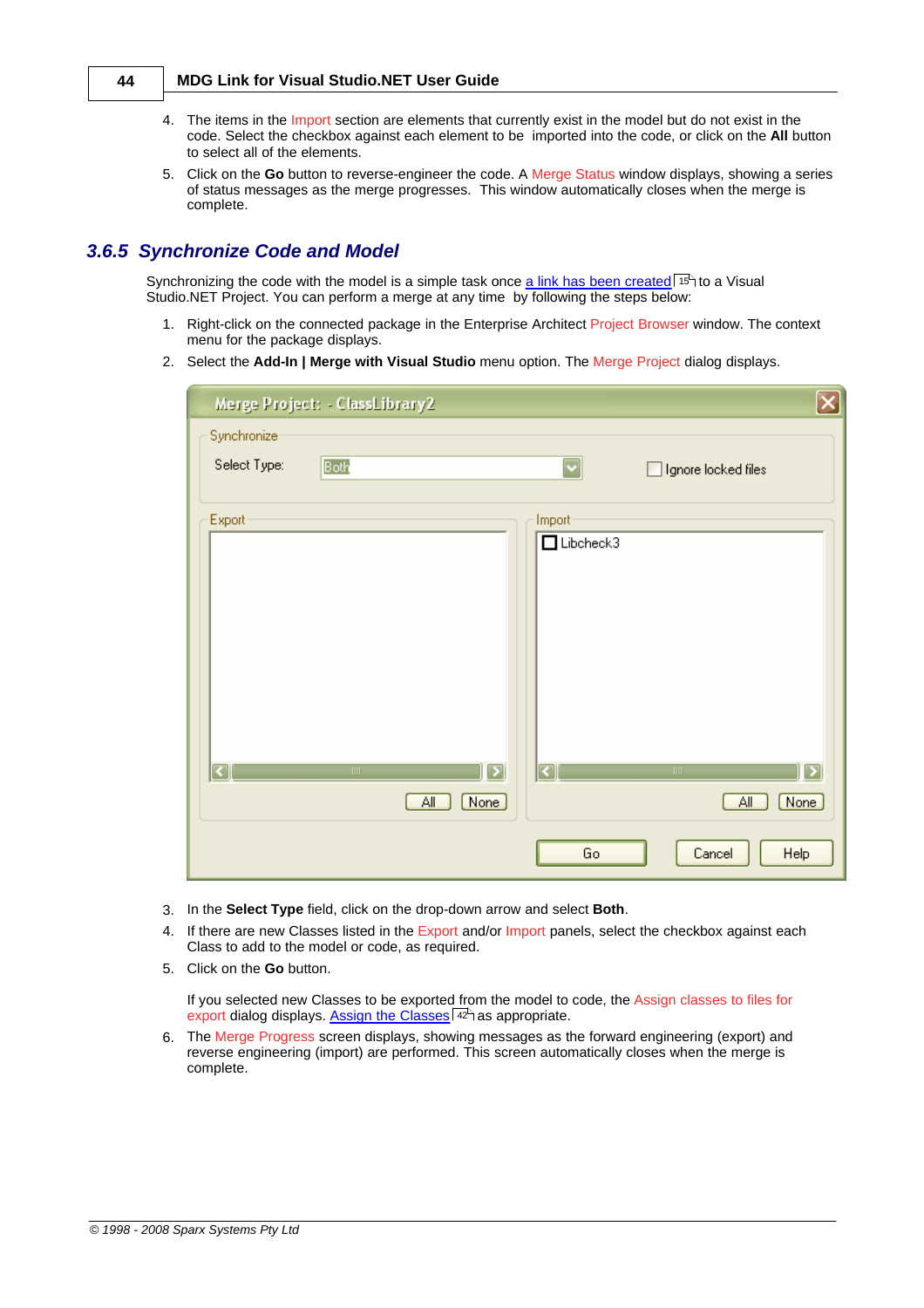### <span id="page-48-0"></span>*3.7 Import and Synchronize TFS Work Items*

MDG Link for Visual Studio .NET enables you to import and synchronize work items from Team Foundation Server. It also enables you to <u>[add, view, edit and unlink work items](#page-49-0)</u> l46<sup>4</sup> that have been linked against a UML element, and to <u>map work item fields</u> l<sup>ag</sup> against Enterprise Architect elements and element properties.

#### **Import Work Items**

To import work items, follow the steps below:

1. In the Project Explorer, right-click on the required package and select the **Add-In | Visual Studio | Team Foundation Server | Import Work Items** context menu option. The Select Queries dialog displays.

| <b>Select Queries: Custom Requirements</b>                  | $\times$ |
|-------------------------------------------------------------|----------|
|                                                             |          |
| Active Bugs<br>Issues                                       |          |
| All My Team Project Work Items.<br>Mitigation Action Status |          |
| All Tasks<br>My Work Items                                  |          |
| All Work Items<br>Product Requirements                      |          |
| Blocked Work Items<br>Resolved Bugs                         |          |
| <b>Reviews</b><br>Change Requests                           |          |
| Corrective Actions<br><b>Risks</b>                          |          |
| <b>Customer Requirements</b><br><b>Custom Requirements</b>  |          |
| Development Tasks                                           |          |
|                                                             |          |
|                                                             |          |
| Select None<br>Select All                                   |          |
| Link Selected Queries to Package                            |          |
| 0K                                                          | Cancel   |

- 2. Click on the checkbox against each query for which to import work items from Team Foundation Server.
- 3. Click on the **Link Selected Queries to Package** checkbox.
- 4. Click on the **OK** button. The work items in the selected queries are imported and, if the **Link Selected Queries to Package** checkbox is selected, the queries are stored against the package.

You can return to this dialog to add and remove queries for a package.

#### **Synchronize With TFS**

When a package has stored queries against it, new elements are automatically added and existing elements updated, based on each query.

#### **Note:**

Elements are never deleted.

To manage the mapped fields for a work item linked against a UML element, right-click on the required package in the Project Explorer and select the **Add-In | Visual Studio | Team Foundation Server | Manage Mapped Fields** context menu option. The Configure Field Mappings dialog displays.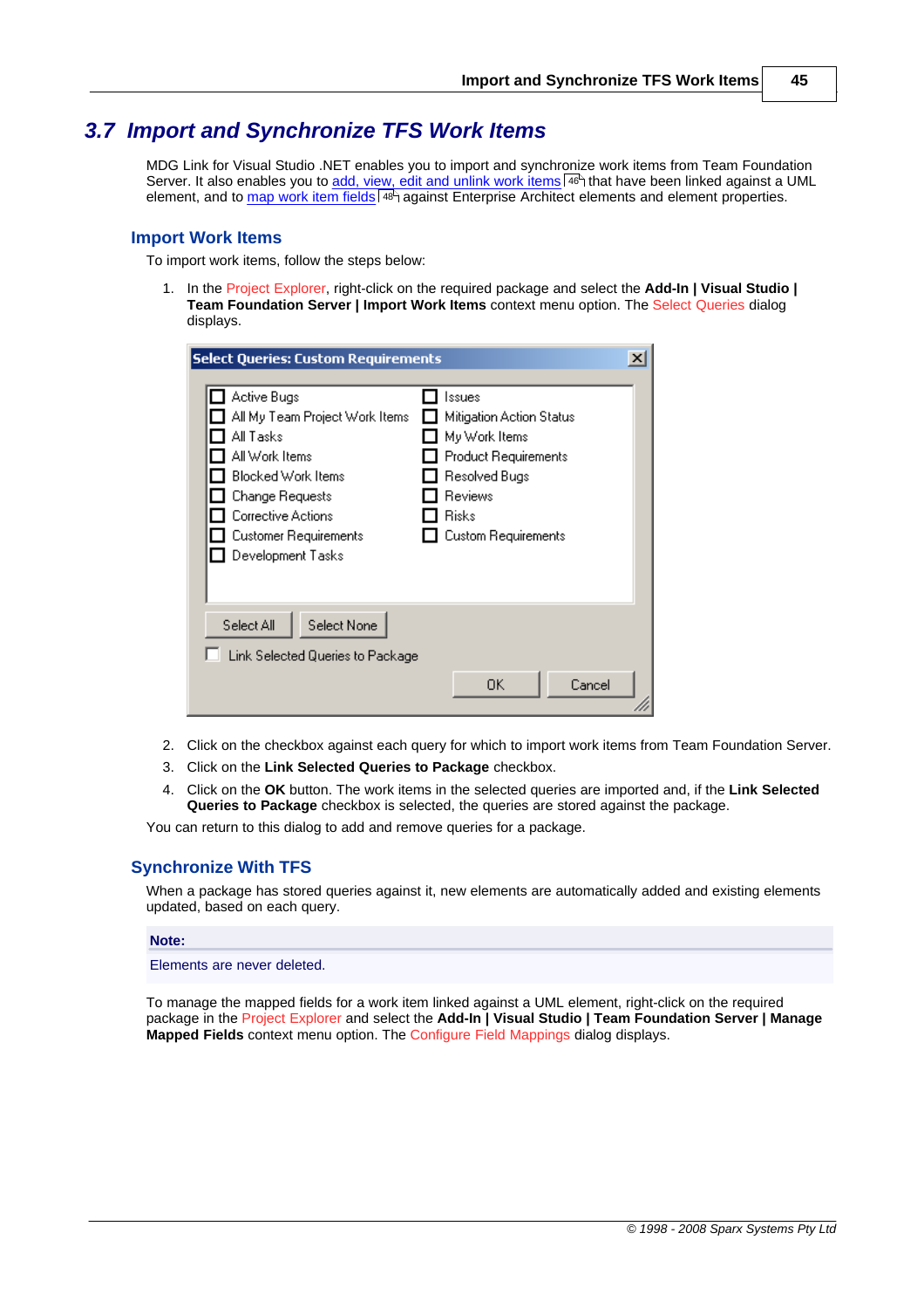| <b>Configure Field Mappings</b>                                                                                                                                                                                                                                                          |        |                    |                                              | $\boldsymbol{\times}$ |
|------------------------------------------------------------------------------------------------------------------------------------------------------------------------------------------------------------------------------------------------------------------------------------------|--------|--------------------|----------------------------------------------|-----------------------|
| Work Item Type                                                                                                                                                                                                                                                                           | Bug    |                    | Dont create Elements for this work item type |                       |
| <b>UML Element</b>                                                                                                                                                                                                                                                                       | Action |                    |                                              |                       |
| <b>Element Stereotype</b>                                                                                                                                                                                                                                                                |        |                    |                                              |                       |
| Work Item Field<br>Title<br>State<br>Rev<br>Changed By<br>Issue<br>State Change Date<br><b>Activated Date</b><br>Activated By<br><b>Besolved Date</b><br>Reason<br>Resolved By<br>Assigned To<br>Work Item Type<br>Closed Date<br>Closed By<br>Priority<br><b>Test Name</b><br>Configure | Clear  | <b>EA Property</b> |                                              | Defaults              |
|                                                                                                                                                                                                                                                                                          |        |                    | OK                                           | Cancel                |

| <b>Field/Button</b>                              | <b>Description</b>                                                                                                                                                          |
|--------------------------------------------------|-----------------------------------------------------------------------------------------------------------------------------------------------------------------------------|
| <b>Work Item Type</b>                            | Click on the drop-down arrow and select the type of work item to<br>configure.                                                                                              |
| Don't create Elements for this work<br>item type | Select this checkbox to prevent MDG Link for Visual Studio .NET<br>from creating an Enterprise Architect element if the query returns a<br>work item of the specified type. |
| <b>UML Element</b>                               | If MDG Link for Visual Studio .NET is to create an element, click on<br>the drop-down arrow and select the type of element to create.                                       |
| <b>Element Stereotype</b>                        | If required, click on the drop-down arrow and select the stereotype<br>to apply to the element.                                                                             |
| <b>Work Item Field</b>                           | If required, click on a work item field against which to configure an<br>Enterprise Architect property.                                                                     |
| Configure                                        | Click on this button to select an Enterprise Architect property to<br>configure against the selected work item field.                                                       |
| Clear                                            | Clear the currently-selected mapping.                                                                                                                                       |
| <b>Default</b>                                   | Apply the default mapping for this work item type.                                                                                                                          |

#### <span id="page-49-0"></span>*3.7.1 Maintain Work Items*

The EA Work Items tab enables you to add and update work items against a selected element, configure the connection to the Team Foundation Server, and connect to or disconnect from the server.

To display the EA Work Items tab, right-click on the required element in the Project Browser and select the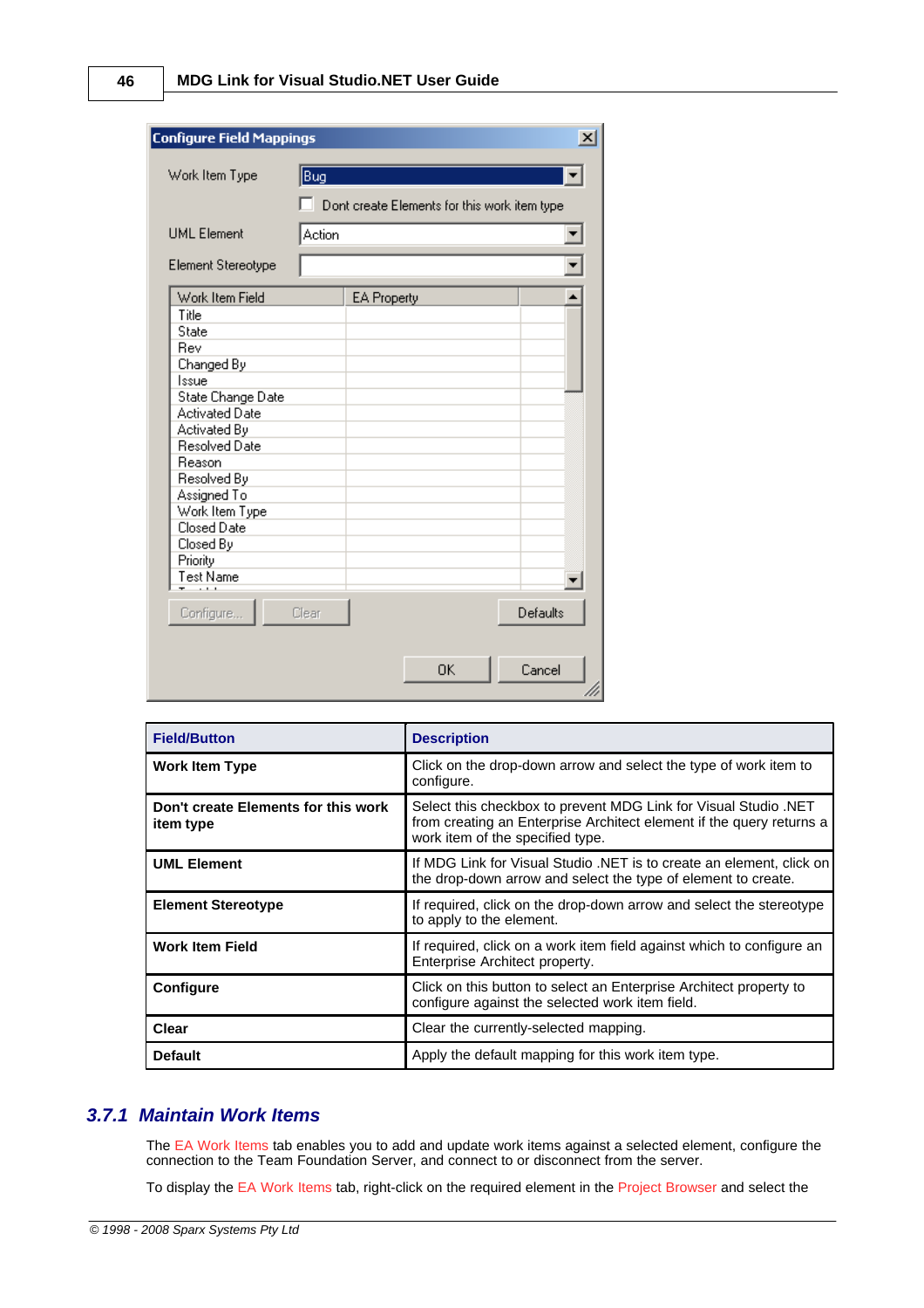| <b>EA Work Items</b>                                                                            | $\bullet$ $\times$                                              |
|-------------------------------------------------------------------------------------------------|-----------------------------------------------------------------|
| ĝ<br>ıO<br><b>× 會</b><br>$\left  \begin{array}{c} \circ \\ \circ \end{array} \right $<br>$\sim$ |                                                                 |
| P<br>Work Item<br>Assigned To<br>Created By<br>ID<br>Priority<br>Title                          |                                                                 |
| Alistair Lesli Alistair Lesli 2<br>Web Site<br>34<br>Requirement                                |                                                                 |
|                                                                                                 |                                                                 |
|                                                                                                 |                                                                 |
|                                                                                                 |                                                                 |
|                                                                                                 |                                                                 |
|                                                                                                 |                                                                 |
| $\left  \cdot \right $                                                                          | $\blacktriangleright$                                           |
|                                                                                                 |                                                                 |
| Web Site<br>Title:                                                                              | Operational<br>۰<br>Type:                                       |
| Classification                                                                                  |                                                                 |
| ALH\Requirements<br>Area path:                                                                  | $\overline{\phantom{a}}$                                        |
| Iteration path: ALH\Approved                                                                    | $\blacktriangledown$                                            |
| Status                                                                                          |                                                                 |
| Alistair Leslie-Hughes<br>Assigned to:                                                          | Yes<br>$\blacktriangledown$<br>$\blacktriangledown$<br>Blocked: |
| 2<br>Priority:                                                                                  | $\overline{\phantom{0}}$<br>Proposed<br>State:                  |
| Triaged                                                                                         | Investigation Complete<br>▼                                     |
| Triage:                                                                                         | Reason:                                                         |
| No.<br>Committed:                                                                               | ۰                                                               |
| Description   Analysis   Subject Matter Experts   History   Links   Attachments   Details       |                                                                 |
| Description:                                                                                    |                                                                 |
| The web site Needs to look pretty.                                                              |                                                                 |
|                                                                                                 |                                                                 |

**Add-In | Visual Studio | Team Foundation Server | Maintain Work Items** context menu option.

The EA Work Items tab has a toolbar. The functions provided by the toolbar icons are, from left to right:

- · **Add New Work Item** create a new work item linked to the currently-selected element
- · **Save** Save all changes to the current work item (selected from the panel underneath the toolbar)
- · **Link** Link one or more work items to the selected element
- · **Remove** unlink selected work items from the selected element
- · **Properties** Define the current Team Foundation Server connection properties; displays the [Link](#page-50-0) [Properties](#page-50-0) 47 dialog
- · **Connect** Connect to the Team Foundation Server
- · **Disconnect** Disconnect from the Team Foundation Server.

#### <span id="page-50-0"></span>**Connection Properties**

The Link Properties dialog enables you to configure the connection to the Team Foundation Server.

| <b>Link Properties</b>                         |  |
|------------------------------------------------|--|
| Please select a project for storing work items |  |
| Team Foundation Server:                        |  |
| Team System Project:                           |  |
| Make Selected Project the Default              |  |
| Cancel<br>ΠK                                   |  |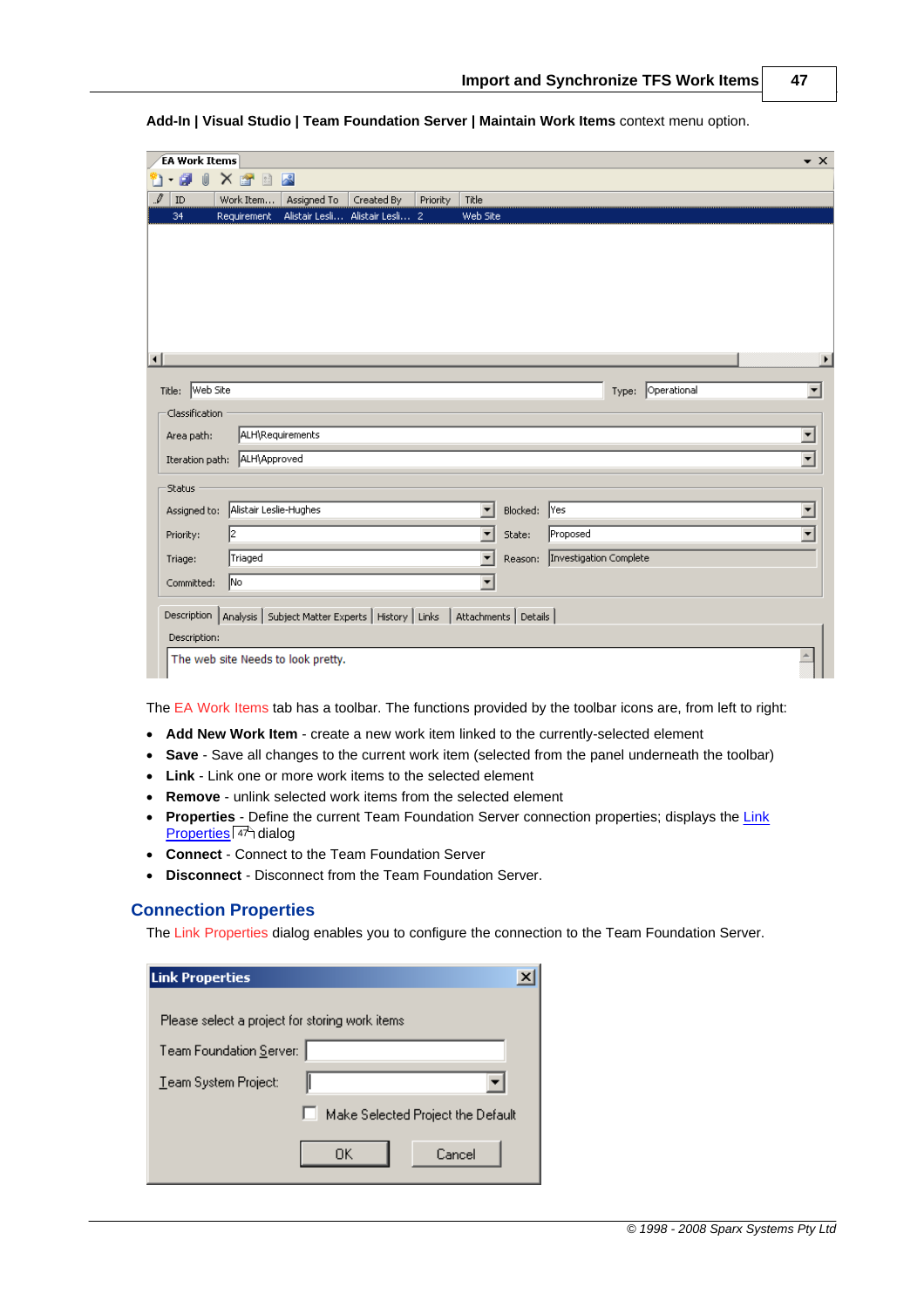#### **48 MDG Link for Visual Studio.NET User Guide**

- 1. In the **Team Foundation Server** field, type the name of the server to connect to.
- 2. In the **Team System Project** field, type or select the name of the project to connect to.
- 3. Select the **Make Selected Project the Default** checkbox to make the specified project the default.
- 4. Click on the **OK** button.

#### <span id="page-51-0"></span>*3.7.2 Manage Mapped Fields*

To manage the mapped fields for a work item linked against a UML element, right-click on the required package in the Project Explorer and select the **Add-In | Visual Studio | Team Foundation Server | Manage Mapped Fields** context menu option.

| <b>Configure Field Mappings</b>                                                                                                                                                                                                                             |              |                                              |    | $\vert x \vert$ |
|-------------------------------------------------------------------------------------------------------------------------------------------------------------------------------------------------------------------------------------------------------------|--------------|----------------------------------------------|----|-----------------|
| Work Item Type                                                                                                                                                                                                                                              | $\sqrt{Bug}$ |                                              |    |                 |
|                                                                                                                                                                                                                                                             |              | Dont create Elements for this work item type |    |                 |
| <b>UML Element</b>                                                                                                                                                                                                                                          | Action       |                                              |    |                 |
| <b>Element Stereotype</b>                                                                                                                                                                                                                                   |              |                                              |    |                 |
| Work Item Field                                                                                                                                                                                                                                             |              | <b>EA Property</b>                           |    |                 |
| Title<br>State<br>Rev<br>Changed By<br>Issue<br>State Change Date<br><b>Activated Date</b><br>Activated By<br><b>Resolved Date</b><br>Reason<br>Resolved By<br>Assigned To<br>Work Item Type<br>Closed Date<br>Closed By<br>Priority<br>Test Name<br>$-111$ |              |                                              |    |                 |
| Configure                                                                                                                                                                                                                                                   | Clear        |                                              |    | Defaults        |
|                                                                                                                                                                                                                                                             |              |                                              | OK | Cancel          |

| <b>Field/Button</b>                              | <b>Description</b>                                                                                                                                                          |
|--------------------------------------------------|-----------------------------------------------------------------------------------------------------------------------------------------------------------------------------|
| <b>Work Item Type</b>                            | Click on the drop-down arrow and select the type of work item to<br>configure.                                                                                              |
| Don't create Elements for this work<br>item type | Select this checkbox to prevent MDG Link for Visual Studio .NET<br>from creating an Enterprise Architect element if the query returns a<br>work item of the specified type. |
| <b>UML Element</b>                               | If MDG Link for Visual Studio .NET is to create an element, click on<br>the drop-down arrow and select the type of element to create.                                       |
| <b>Element Stereotype</b>                        | If required, click on the drop-down arrow and select the stereotype<br>to apply to the element.                                                                             |
| <b>Work Item Field</b>                           | If required, click on a work item field against which to configure an<br>Enterprise Architect property.                                                                     |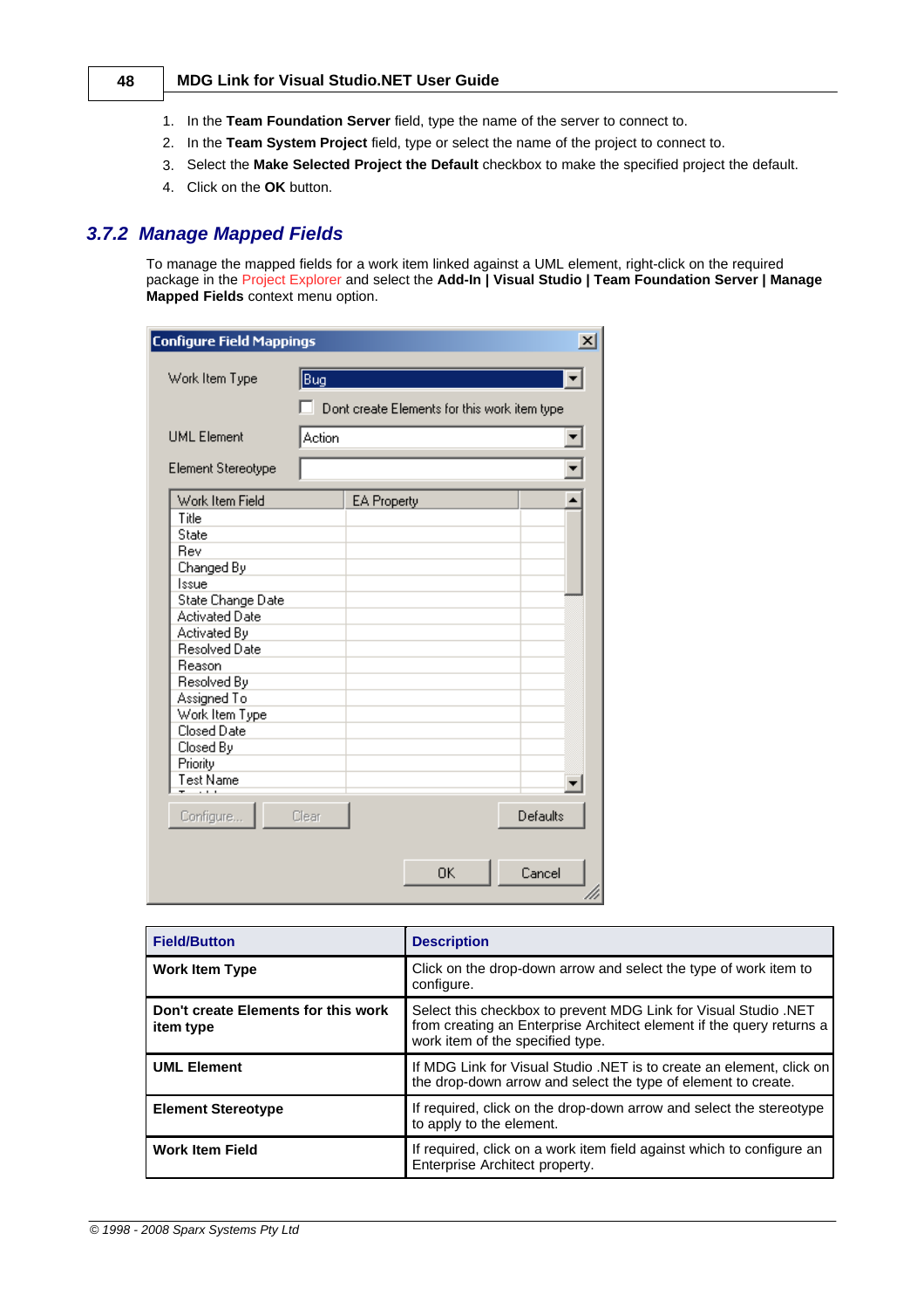| <b>Field/Button</b> | <b>Description</b>                                                                                                    |
|---------------------|-----------------------------------------------------------------------------------------------------------------------|
| <b>Configure</b>    | Click on this button to select an Enterprise Architect property to<br>configure against the selected work item field. |
| <b>Clear</b>        | Clear the currently-selected mapping.                                                                                 |
| <b>Default</b>      | Apply the default mapping for this work item type.                                                                    |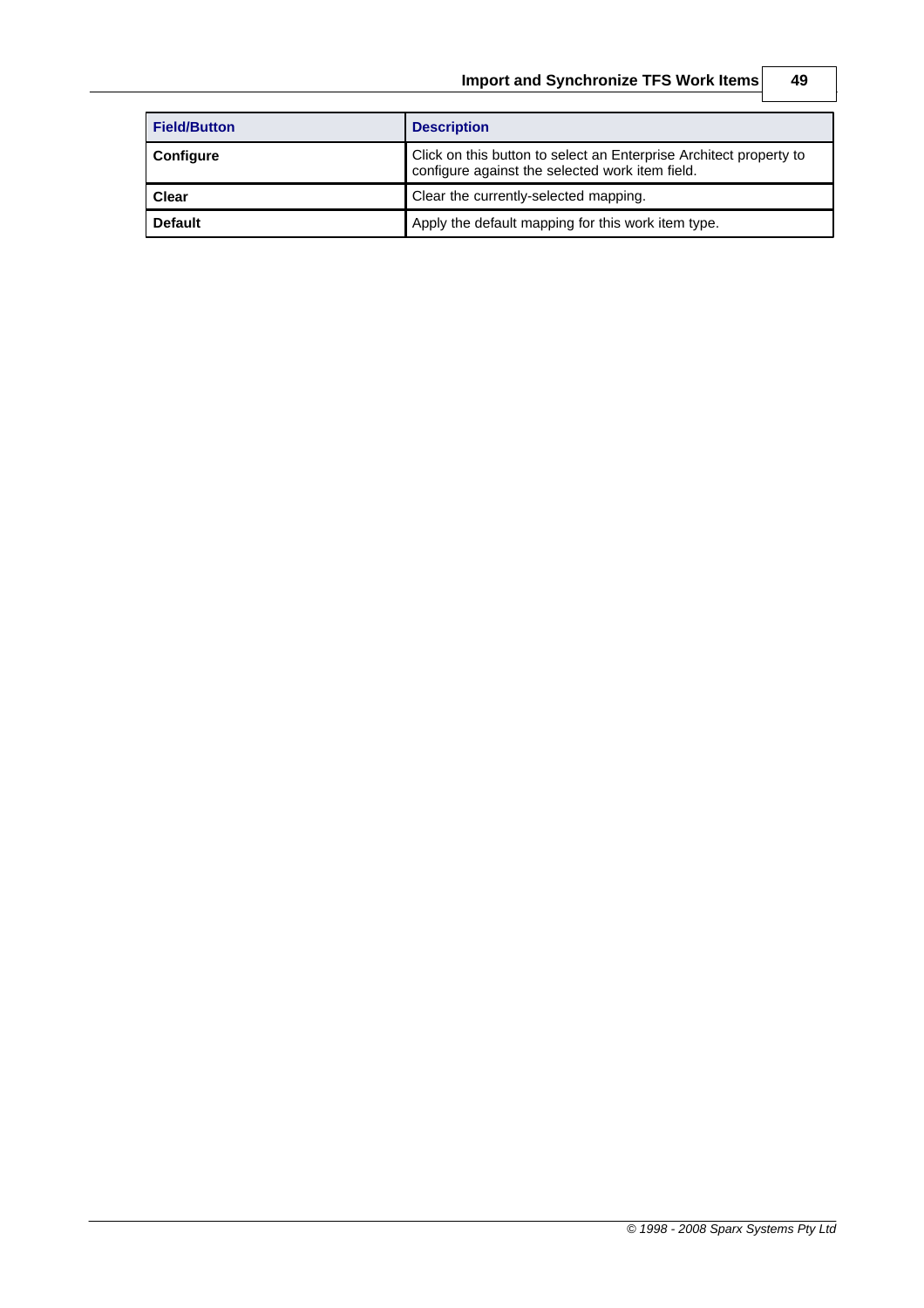# **Index**

# **- A -**

Acknowledgement Of Trademarks 8 Activate MDG Link For Visual Studio .NET 12 Add-In Menu Access 18 Options 18 Assign Class To File For Export To Code 42 Association Between Classes, Find 32 **Attribute** Edit 30 Edit Code In Visual Studio .NET 20 Edit Properties in Enterprise Architect 20

# **- B -**

Build Project Dialog Options 23 Errors 23 Within Enterprise Architect 22

# **- C -**

Class Add Inheritance 31 Add Related Elements 32 Assign To File For Export To Code 42 Attributes, Edit 30 Code In Visual Studio .NET 25 Create 26 Edit Attibutes And Operations 30 Edit Code In Visual Studio .NET 18 Edit In Enterprise Architect 28 Edit Properties in Enterprise Architect 18 Edit, Switch To Visual Studio .NET 29 Element In Enterprise Architect 25 Find Associations 32 Generate Code From, In Enterprise Architect 40 Generate Code From, Via MDG Link Merge 41 Locate In Project Browser 18 Operations, Edit 30 Properties 26 Toolbox Page 26

#### Code

Add Comments To 35 Assign Class To File For Export To 42 Edit in Visual Studio .NET 34 Edit, Introduction 34 Generate From Class Element 40 Generate From Class Element, Via MDG Link Merge 41 Generation 40 Synchronize With Model 44 **Comments** Add To Code 35 Compiled April 28 2008 2 **Connect** To TFS 46 **Connection** Properties 46 To TFS, Configure 46 Copyright 4 **Create** Model From Visual Studio .NET Code 17 Visual Studio .NET Code From Model 17

# **- D -**

Diagrams Automatic Layout 37 Format 37 UML 37 **Disconnect** From TFS 46

# **- E -**

Edit Attribute Code In Visual Studio .NET 20 Attribute Properties in Enterprise Architect 20 Class Attributes 30 Class Code In Visual Studio .NET 18 Class in Enterprise Architect 28 Class Operations 30 Class Properties in Enterprise Architect 18 Class, Switch To Visual Studio .NET 29 Code, In Visual Studio .NET 34 Operation Code In Visual Studio .NET 19 Operation Properties in Enterprise Architect 19 **Engineering** Forward 40 Reverse 42 Round Trip 38 Execute Project Within Enterprise Architect 22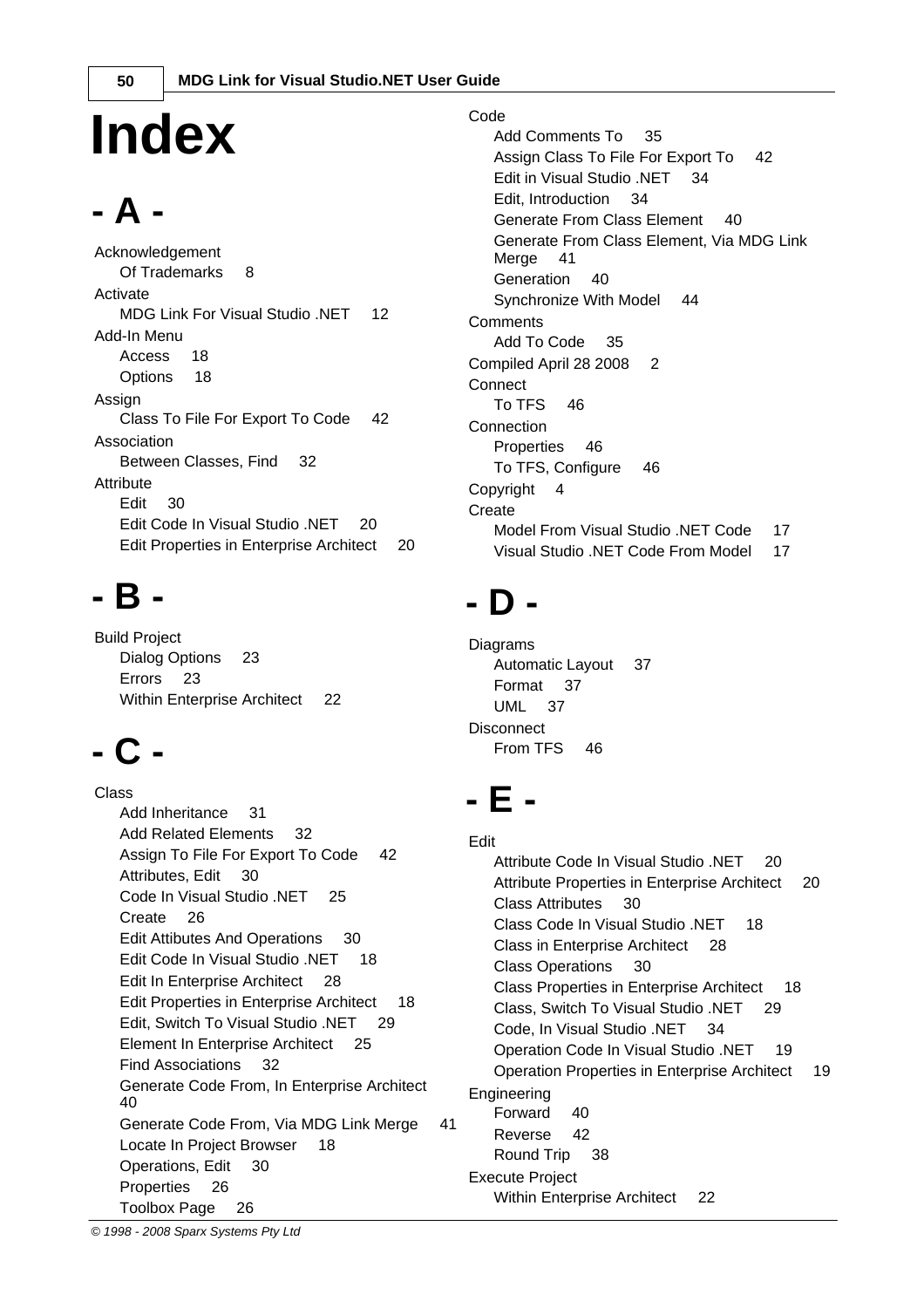# **- F -**

Forward Engineering 40 From Enterprise Architect 40 Via MDG Link Merge 41

# **- G -**

Generate Code From Class Element, In Enterprise Architect 40 Code From Class Element, Via MDG Link Merge 41

# **- I -**

Import TFS Work Items 45 Inheritance Add To Class 31 Initial Merge 17

# **- L -**

License 5 Link Package To Visual Studio .NET Project 15

# **- M -**

Manage Mapped Work Item Fields 48 Mapped Fields Manage 48 MDG Link For Visual Studio .NET Activate 12 Copyright 4 Features 2 License 5 License Keys 12 Link Package To Visual Studio .NET Project 15 Order 11 Register 12 Set Up 14 Support 9 System Requirements 10 Trademarks 8 User Forum 9 Welcome<sub>2</sub>

**Merge** Code And Model 38, 44 Code Into Model 43 Code To Create Model In Enterprise Architect 17 Dialog 38 Facilities 38 Initial 17 Model Into Code 41 Model To Generate Code In Visual Studio .NET 17 Options 38 Model Generation 42 Synchronize With Code 44

# **- N -**

Navigation Of Project 18

# **- O -**

ocate Element In Project Browser 18 **Operation** Edit 30 Edit Code In Visual Studio .NET 19 Edit Properties in Enterprise Architect 19 **Options** Merge 38 Project Browser, Add In Options 18 Order MDG Link For Visual Studio .NET 11

# **- P -**

Project Build Dialog Options 23 Build Errors 23 Build Within Enterprise Architect 22 Execute Within Enterprise Architect 22

# **- R -**

Register MDG Link For Visual Studio .NET 12 Related Elements Add To Class 32 Reverse Engineering Introduction 42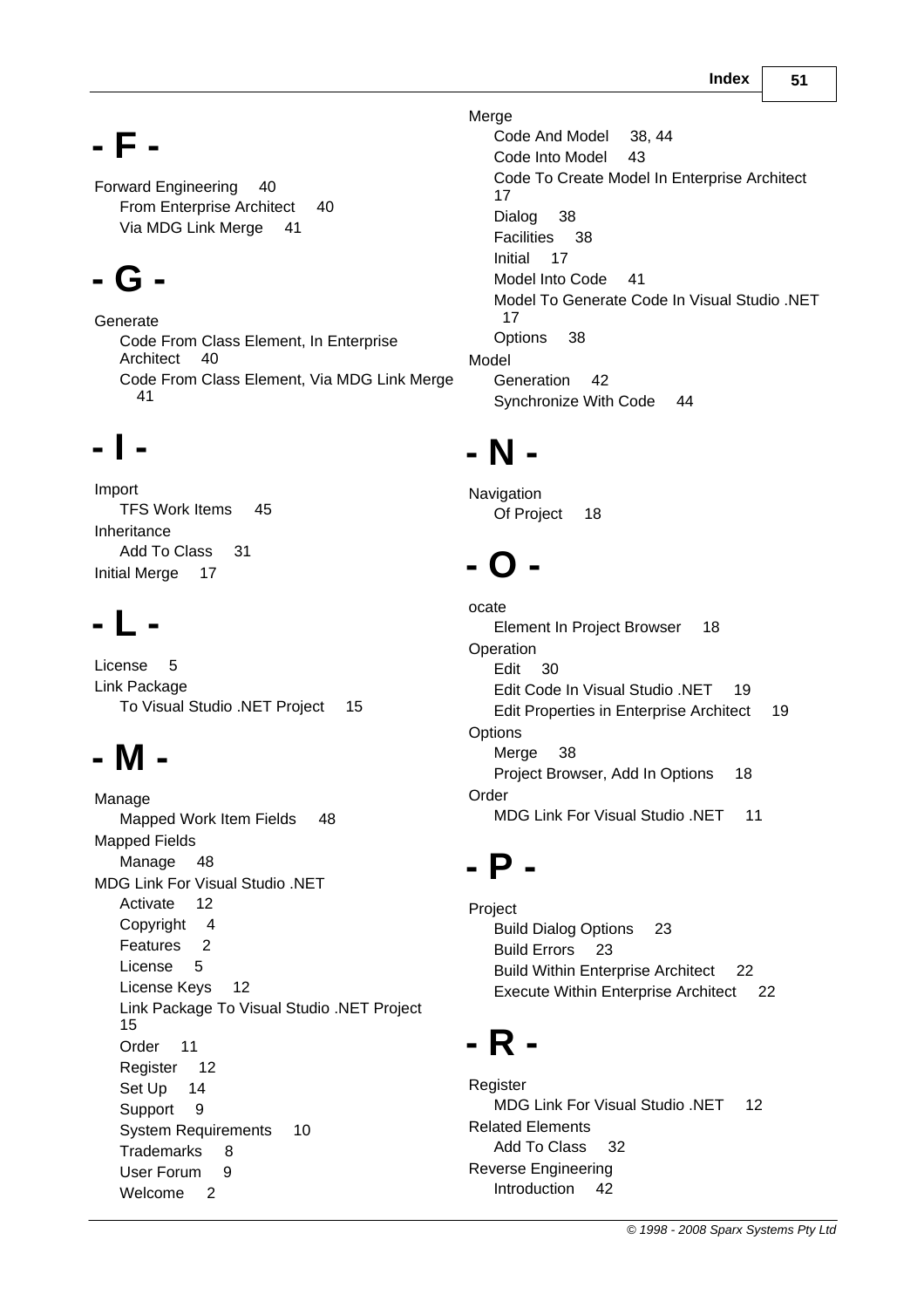Reverse Engineering Model From Code 43 Single Class 43 Round Trip Engineering 38 Synchronize Model With Code 44

# **- S -**

Set Up MDG Link For Visual Studio .NET 14 Software Product License Agreement 5 Support 9 **Synchronize** Class With Code 43 Code And Model 44 Code With Model 40 Forward 40 Model From Code 43 Model With Code 42 Reverse 42 TFS Work Items 45 System Requirements 10

# **- T -**

Team Foundation Server Configure Connection 46 Connect To 46 Disconnect From 46 Import Work Items 45 Maintain Work Items 46 Menu Option 18 Synchronize Work Items 45 TFS Configure Connection 46 Connect To 46 Disconnect From 46 Import Work Items 45 Maintain Work Items 46 Menu Option 18 Synchronize Work Items 45 Trademarks 8

# **- U -**

UML Diagrams 37

# **- V -**

Visual Studio .NET Project Link Package To 15

# **- W -**

Welcome<sub>2</sub> Work Item Manage Mapped Fields 48 Map Fields To Enterprise Architect Properties 48 Work Items Add New 46 Import 45 Link To Element 46 Remove From Element 46 Synchronize 45 TFS 45 TFS, Maintain 46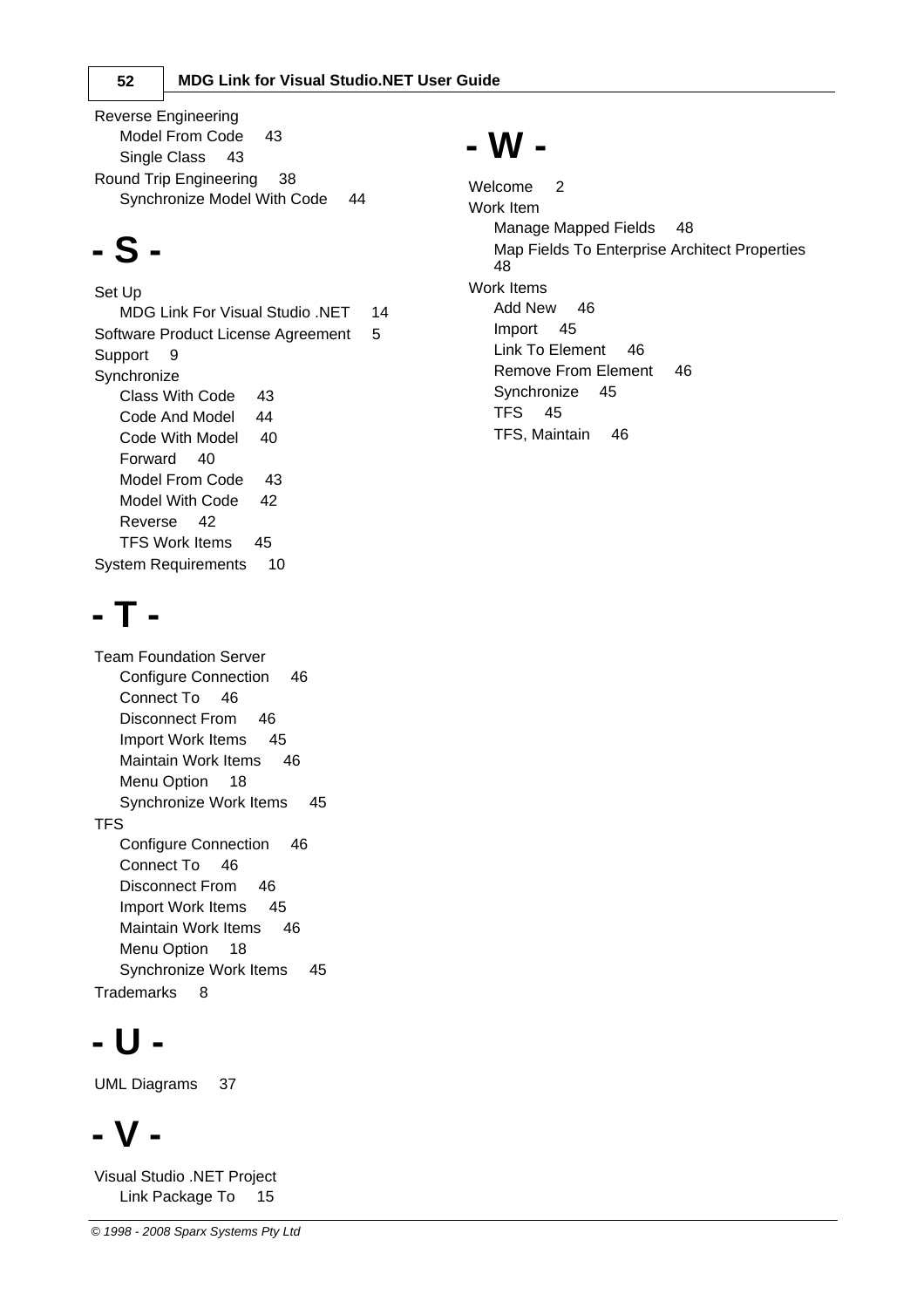**53**